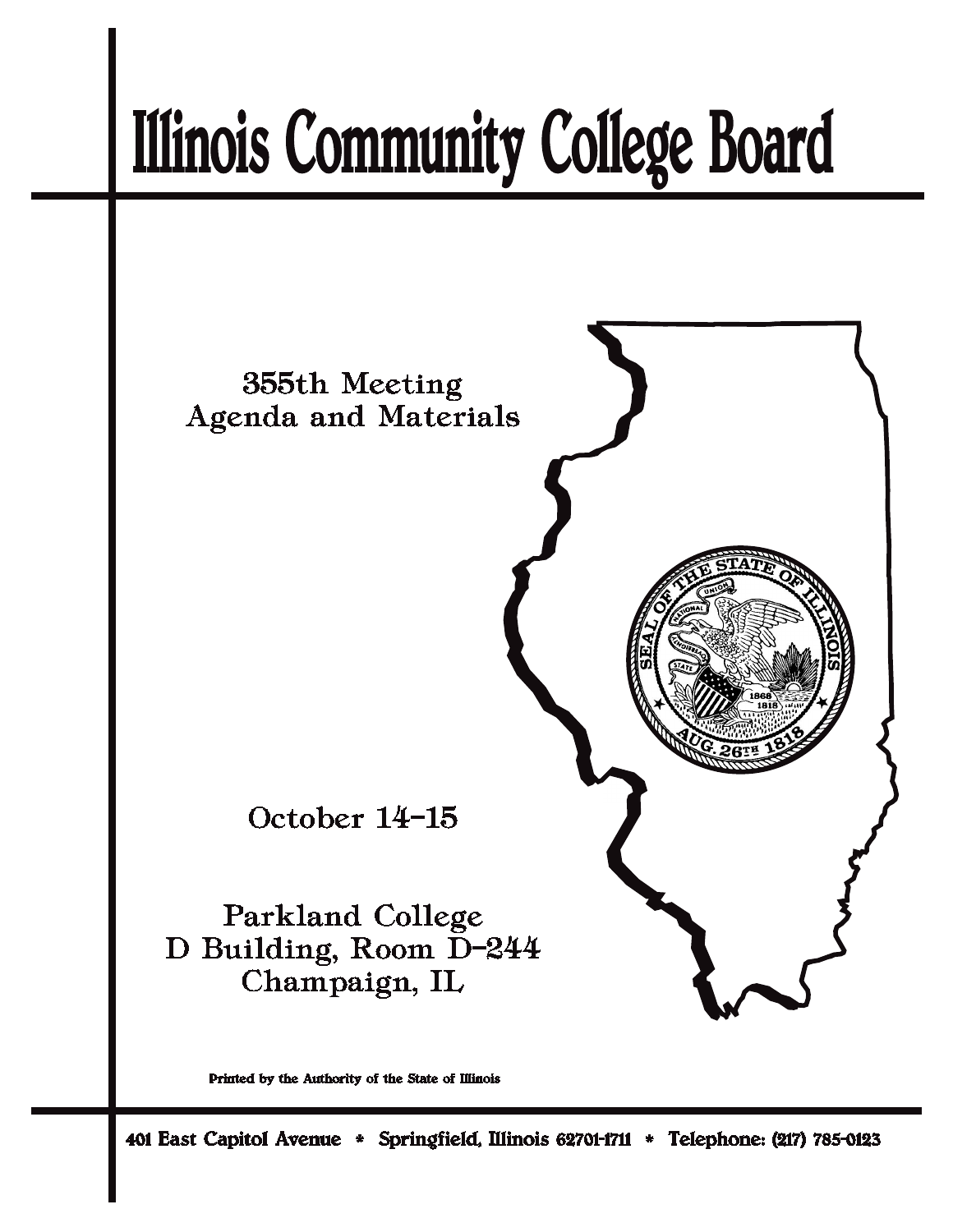Agenda 355th Meeting of the Illinois Community College Board Parkland College D Building, Room D-244 Champaign, Illinois October 14-15, 2004 9:00 a.m.

|                                                                                                          | October 14, 2004 | 3:30 p.m. - Strategic Planning Committee Meeting                                                                                 | D-270 (Second Floor)                        |      |  |
|----------------------------------------------------------------------------------------------------------|------------------|----------------------------------------------------------------------------------------------------------------------------------|---------------------------------------------|------|--|
|                                                                                                          | October 15, 2004 | 8:00 a.m. - Adult Education Committee Meeting<br>8:00 a.m. - Budget and Finance Committee Meeting                                | D-270 (Second Floor)<br>D-187 (First Floor) |      |  |
|                                                                                                          |                  |                                                                                                                                  |                                             | Page |  |
|                                                                                                          |                  | 9:00 a.m. - Board Membership Meeting                                                                                             |                                             |      |  |
| 1.                                                                                                       |                  | Roll Call and Declaration of Quorum                                                                                              |                                             |      |  |
| 2.                                                                                                       |                  | Announcements and Remarks by Guy H. Alongi, Chair                                                                                |                                             |      |  |
| 3.                                                                                                       |                  | Remarks by Zelema Harris, President<br><b>Parkland College</b>                                                                   |                                             |      |  |
| 4.                                                                                                       |                  | Recognition of A. James Berkel for his Service as a<br>Member of the Illinois Community College Board                            |                                             |      |  |
| 5.<br>Recognition of Advisory Organizations for their<br>Service to the Illinois Community College Board |                  |                                                                                                                                  |                                             |      |  |
|                                                                                                          | 5.1              | Jake Rendleman for his Service as<br>President of the Illinois Community College<br>Trustees Association during fiscal year 2004 |                                             |      |  |
|                                                                                                          | 5.2              | Terry Ludwig for his Service as President<br>of the Illinois Community College Presidents<br>Council during fiscal year 2004     |                                             |      |  |
|                                                                                                          | 5.3              | Ellen Lindeen for her Service as President of<br>the Faculty Association during fiscal year 2004                                 |                                             |      |  |
| 6.                                                                                                       |                  | <b>Awards for Excellence Presentations</b>                                                                                       |                                             |      |  |
|                                                                                                          | 6.1<br>6.2       | Learning-Centered Instruction<br><b>Workforce Development</b>                                                                    |                                             |      |  |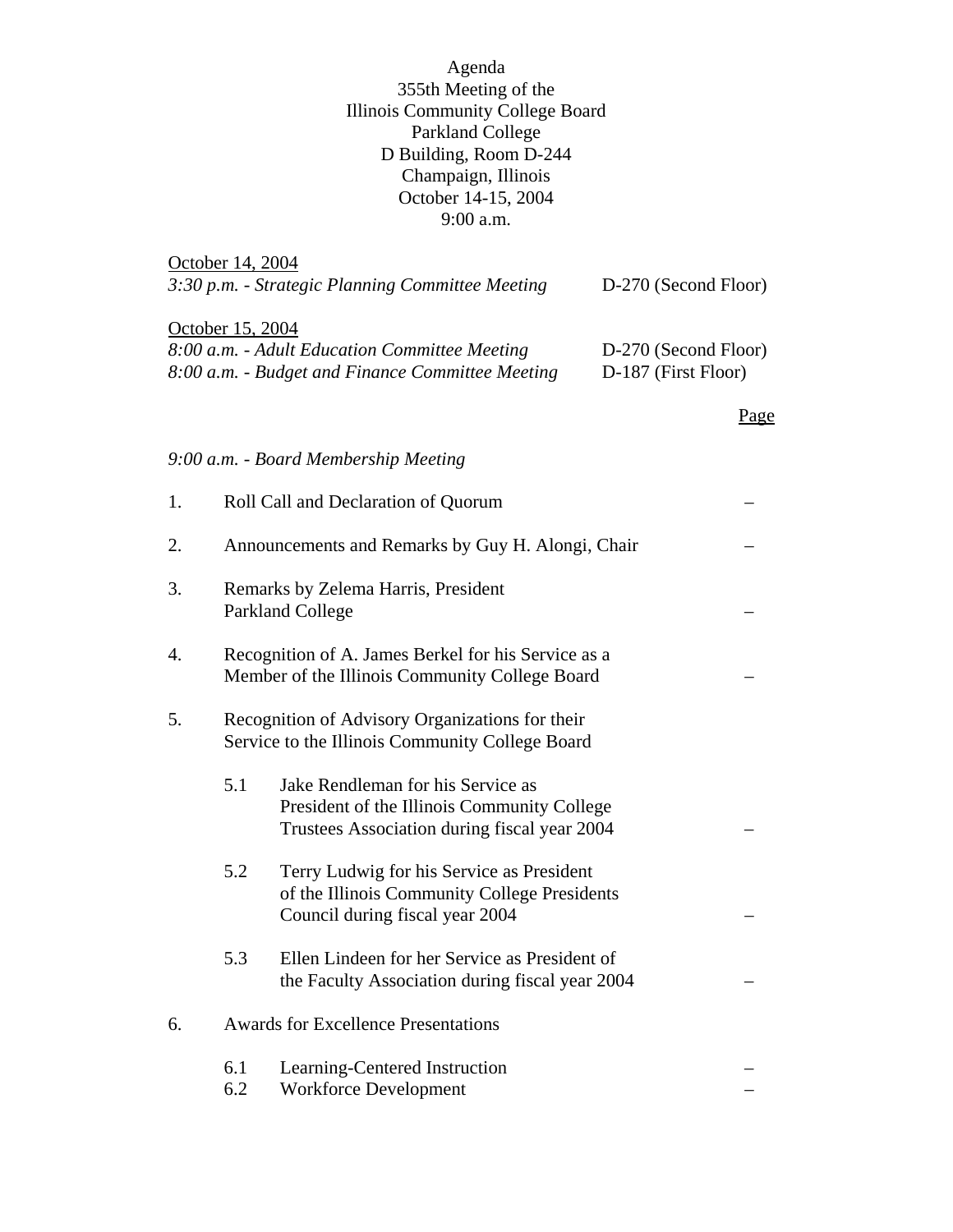#### Agenda 355th Meeting of the Illinois Community College Board

|     |                                                                                                                                                                                                                                                                | Page                     |
|-----|----------------------------------------------------------------------------------------------------------------------------------------------------------------------------------------------------------------------------------------------------------------|--------------------------|
| 7.  | <b>Committee Reports</b>                                                                                                                                                                                                                                       |                          |
|     | 7.1<br>Adult Education & Family Literacy Committee<br>7.2<br><b>Budget and Finance Committee</b>                                                                                                                                                               |                          |
| 8.  | President/CEO Report                                                                                                                                                                                                                                           |                          |
| 9.  | <b>Advisory Organizations</b>                                                                                                                                                                                                                                  |                          |
|     | 9.1<br><b>Presidents Council</b><br>9.2<br>Illinois Community College Faculty Association<br>9.3<br><b>Student Advisory Committee</b><br>9.4<br>Illinois Community College Trustees Association<br>9.5<br>Adult Education and Family Literacy Advisory Council |                          |
| 10. | <b>Consent Agenda</b>                                                                                                                                                                                                                                          |                          |
|     | Minutes of the September 17, 2004 Meeting<br>10.1<br>10.2<br>Revised Calendar for Fiscal Year 2005                                                                                                                                                             | $1-19$                   |
|     | and Fiscal Year 2006<br>10.3<br>New Units of Instruction<br>10.4<br>Certification of Eligibility for Special Tax Levy                                                                                                                                          | $20 - 21$<br>$22 - 27$   |
|     | (Chapter 122, Paragraph 3-14.3)<br>10.5<br>Appointments to the Baccalaureate Access Task Force<br>10.6<br><b>Revised ICCB Floating Holiday Schedule</b>                                                                                                        | 28-30<br>$31 - 32$<br>33 |
| 11. | Status of Fiscal Year 2006 Illinois Community College<br><b>Board Budget</b>                                                                                                                                                                                   | 34                       |
| 12. | Status of Finance Advisory Committee Review of<br><b>Equalization Formula</b>                                                                                                                                                                                  |                          |
| 13. | Illinois Community College Accountability                                                                                                                                                                                                                      |                          |
|     | 13.1<br>Follow-Up of Fiscal Year 2003 Career and<br><b>Technical Education Graduates</b>                                                                                                                                                                       | 36-46                    |
|     | 13.2<br>Accountability and Productivity in the Illinois<br>Community College System - Fiscal Year 2004                                                                                                                                                         | 47-49                    |
|     | Performance Report - Fiscal Year 2004<br>13.3                                                                                                                                                                                                                  | 50                       |
| 14. | Presentation from the Illinois Community College<br><b>System Foundation</b>                                                                                                                                                                                   |                          |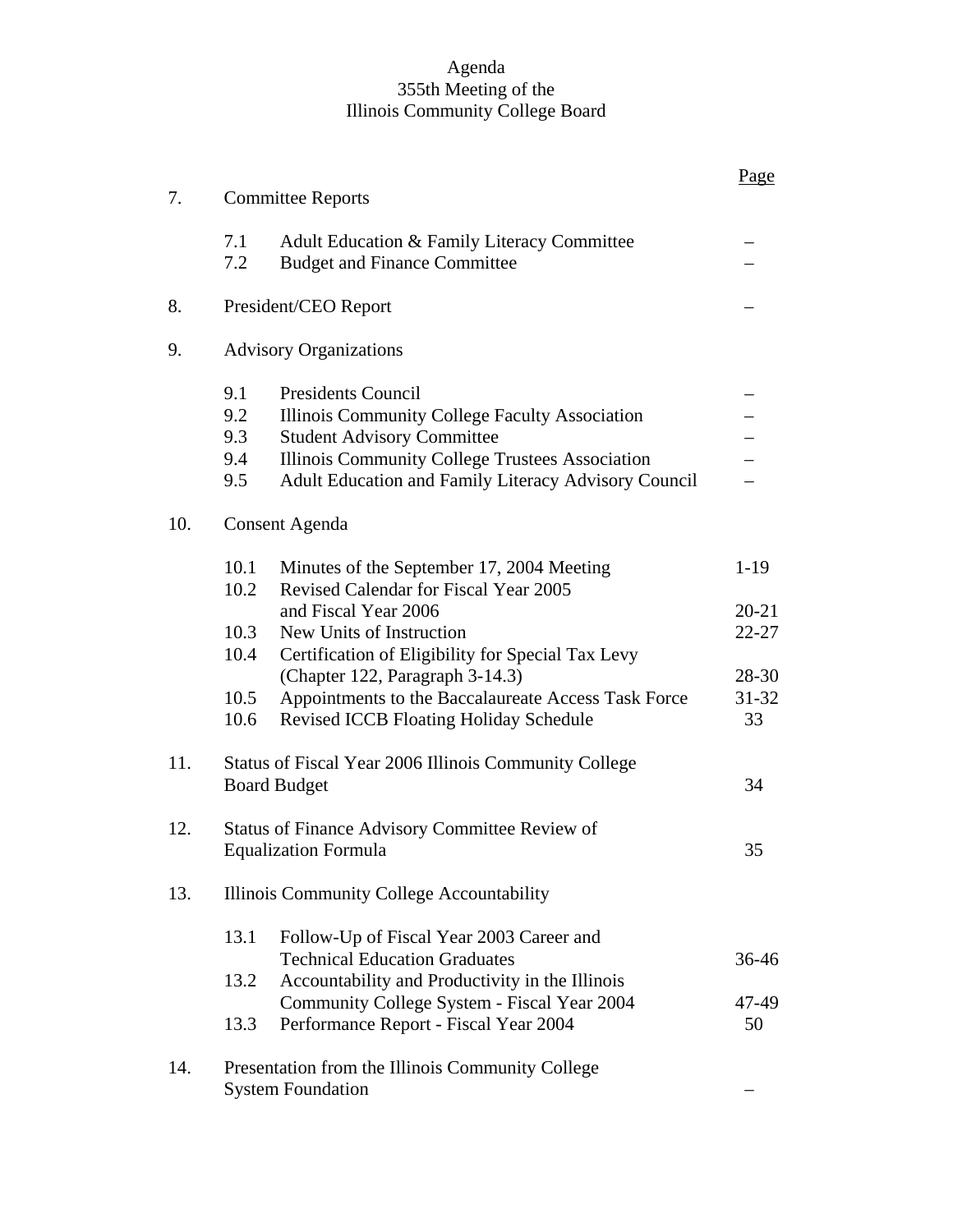#### Agenda 355th Meeting of the Illinois Community College Board

| 15. |      | Information Items                                                  | Page |
|-----|------|--------------------------------------------------------------------|------|
|     | 15.1 | <b>Fiscal Year 2004 Financial Statements</b>                       |      |
|     |      | (Final Expenditures)<br>15.2 Fiscal Year 2005 Financial Statements |      |
| 16. |      | <b>Other Business</b>                                              |      |
| 17. |      | Adjournment                                                        |      |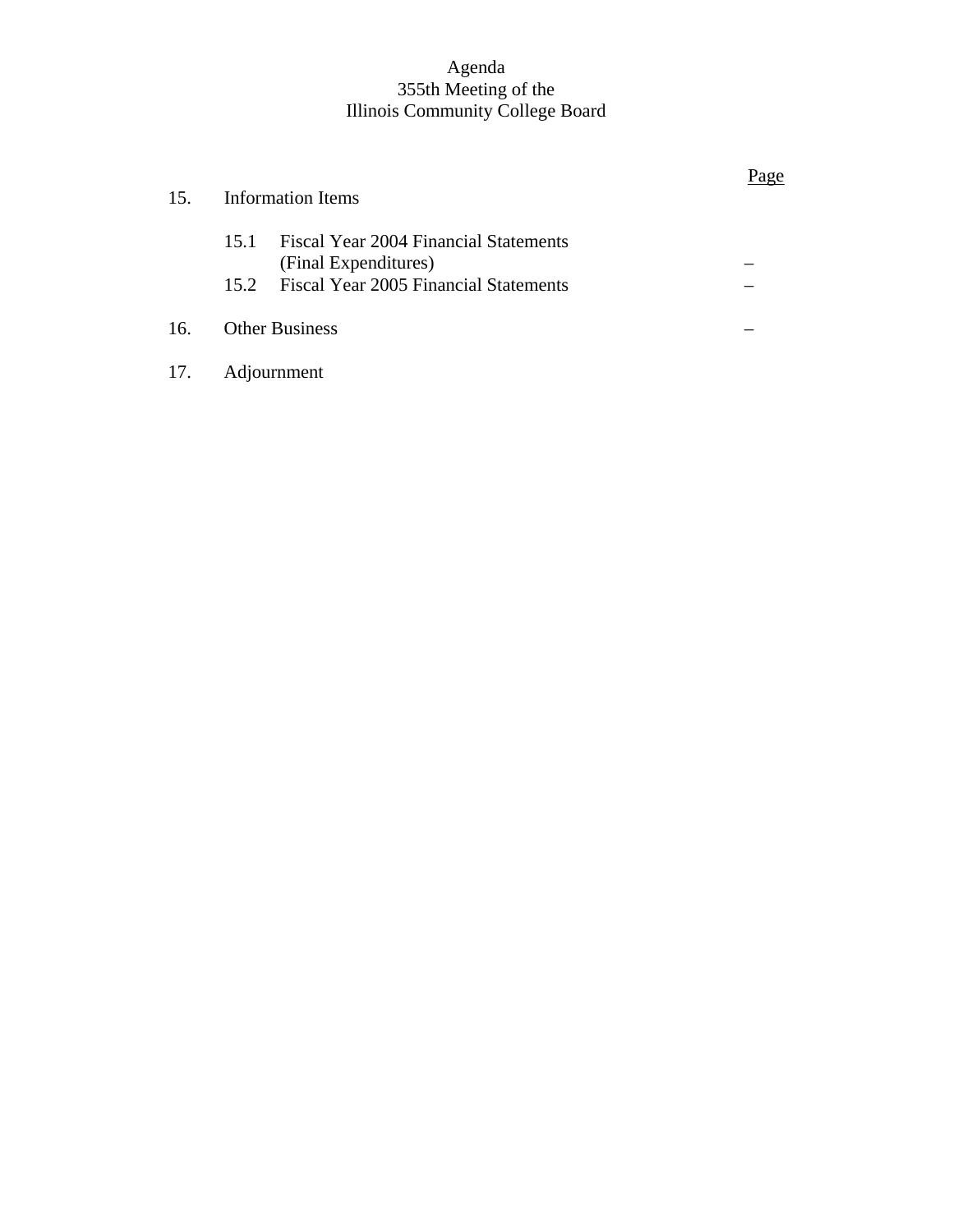#### UNAPPROVED Agenda 355th Meeting of the Illinois Community College Board

Minutes of the 354th Meeting of the Illinois Community College Board September 17, 2004 Illinois Community College Board Office Lincoln Land Community College Campus Workforce Center Classrooms 2 & 3 2450 Foundation Drive Springfield, Illinois

# Item #1 - Roll Call and Declaration of Quorum

Chairman Alongi called the meeting to order at 9:00 a.m. Roll call was taken with the following members present: Guy Alongi, Marjorie Cole, Christopher Denton, Marikay Hegarty, Suzanne Morris, Rudolph Papa, and Judith Rake. Laurna Godwin and Hermene Hartman were absent.

Item #2 - Remarks by Guy H. Alongi, Chair

Chairman Alongi asked members of the Board to sign their ICCB time sheets set before them today and return them to Joyce Chilton before meeting adjournment.

Prior to October 8, 2004, members are to complete the ethics training program online as mandated by the Governor's Office. Upon completion, please print out a certificate and submit it to ICCB Director for Human Resources Sarah Aughenbaugh.

The next meeting of the ICCB is scheduled to be held at Parkland College in Champaign on October 15.

Mr. Mike Monaghan was congratulated on his appointment as the next Executive Director of the Illinois Community College Trustees Association. Chairman Alongi thanked Dr. Gary Davis for his services as the outgoing Executive Director of the Association on December 31, 2004.

Dr. Jon Astroth is the new president of the Illinois Council of Community College Presidents. Chairman Alongi thanked Dr. Terry Ludwig for his past service as president of the Council.

Rev. Albert Tyson is the new president of the Illinois Community College Trustees Association. Chairman Alongi thanked Mr. Jake Rendleman for his past service as president of the Association.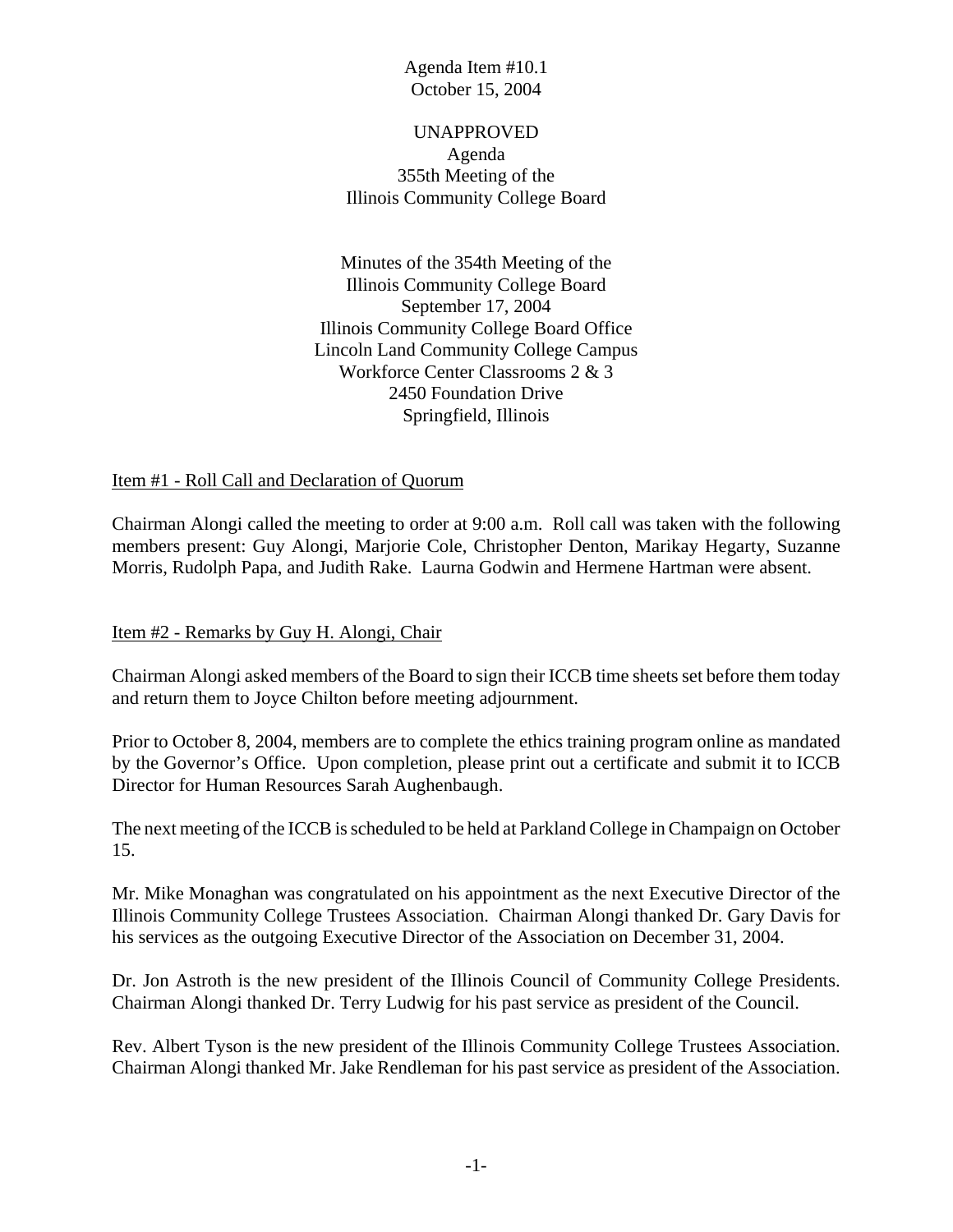Chairman Alongi reported that a death in his immediate family requires his presence in southern Illinois this evening, and he plans to return home immediately following the meeting.

Mr. Randy Barnette was welcomed as ICCB Vice President for External Affairs.

# Item #3 - Remarks by Geoffrey S. Obrzut, President/CEO

President Obrzut congratulated Mr. Mike Monaghan as the next Executive Director of the Illinois Community College Trustees Association. Dr. Gary Davis was commended for his leadership of the Trustees Association for the past several years.

Also congratulated were Dr. Jon Astroth as the new president of the Presidents Council, Rev. Albert Tyson as the new president of the Trustees Association, and Mr. Christopher Denton was welcomed as the new Student Member of the Illinois Community College Board.

Randy Barnette was welcomed to the staff of the ICCB and commended for his work to date on behalf of the Illinois Community College System.

Dr. Dan LaVista, former Executive Director of the Illinois Board of Higher Education resigned on August 15, 2005 to accept a position as the CEO of the State of Virginia's Board of Higher Education. Dr. Tom Lamont is serving as Interim Executive Director of the IBHE.

Brenda Holmes retired as the Governor's Deputy Chief of Staff for Education to accept an appointment to the Illinois State Board of Education.

Mr. Obrzut has visited 26 of the 39 community college districts. Board members are welcome to join Geoff on any of his remaining visits.

The Equalization Task Force meetings are proceeding positively. The next meeting is scheduled for Tuesday, September 21, 2004. Brenda Albright was commended for her role as facilitator of the task force.

Brief comments were made on the progress of the Recommendations of the Adult Education and Family Literacy Funding Study Task Force. A staff update and recommendation for Board action are on today's agenda.

This week the National Center for Public Policy and Higher Education delivered the *State-by-State Report Card for Higher Education for 2004.* In Mr. Obrzut's comments, he reported that Illinois higher education has maintained its rank in the top tier of the states.

The Governor's Office has requested the ICCB's top three priorities with a short explanation of each. The three priorities to be submitted are: 1) resolve the equalization grant issue, 2) transfer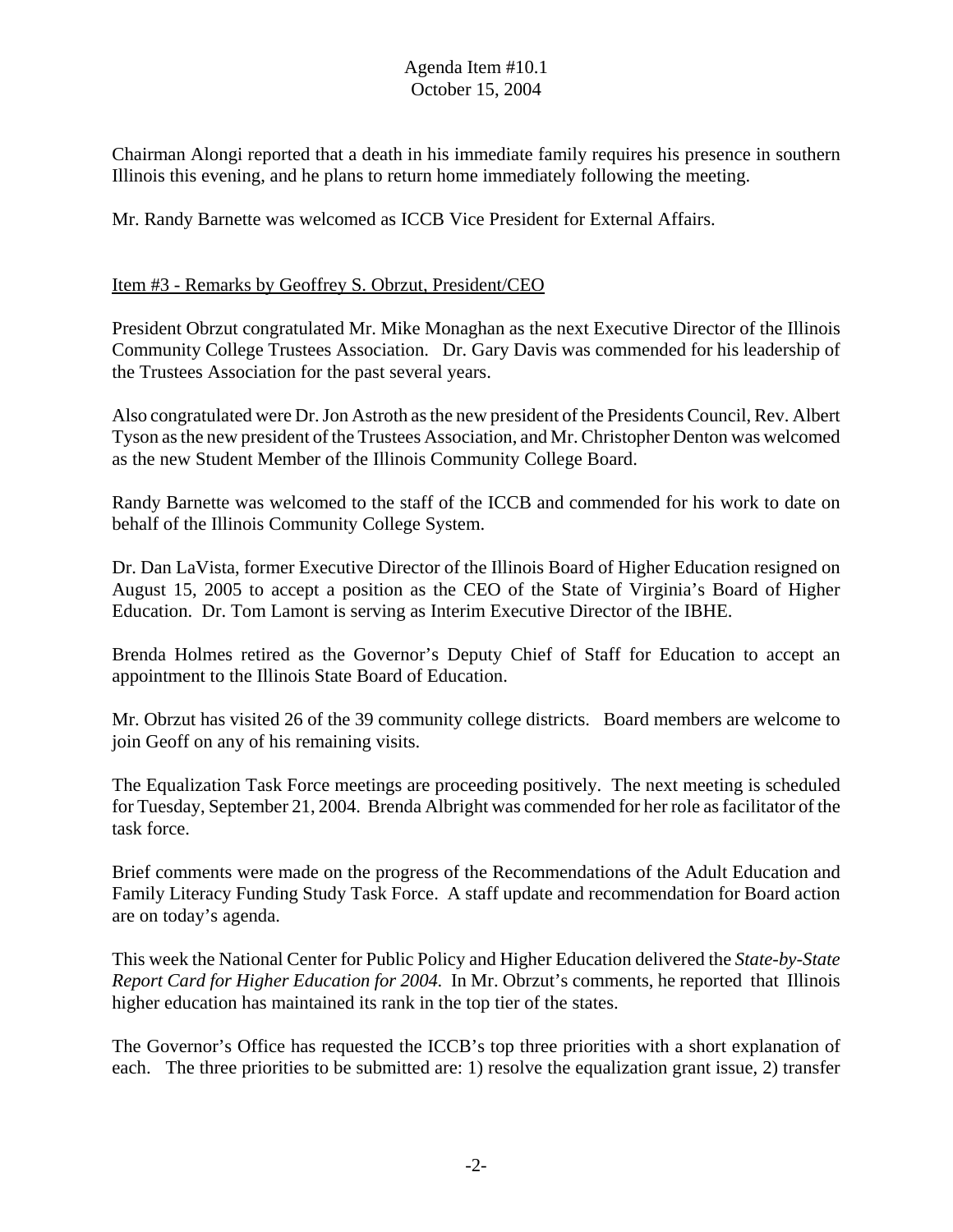the GED administration authority and adequate funds to the ICCB, and 3) develop more programs in the Associate of Arts in Teaching degree, especially to adhere to the directive given in House Resolution 845 sponsored by Representative McCarthy.

IBHE Chairman Kaplan called Chairman Alongi regarding minority transfer centers. On October 18, a meeting will be held to discuss these centers.

# Item #4 - Recommendations of the Illinois Adult Education and Family Literacy Funding Study Task Force

Geoff Obrzut and Sarah Hawker provided detailed information on the success of the task force and highlighted key elements within the recommendations. Commended for their contributions to the task force were ICCB members Judith Rake and James Berkel, ICCB CFO Don Wilske and his staff, and ICCB Senior Director for Adult Education and Family Literacy Jennifer Foster and her staff. Senator Miguel DelValle was also commended for his work and cooperation with the task force.

Judith Rake made the following motion, which was seconded by Rudolph Papa:

The Illinois Community College Board hereby adopts the principles and recommendations of the Adult Education and Family Literacy Funding Study Task Force, including the following modifications, and directs the ICCB staff to implement these recommendations consistent with applicable state and federal legislation beginning in fiscal year 2006.

With the approval of the tri-chairs of the Task Force, the following changes to the previous recommendations are made:

- 1. the proposed funding framework will be reviewed three years, rather than five years, after implementation to examine trends and results, and
- 2. within the units of instruction in the base funding component of the funding framework, units of instruction categorized as vocational instruction will be weighted at 1.50.

In addition, two points contained in the Report and Recommendations are reemphasized:

1. there will be a 5 percent cap on the amount that any program can be reduced during the three-year period leading to the review of the framework, and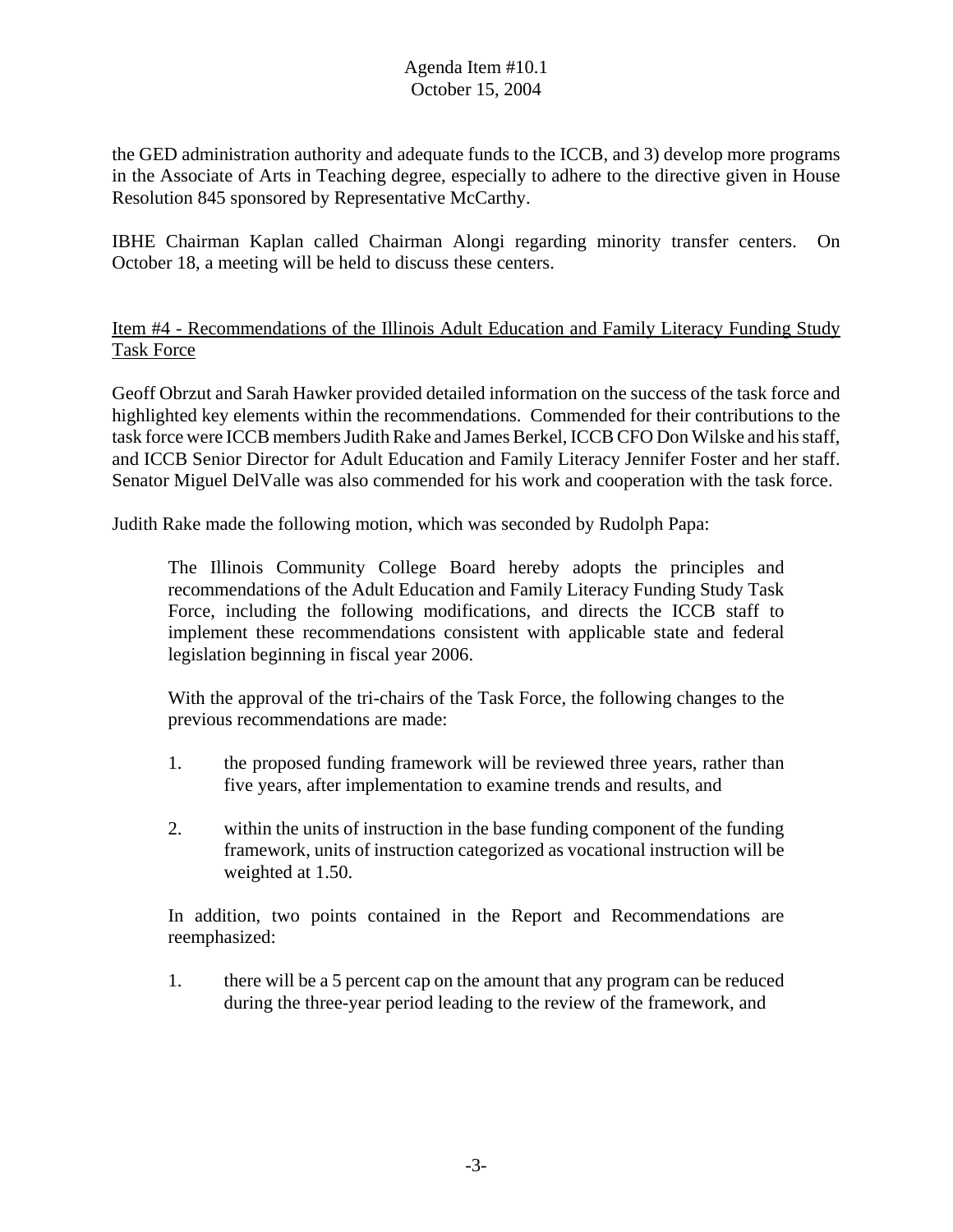2. the Task Force, providers, ICCB staff, and the ICCB strongly recommend that continued and persistent efforts be made to increase the amount of funds available to provide Adult Education and Family Literacy services in the State of Illinois.

The motion was approved by unanimous voice vote. Student advisory vote: Yes.

# Item #5 - Community College Baccalaureate Degrees

Chairman Alongi reported his concerns with the offering of baccalaureate degrees by Illinois community colleges as proposed by William Rainey Harper College. Chairman Alongi urges the passage of the following resolution which directs the Board to oppose any legislation until a task force has an opportunity to study this issue at length and make a recommendation to the Board.

Rudy Papa made the following motion, which was seconded by Marjorie Cole:

The Illinois Community College Board hereby opposes any changes to Illinois State Statutes allowing community colleges to offer baccalaureate degrees until a comprehensive evaluation of issues leading to such proposals and solutions to those issues is conducted. It further directs the President/CEO of the Illinois Community College Board to work with the Executive Director of the Illinois Board of Higher Education in conducting such an evaluation.

The motion was approved by unanimous voice vote. Student advisory vote: Yes.

Item #6 - Legislative update

Geoff Obrzut reported on issues affecting the Illinois Community College System.

Randy Barnette briefed the Board on his personal background experience.

Mr. Barnette reported on his legislative duties and responsibilities for the Illinois Community College Board. The Board received a 2004 Spring State Legislative Session Report for the Illinois Community College Board as prepared by Legislative Consultant Bridget Dougherty.

Item #7 - Consent Agenda

Chairman Alongi asked that Item #7.4 - Certification of Eligibility for Special Tax Levy (Chapter 122, Paragraph 3-14.3) be deferred until the October 15, 2004 meeting.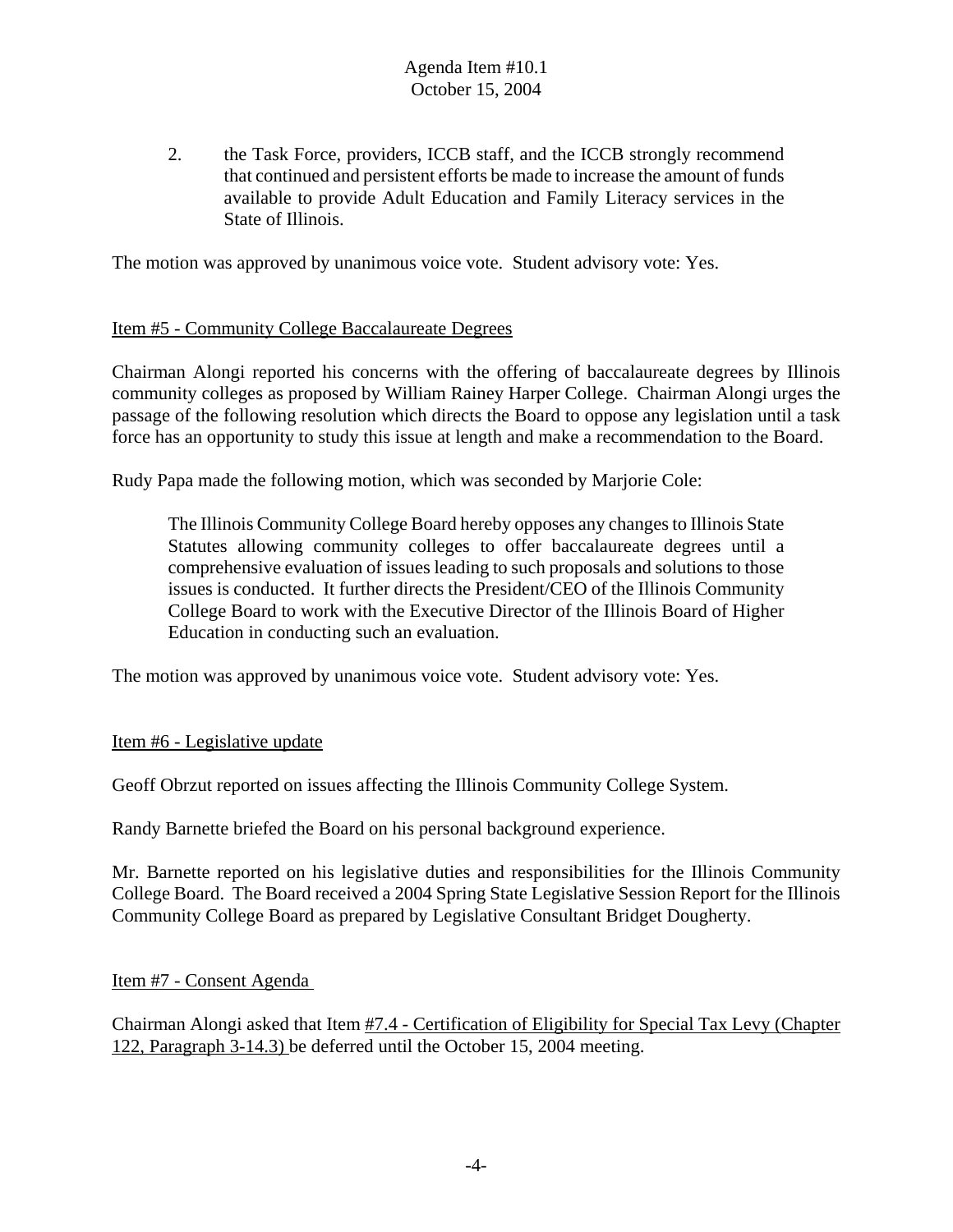Rudolph Papa made a motion, which was seconded by Suzanne Morris, to approve the following items on the Consent Agenda:

#### Item #7.1 - Minutes of the June 18, 2004 Meeting

The Illinois Community College Board hereby approves the minutes of the June 18, 2004 meeting.

Item #7.2 - New Units of Instruction

The Illinois Community College Board hereby approves the following new units of instruction for the community colleges listed below:

# **PERMANENT PROGRAM APPROVAL**

Frontier Community College

• Electrical Distribution Systems Certificate (31 semester credit hours)

Illinois Central College

• Therapeutic Massage Certificate (37.5 semester credit hours)

#### Kankakee Community College

- Paraprofessional Educator A.A.S. degree (62 semester credit hours)
- Paraprofessional Educator Certificate (31 semester credit hours)
- Desktop Publishing A.A.S. degree (64 semester credit hours)
- Desktop Publishing Certificate (31 semester credit hours)

#### Lake Land College

Esthetics Certificate (37 semester credit hours)

#### Lincoln Land Community College

- Commercial Electrical Maintenance A.A.S. degree (64 semester credit hours)
- Medical Coding Specialist Certificate (39 semester credit hours)

#### Lincoln Trail College

Medical Assistant Certificate (36 semester credit hours)

#### John A. Logan College

• Auto Collision Technology A.A.S. degree (66 semester credit hours)

#### Prairie State College

• Fitness and Exercise A.A.S. degree (64 semester credit hours)

#### Rend Lake College

• Secondary Mathematics A.A.T. degree (63 semester credit hours)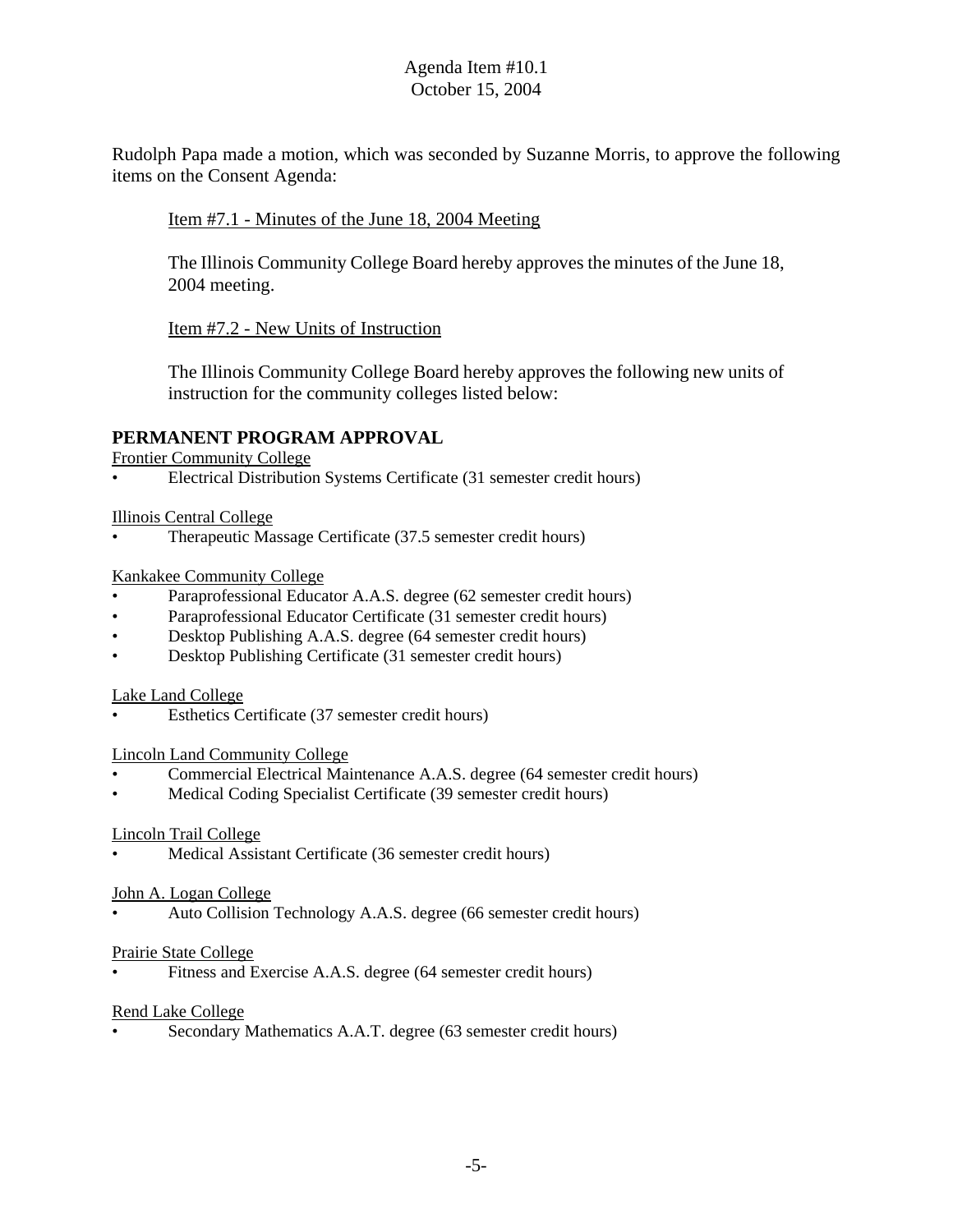Sauk Valley Community College

- Paraprofessional Educator A.A.S. degree (64 semester credit hours)
- Advanced Early Childhood Education Certificate (32 semester credit hours) Shawnee Community College
- Paraprofessional Educator A.A.S. degree (63 semester credit hours)
- Paraprofessional Educator Certificate (32 semester credit hours)

Triton College

• Secondary Mathematics A.A.T. degree (64 semester credit hours)

Harry S. Truman College

Secondary Mathematics A.A.T. degree (62-65 semester credit hours)

John Wood Community College

• Animal Science A.A.S. degree (64 semester credit hours)

#### Item #7.3 - Proposed Illinois Community College Board Rules Concerning Reporting Requirements (Final Approval)

The Illinois Community College Board hereby adopts and approves the following amendments to the *Administrative Rules of the Illinois Community College Board* and authorizes its President/CEO to process these amendments in accordance with the Illinois Administrative Procedures Act.

# **SUBPART B: LOCAL DISTRICT ADMINISTRATION**

# **Section 1501.201 Reporting Requirements**

Complete and accurate reports shall be submitted by the district/college to the ICCB in accordance with ICCB requirements and on forms provided by the ICCB, where applicable.

Listed below is the schedule of due dates indicating when items from the community colleges are due at the Illinois Community College Board office.

| <del>January 1</del> |                          | construction project status reports [see Section 1501.607(a)]                                                                                                                                                                            |
|----------------------|--------------------------|------------------------------------------------------------------------------------------------------------------------------------------------------------------------------------------------------------------------------------------|
| January 31           |                          | certificate of tax levy [see Section $1501.510(i)$ ]<br>construction project status reports [see Section 1501.607(a)]<br>fiscal year-to-date unaudited uniform financial reporting system<br>data [see Section $1501.510(i \text{ h})$ ] |
| February 15 -        |                          | spring semester enrollment survey [see Section $1501.406(a)$ ]                                                                                                                                                                           |
| May $30$             | $\overline{\phantom{a}}$ | occupational follow-up study data for specified curricula [see<br>Section $1501.406(c)$ ]                                                                                                                                                |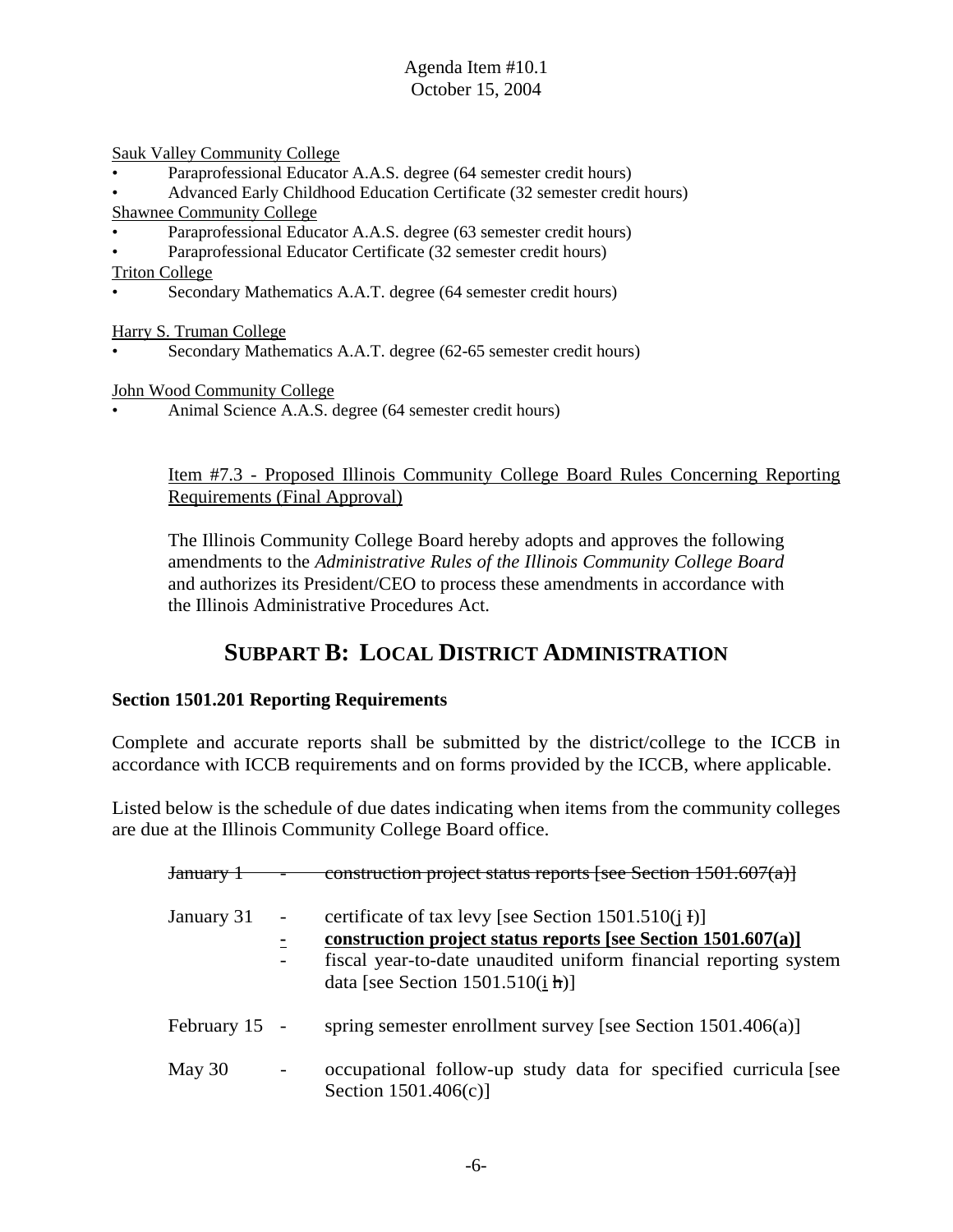| July 1        | annual noncredit course enrollment survey [see Section<br>1501.406(e)                                 |
|---------------|-------------------------------------------------------------------------------------------------------|
|               | Resource Allocation and Management Plan (RAMP/CC) [see                                                |
|               | Section 1501.510(b)]                                                                                  |
|               | application for recognition for specified colleges [see Section]<br>1501.202(d)                       |
| July 31       | fiscal year-to-date unaudited uniform financial reporting system<br>data [see Section $1501.510(a)$ ] |
| August 1      | program review report [see Section 1501.303(d)]<br>-                                                  |
|               | program review listing [see Section 1501.303(d)]                                                      |
|               | annual student enrollment and completion data [see Section<br>$1501.406(a)$ ]                         |
|               | square footage and acreage (facility information) [see Section<br>1501.510 <sup>(2)</sup> ]           |
|               | special initiatives grants report [see Section 1501.519(d)]                                           |
|               | annual report of Student Identification information [see Section                                      |
|               | 1501.406(g)                                                                                           |
| September 1 - | application for recognition for specified colleges [see Section]                                      |
|               | 1501.202(d)                                                                                           |
|               | underrepresented groups report [see Section 1501.406(d)]                                              |
|               | unit cost data [see Section $1501.510(d)$ ]                                                           |
|               | budget survey [see Section 1501.510(e)]                                                               |
|               | facilities data [see Section 1501.510(f) and 1501.6070)]<br>-                                         |
| October 1     | fall enrollment data [see Section 1501.406(a)]<br>$\overline{\phantom{0}}$                            |
|               | fall enrollment survey [see Section 1501.406(b)]<br>-                                                 |
| October 15    | faculty, staff and salary data [see Section 1501.308(a)]<br>$\overline{\phantom{0}}$                  |
|               | external audit [see Section $1501.503(a)$ ]<br>-                                                      |
|               | special initiative grants audit [see Section 1501.503(a)]                                             |
|               | fiscal year budget [see Section 1501.504]                                                             |
|               | certificate of chargeback [see Section 1501.503(a)]                                                   |
|               | annual fiscal year audited uniform financial reporting system data                                    |
|               | [see Section $1501.510(g f)$ ]                                                                        |
|               | audit/fiscal year audited uniform financial reporting system data                                     |
|               | reconciliation statement [see Section 1501.510(g)]                                                    |
|               | audit/unit cost reconciliation statement [see Sections $1501.503(c)$ ]                                |
|               | and $1501.510(h g)$                                                                                   |
|               | unexpended special initiative grant funds [see Section 1501.519(e)]                                   |
| November 1    | annual report on summer graduates (for IPEDS GRS) [see Section                                        |

**1501.406(f)]**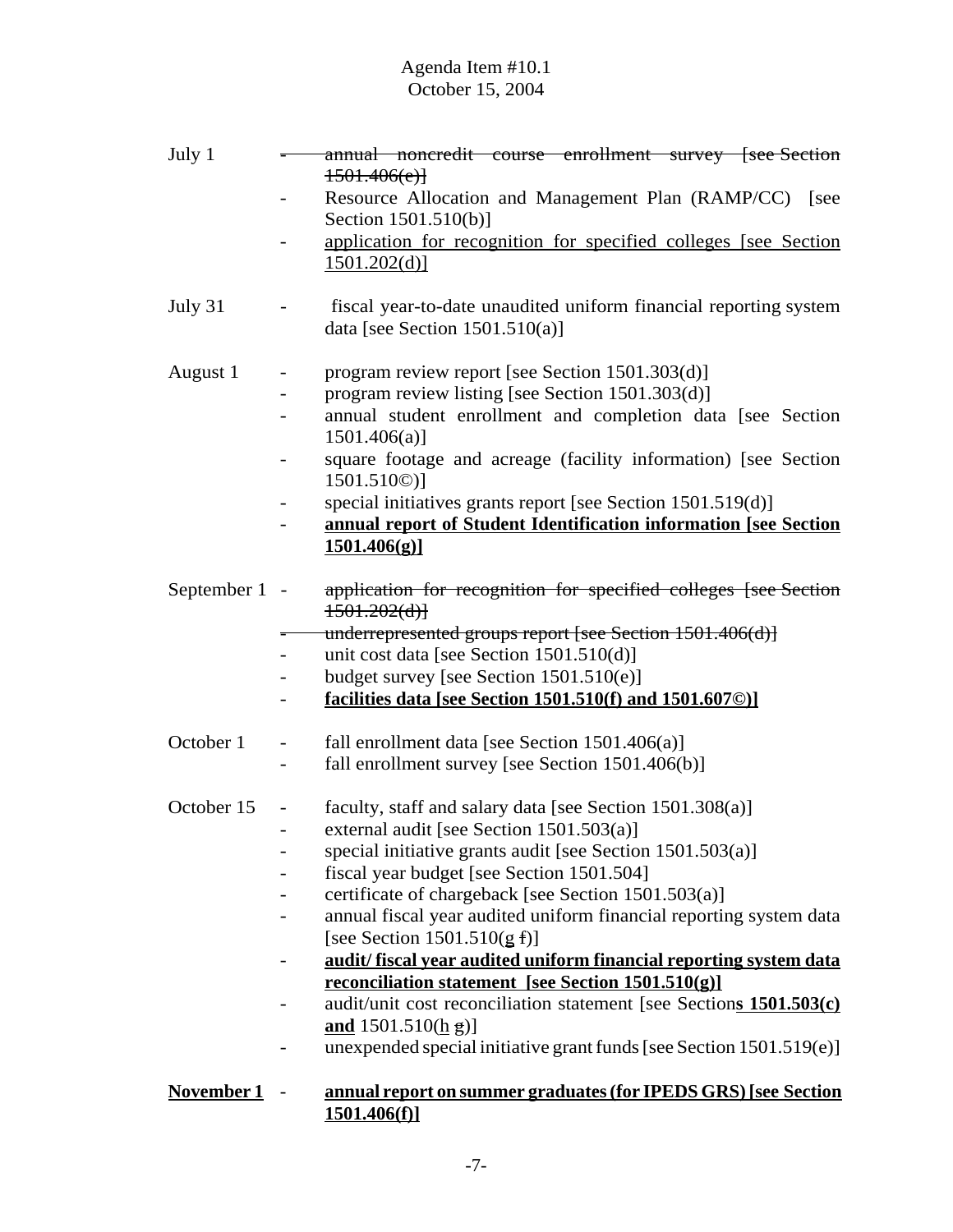December 1 - annual financial statements and notice of publication [see Section] 1501.506]

#### - **underrepresented groups grant report [see Section 1501.406(d) and 1501.508(d)]**

30 days after the end of each term - course resource data and credit hour claims [see Sections 1501.406(b) and Section 1501.507(a)]

60 days after the end of the fall term - inventory of facilities [see Section 1501.607©)]

30 days after the end of the fall term - course resource  $(S6 \& S7)$  data [see Sections] **1501.607(b)** 1501.406(b) and Section 1501.507(a)]

# **SUBPART D: STUDENTS**

#### **Section 1501.406 Reporting Requirements**

Each college shall submit the items listed below in a format prescribed by the ICCB and according to the schedules indicated.

- a) Basic characteristics, including sex, date of birth, ethnic classification, and instructional area of enrollment, of each student enrolled in all courses offered for credit during each term within the following schedule:
	- 1) Students enrolled as of the end of regular registration during the fall term shall be reported on or before October 1 of that year.
	- 2) Students enrolled and/or completing a certificate or degree program during the fiscal year shall be reported on or before August 1.
- b) Student headcount and full-time equivalent enrollments as of the end of regular registration for fall and spring/winter term within the following schedule:

| <sup>1</sup> | Fall Term:              | On or before October 1   |
|--------------|-------------------------|--------------------------|
| 2)           | Winter Quarter:         | On or before February 15 |
| 3)           | <b>Spring Semester:</b> | On or before February 15 |

c) Colleges shall conduct a follow-up study of all students who completed specified occupational/career curricula during the previous fiscal year and shall report the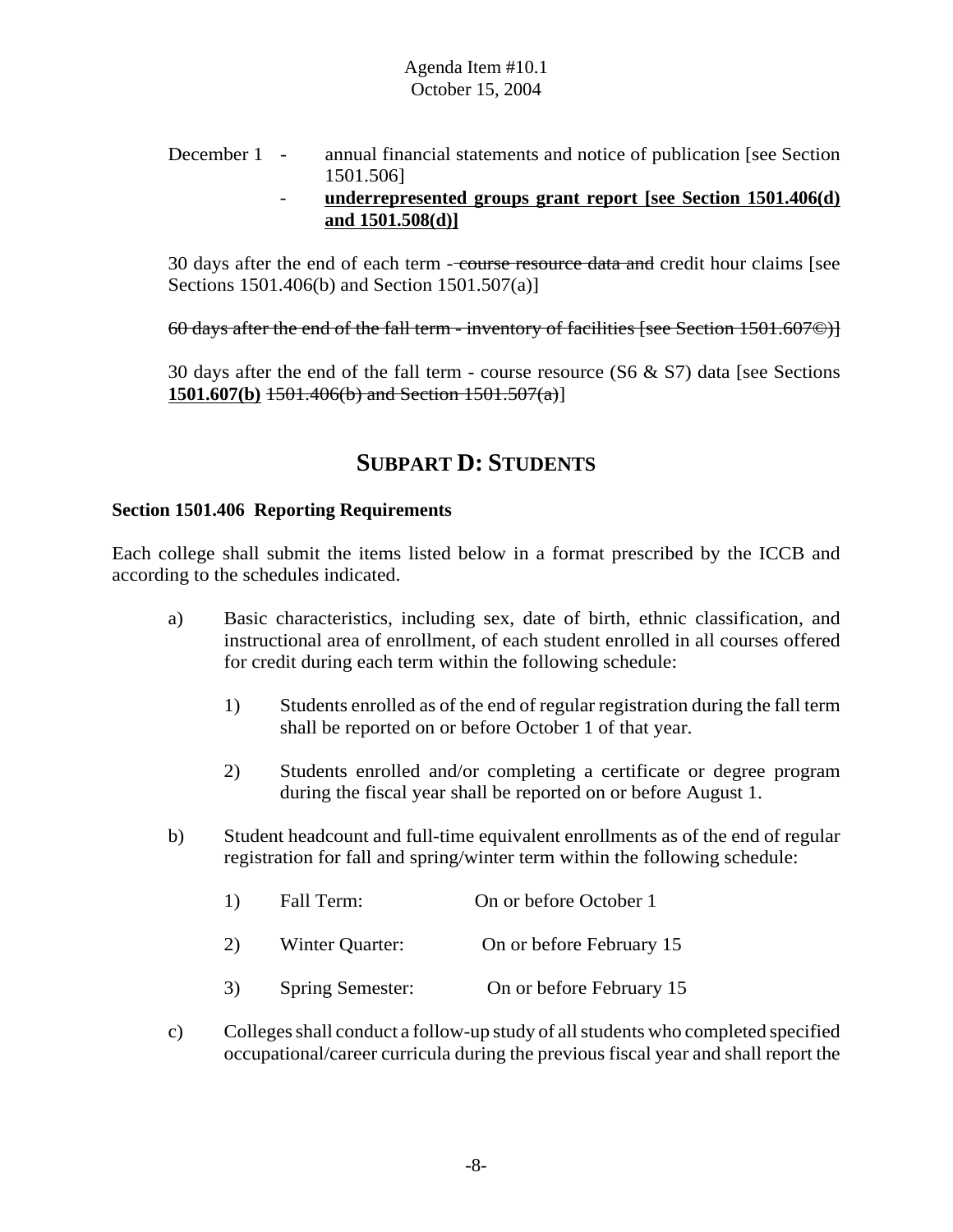results of this study on or before May 30 of that year in a format prescribed by the ICCB. Curricula to be included in the study will be specified in the ICCB Occupational Follow-up Study Manual.

- d) An annual report on underrepresented groups submitted on or before September 1 **December 1**.
- e) An annual report on noncredit course enrollment activities submitted **data submission (N1)** on or before July **15**.
- **f) An annual report on summer graduates (for the Integrated Postsecondary Educational Data System Graduation Rate Survey) submitted on or before November 1.**
- **g) An annual report of Student Identification information submitted on or before September 1.**

# **SUBPART E: FINANCE**

#### **Section 1501.501 Definition of Terms**

Annual Financial Statement. The "annual financial statement," which is required to be published by a district, consists of two parts:

an annual financial report, which includes a statement of revenues and expenditures along with other basic financial data; and

an annual program report, which provides a narrative description of programs offered, goals of the district, and student and staff data.

Attendance at Midterm. A student is "in attendance at midterm" in a course if the student is currently enrolled in and actively pursuing completion of the course.

Auditor. An auditor is a person who enrolls in a class without intent to obtain academic credit and whose status as an auditor is declared by the student, approved by college officials, and identified on college records prior to the end-of-registration date of the college for that particular term.

Capital Renewal Grants. Capital renewal grants are State grants allocated proportionally to each community college district based on the latest fall on-campus nonresidential gross square feet of facilities as reported to the ICCB. Such grants are to be utilized for miscellaneous capital improvements such as rehabilitation, remodeling, improvement, and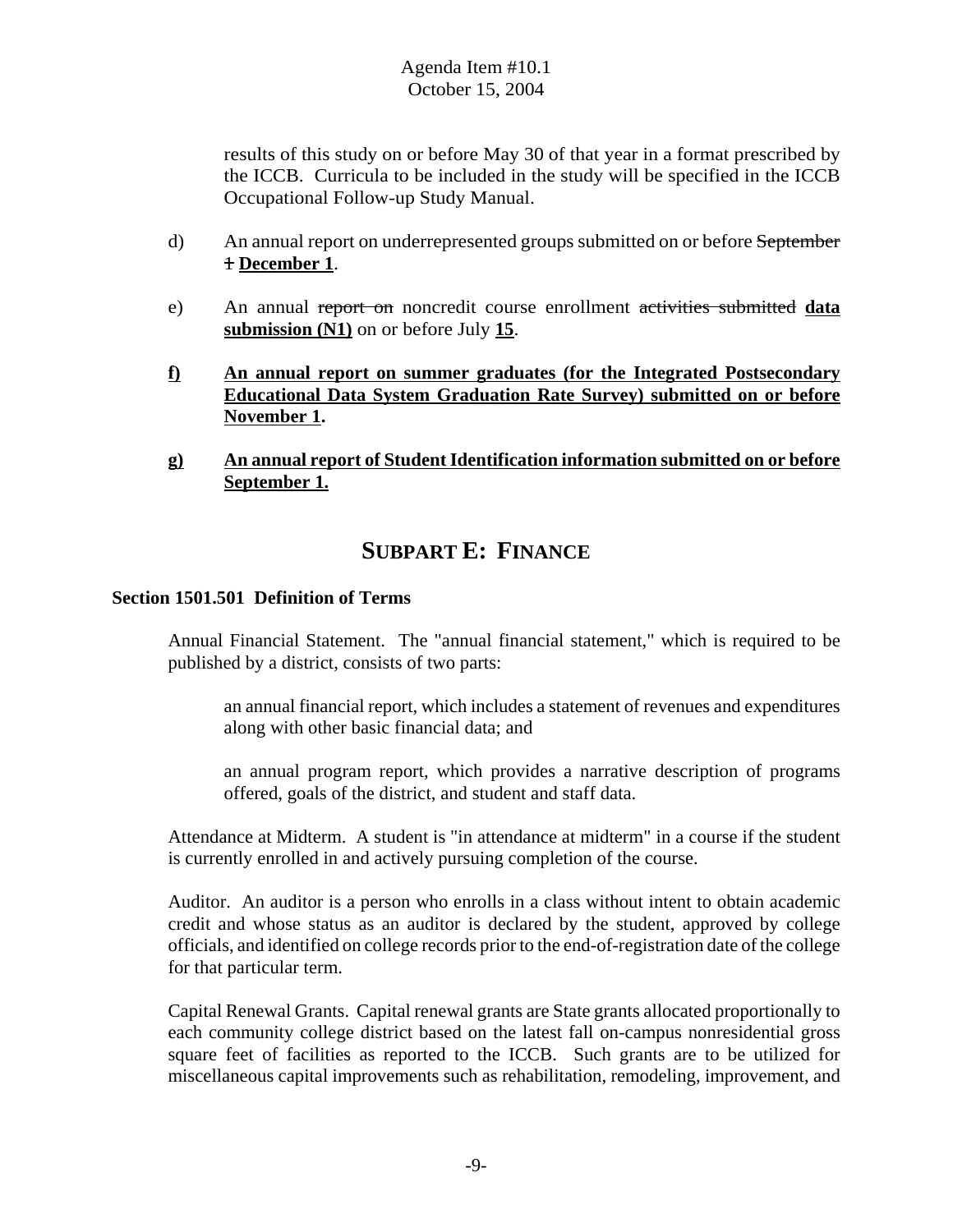repair; architect/engineer services; supplies, fixed equipment, and materials; and all other expenses required to complete the work.

Lincoln's Challenge Scholarship Grants. The Lincoln's Challenge Program is administered by the Illinois Department of Military Affairs. Upon successful completion of that program, students qualify for a scholarship to a community college. The Lincoln's Challenge Scholarship Grant is a special appropriation received by the ICCB from the Governor and the General Assembly. These scholarships provide an opportunity for graduates of Lincoln's Challenge to transition easily into higher education by enrolling in one of the **39** 40 public community college districts in which the student resides . The scholarship grants can be used to cover the cost of education that includes tuition, books, fees, and required educational supplies.

Residency - Applicability-Verification of Status. As part of verification that its credit hours are eligible to receive ICCB grants, each community college district shall **submit its** adopt a process for verifying the residency status of its students and shall file a description of this process with **to** the ICCB **each year with its certification of credit hours in accordance with 110 ILCS 805/2-16.02 as part of the annual external audit** by July 1, 1990. The process shall include the methods for verifying residency as defined in the general provisions, special State provisions, and district provisions of this subsection. Each district shall file descriptions of any revisions to its process with the ICCB prior to their implementation.

Residency - General Provisions. The following provisions apply both to State and district residency definitions:

To be classified as a resident of the State of Illinois or of the community college district, each student shall have occupied a dwelling within the State or district for at least 30 days immediately prior to the date established by the district for classes to begin.

The district shall maintain documentation verifying State or district residency of students.

Students occupying a dwelling in the State or district who fail to meet the 30-day residency requirement may not become residents simply by attending classes at a community college for 30 days or more.

Students who move from outside the State or district and who obtain residence in the state or district for reasons other than attending the community college shall be exempt from the 30-day requirement if they demonstrate through documentation a verifiable interest in establishing permanent residency.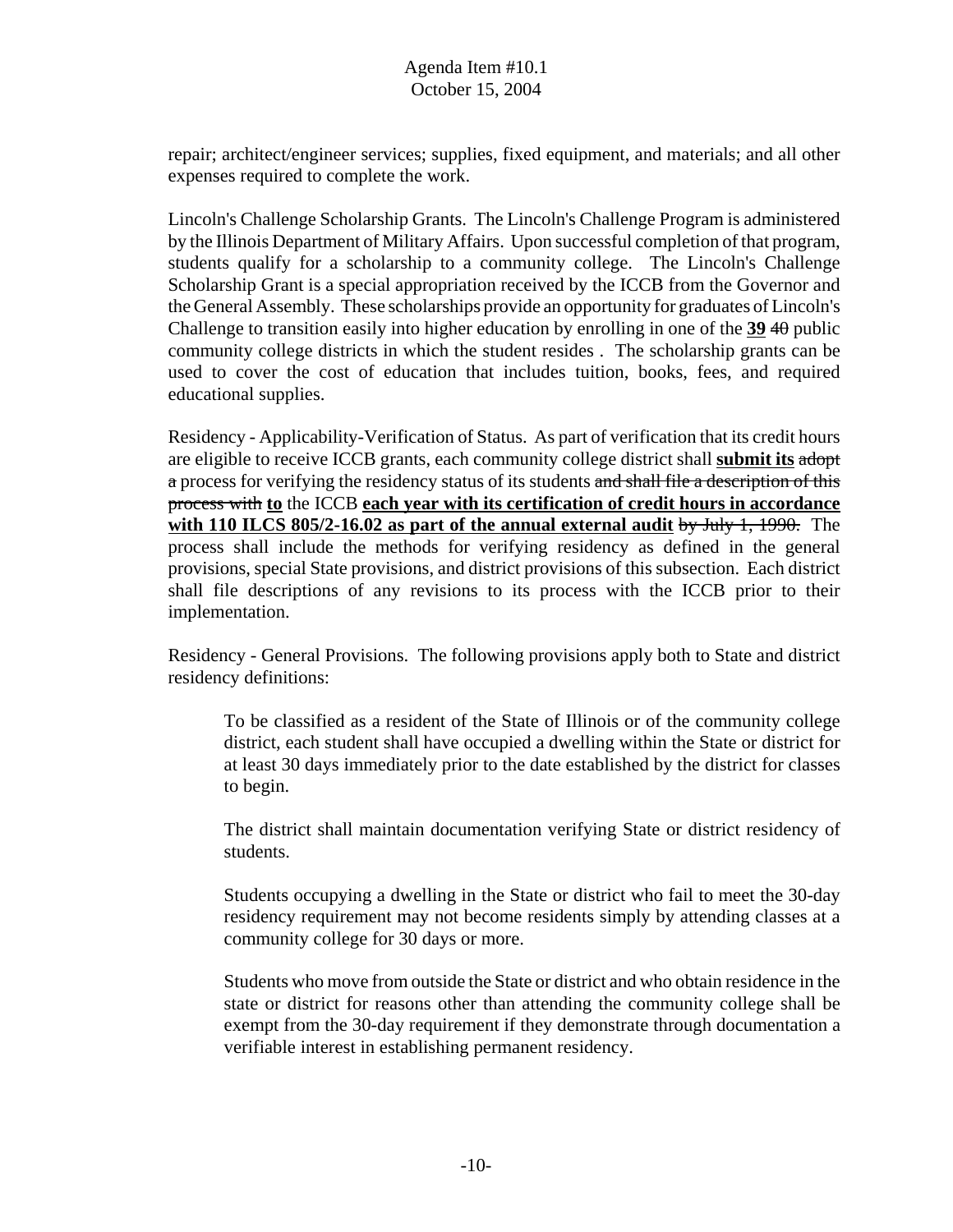Residency - District Provisions. Students shall not be classified as residents of the district where attending even though they may have met the general 30-day residency provision if they are:

federal job corps workers stationed in the district;

inmates of state or federal correctional/rehabilitation institutions located in the district;

full-time students attending a postsecondary educational institution in the district who have not demonstrated through documentation a verifiable interest in establishing permanent residency; and

students attending under the provisions of a chargeback or contractual agreement with another community college.

Residency - Special State Provisions. Students shall be classified as residents of the State without meeting the general 30-day residency provision if they are:

federal job corps workers stationed in Illinois;

members of the armed services stationed in Illinois;

inmates of State correctional/rehabilitation institutions located in Illinois; or

employed full time in Illinois.

Special Initiatives Grants. Special initiatives grants provide funds for conducting special initiatives activities.

Special Initiatives Activities. Special initiatives activities are defined each year in a request for proposal process. All colleges will have the opportunity to apply for funds to conduct such approved special initiatives activities. Special initiatives activities are based upon criteria as specified in terms outlined in a grant agreement between the college and the ICCB.

#### **Section 1501.503 Audits**

- a) External Audits.
	- 1) **Two** Three copies of the annual external audit shall be submitted to the ICCB on or before October 15, following the close of the fiscal year. If the audit cannot be completed by this date, the district may submit a request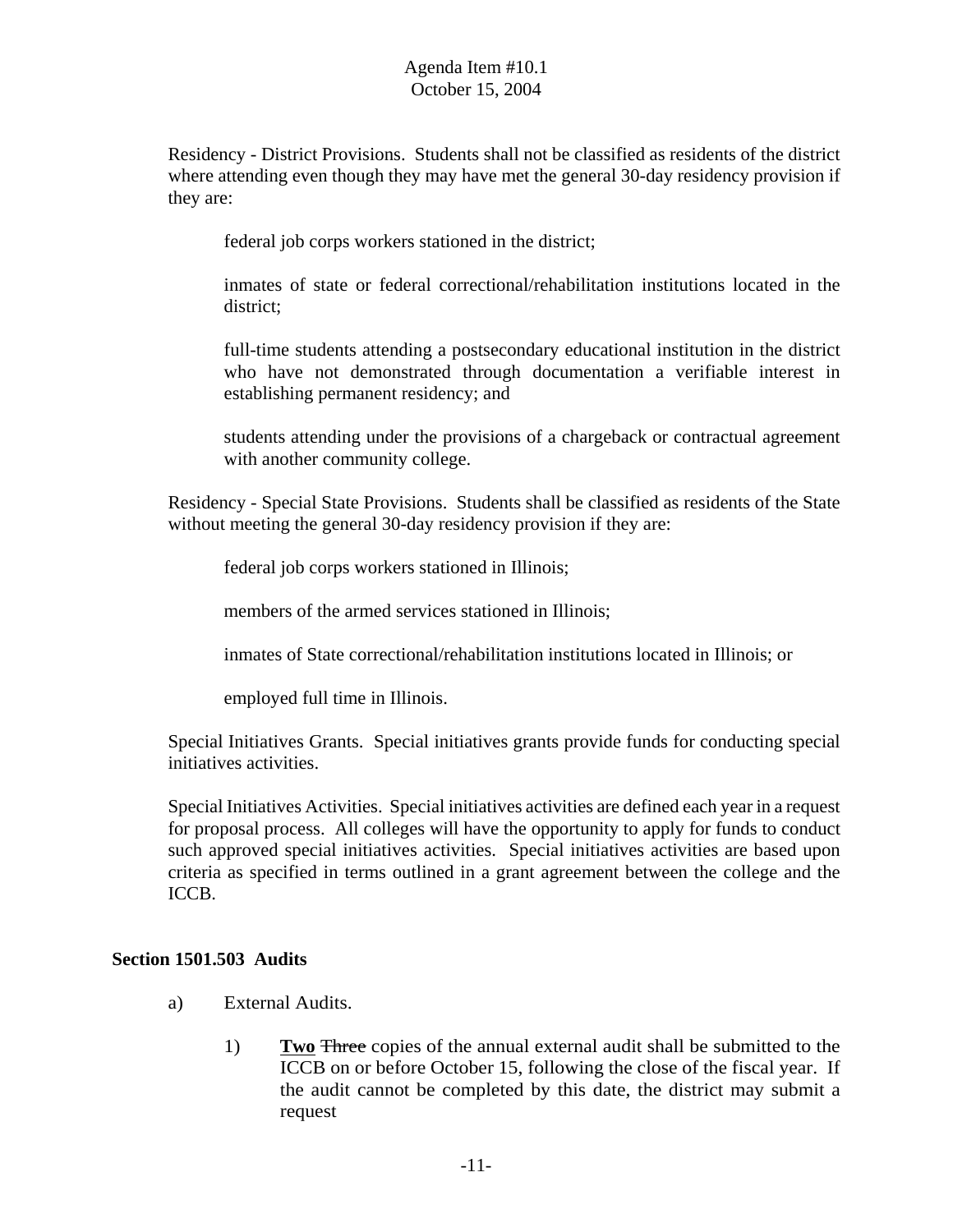for extension of time to the President/CEO before October 1, following the close of the fiscal year. This request shall be accompanied by an explanation of the circumstances which cause the report to be delayed along with an estimated date for submission.

2) Each audit report shall contain financial statements composed of the funds established in Section 1501.511, a comment on internal control, a comment on basis of accounting, uniform financial statements prepared using the modified accrual basis of accounting, a certificate of chargeback verification and a state grant compliance section which shall include a schedule of enrollment data, a verification of enrollment data, a description of the process for verifying residency status, a schedule of the district equalized assessed valuation, schedules for the restricted/special initiative grants distributed by the ICCB and received by the district in the manner and format established by the ICCB, and a schedule of federal financial assistance and related reports as prescribed by the federal Office of Management and Budget.

Each ICCB restricted or special initiatives grant shall verify that grant funds received by the district were expended in the manner designated by the ICCB. The ICCB shall designate allowable expenditures for each of the restricted or special initiatives grants to include, but not be limited to, salary and benefits, contractual services, materials, instructional and office equipment, staff development, and travel. The external audit shall include an auditor's report on compliance with State requirements, along with a balance sheet and a statement of revenues and expenditures based upon an understanding of the (1) purpose of the grant, (2) allowable expenditures, (3) expenditure limitations, (4) grant administrative standards, and (5) transfer of funds, if applicable.

- b) Confirmation of ICCB Grants. For the purposes of confirming district records, each district shall **provide a copy of the ICCB allocation of grants to its** request that its external auditor request from the ICCB a report of grants received by the district during the fiscal year. Each district shall notify its independent external auditing firm of this **information and** requirement and will instruct that firm to make the **any** request**s for confirmation directly to the ICCB.** using the format prescribed by the
- c) Upon completion of the external audit, the district shall reconcile its audited expenditures to previously submitted unit cost data. The reconciliation shall be submitted on forms provided by the ICCB.

Board.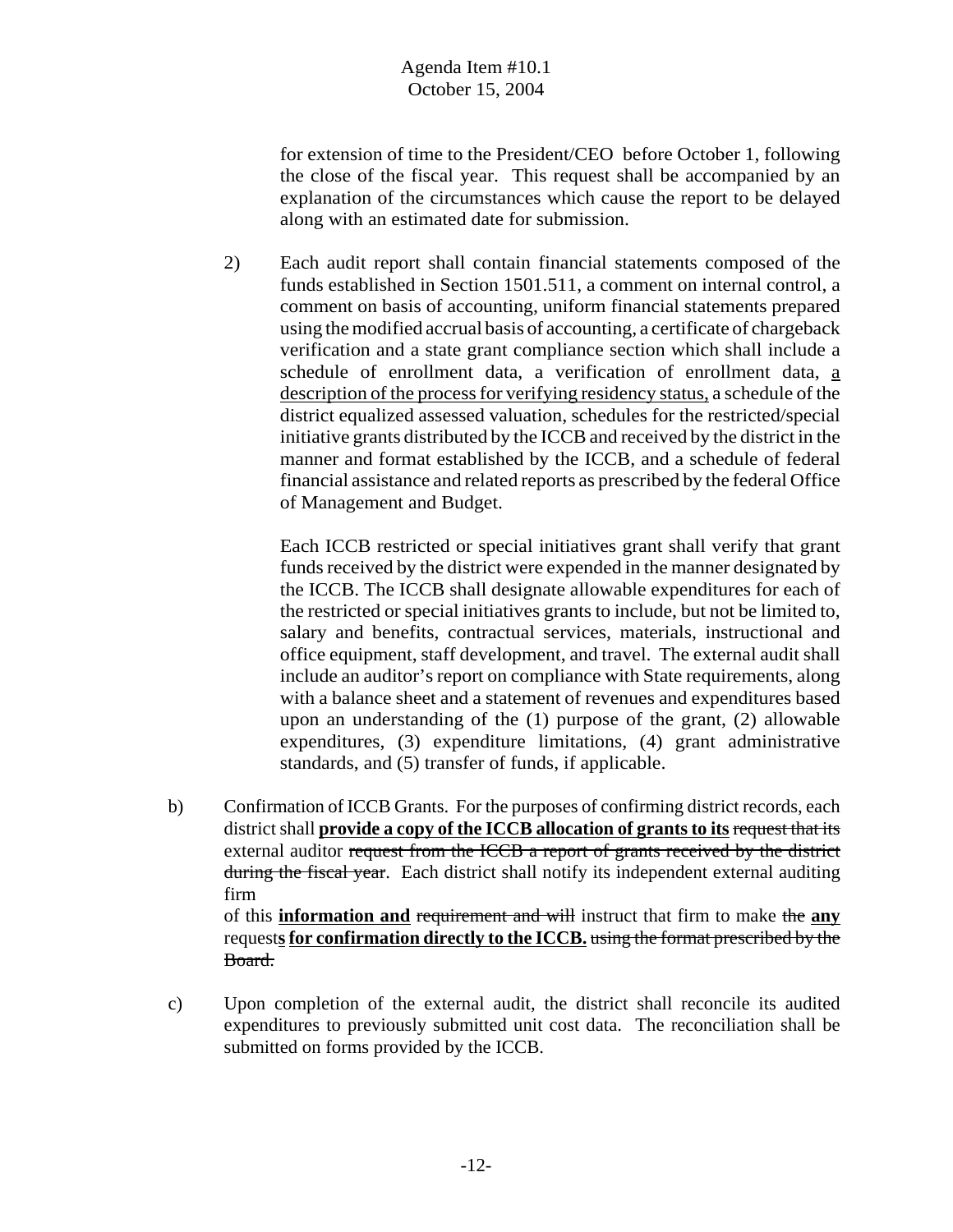# **d) Upon completion of the external audit, the district shall reconcile its audited expenditures to the fiscal year audited uniform financial reporting system data. The reconciliation shall be submitted on forms provided by the ICCB.**

# **Section 1501.510 Reporting Requirements**

Each college shall submit the items listed below in a format prescribed by the ICCB and according to the schedules indicated**:**

- a) Fiscal year-to date unaudited uniform financial reporting system data by July 31 for the period July 1 - June 30 of the previous fiscal year.
- b) Resource allocation and management planning (RAMP) data by July 1 of each year.
- c) **Construction in progress** Square footage and acreage (facility information) by are due August 1 of each fiscal year.
- d) Unit cost data **in a format prescribed by the ICCB** for the previous fiscal year by September 1 following the end of that fiscal year.
- e) A survey of local budget and tax extensions and collections by September 1 of each year.
- ef) **F3, F6, B3, and R3 facilities data submission to report existing space in use for educational purposes at the end of the fiscal year (June 30) by September 1 following the end of the fiscal year.**
- fg) Annual fiscal year audited uniform financial reporting system data **and an audit/ fiscal year audited uniform financial reporting system data reconciliation statement** by October 15 following the end of the previous fiscal year.
- gh) An Audit/Unit Cost Reconciliation Statement(**s)** by October 15 of each year.
- hi) Fiscal year-to-date unaudited uniform financial reporting system data by January 31 for the period July 1 - December 31.
- ij) Certificate of Tax Levy by January 31 of each year.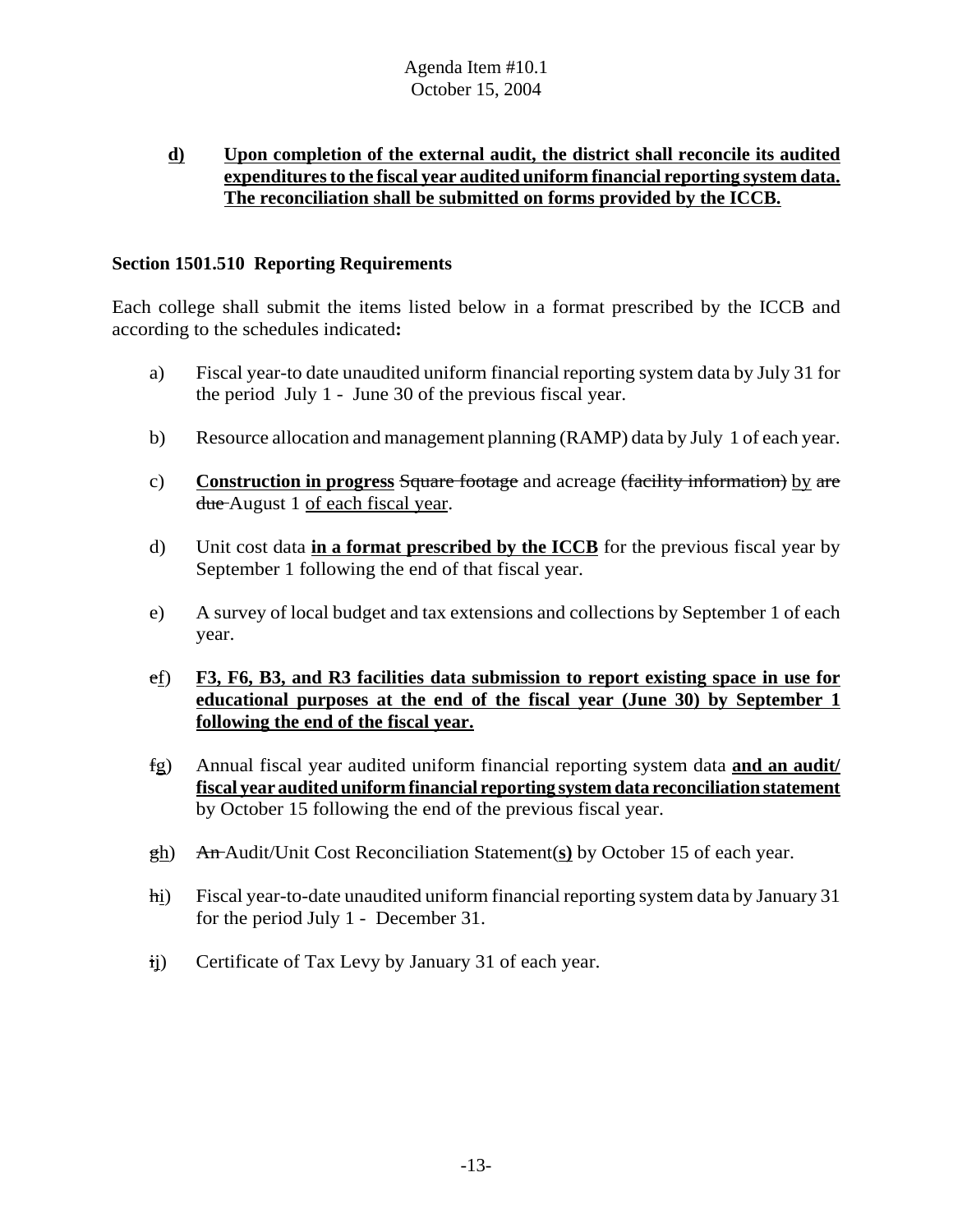# **SUBPART F: CAPITAL PROJECTS**

# **Section 1501.602 Approval of Capital Projects**

- a) Notwithstanding any provision to the contrary [see subsection b and Section 1501.604(b)], requests for approval of capital projects shall be submitted to the ICCB on the forms prescribed by the ICCB.
- b) A project requiring the expenditure of state or local funds for purchase, construction, remodeling, or rehabilitation of physical facilities at a primary or secondary site shall have prior ICCB approval, except the following:
	- 1) locally funded projects that meet the definition of a maintenance project as defined in ICCB Rule 1501.601, or
	- 2) locally funded projects that result in no change in room use, or
	- 3) locally funded projects for which the total estimated cost is less than \$250,000.
- c) A**n updated** District Site and Construction Master Plan shall be filed with the ICCB by July 1 of the year in which the district undergoes its recognition evaluation **January 1, 1991.** The purpose of the plan is to apprize the ICCB of possible primary site new construction and secondary site acquisition/construction plans for the next five three years throughout the district. The plan should be updated, as needed, to ensure that any project submitted for approval has been reflected in the district plan on file with the ICCB at least two months prior to submission of the project. Any primary site new construction or secondary site acquisition/construction projects must be reflected in the plan in order to receive consideration for approval. The plan, at a minimum, shall consist of a map of the district showing the location of all facilities owned by the district or leased for a period exceeding five years and a narrative describing the district's:
	- 1) Current permanent facilities where additions are planned.
	- 2) General plans for future site acquisition or acquisition/construction of permanent facilities either on the primary site or secondary sites. The location may be identified in terms of the general geographic area within the district.
	- 3) Proposed schedule for acquiring additional sites, constructing additions to existing facilities, or acquiring/constructing new permanent facilities.
	- 4) The intended use of all proposed site acquisitions and facility acquisition/ construction.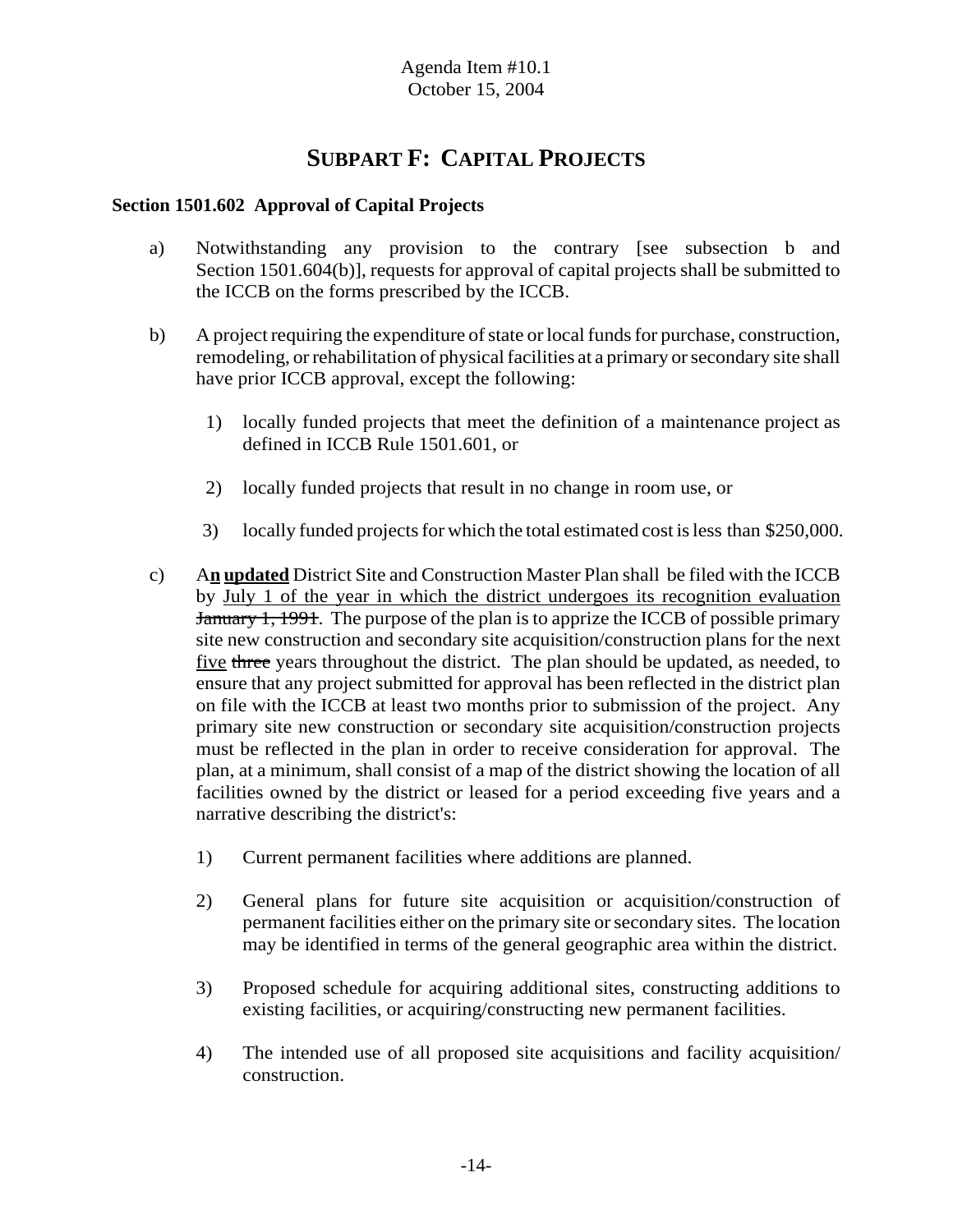d) The authority to approve locally funded projects is delegated to the President/CEO of the ICCB, who shall in turn report such actions to the ICCB.

#### **Section 1501.603 State-Funded Capital Projects**

- f) Construction Standards. The following standards listed in this subsection shall be applied in the design and construction of facilities.
	- 1) Building Efficiency. Campus wide building efficiency should be at least 70 percent. However, individual buildings may be below this level if they are high-rise (four or more floors), include a large number of small classrooms and/or labs, or if a large portion of the building is designed for custodial or mechanical purposes to serve the entire campus.
	- 2) Facilities Codes. All construction, remodeling, and rehabilitation of facilities shall be in compliance with the following standards:
		- A) All incorporations by reference refer to the standards on the date specified and do not include any additions or deletions subsequent to the date specified:
			- i) International Uniform Building Code (International Conference of Building Officials, Whittier, California, 1988) or BOCA Basic/National Building Code, 1987 Edition (Building Officials and Code Administrators International, Inc., 2003 Edition (International Code Council, 4051 W. Flossmoor Rd., Country Club Hills, Illinois 60478-5795).
			- ii B) International BOCA Basic/National Mechanical Code, 1987 Edition (Building Officials and Code Administrators International, Inc., 2003 Edition (International Code Council, 4051 W. Flossmoor Rd., Country Club Hills, Illinois 60478-5795).
			- iii  $\Theta$ ) National Electrical Code, (NFPA 70, 2002 Edition (National Fire Protection Association, 1 Batterymarch Park, Quincy, Massachusetts  $02169-7471, +1988$ ).
			- iv National Fire Protection Association 101, Life Safety Code, 2003 Edition (National Fire Protection Association, 1 Batterymarch Park, Quincy, Massachusetts 02169-7471.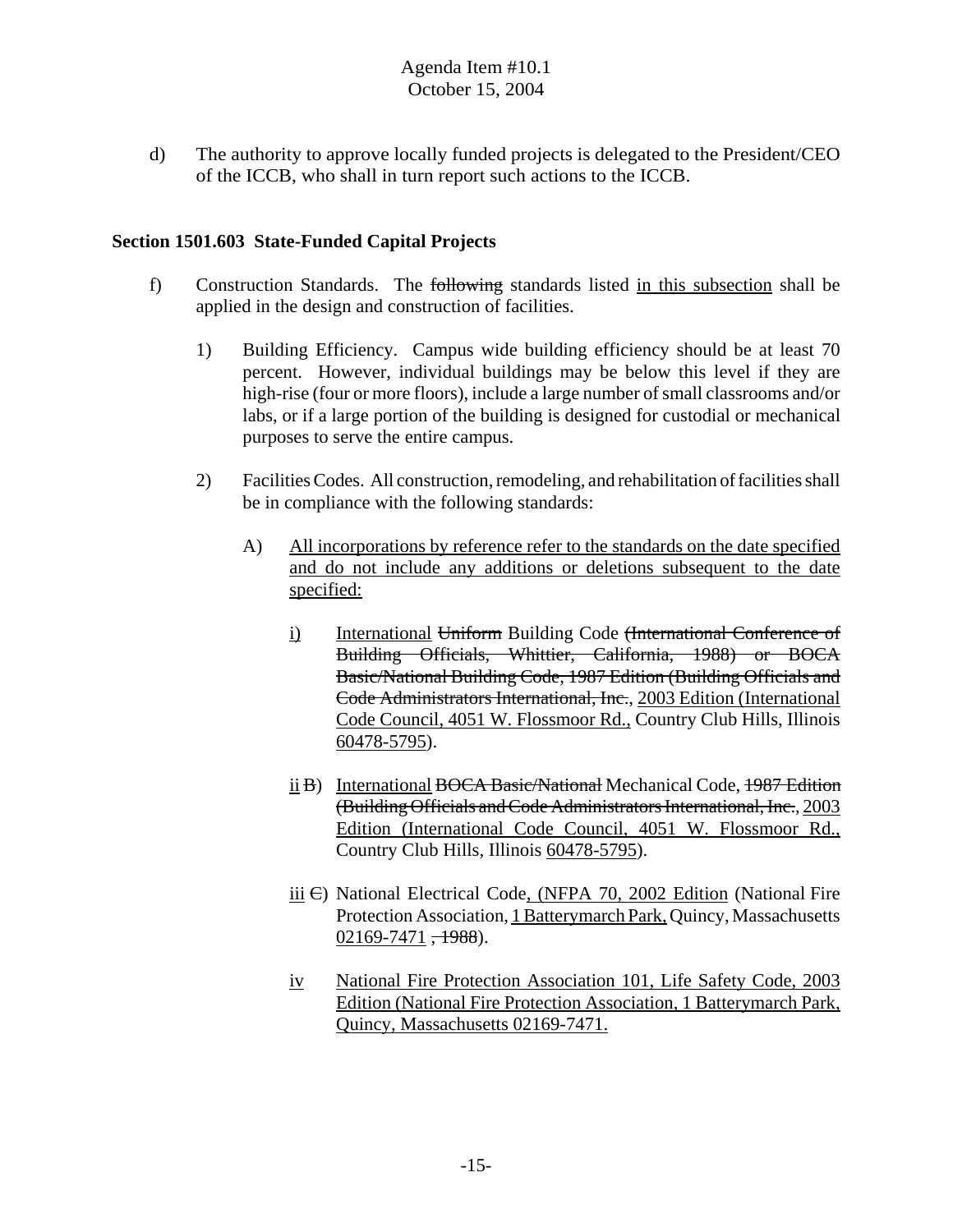- v ASHRAE Standard 90.1-2001, Energy Standard for Buildings Except Low-Rise Residential Buildings, 2001 Edition (American Society of Heating, Refrigeration, Air Conditioning Engineers, 1791 Tullie Circle, Atlanta, Georgia 30329).
- B) Illinois administrative rules that are referenced in this Part are:
	- $\pm$  D) Illinois Plumbing Code (77 Ill. Adm. Code 890).
	- ii E) Illinois Accessibility Code (71 Ill. Adm. Code 400).
	- iii F) Fire Prevention and Safety (41 Ill. Adm. Code 100).
- G) National Fire Protection Association 101 Life Safety Code (National Fire Protection Association , Quincy, Massachusetts, 1988).
- H) ASHRAE 90-80 Energy Conservation in New Building Design (American Society of Heating, Refrigeration, Air Conditioning Engineers, Atlanta, Georgia, 1980).
- C I) Any local building codes that may be more restrictive than the code listed above.
- 3) State of Illinois Building Related Requirements. To assist the architect in determining which codes might be applicable to a project, the Capital Development Board (CDB) Division of Building Codes and Regulations has assembled a Directory of Illinois Building Related Requirements that lists all the statutory requirements relative to State construction. It also includes a table of primary codes/standards/specifications for State of Illinois building requirements. This directory is available from the CDB Division of Building Codes and Regulations website (www.ibc.state.il.us) or by calling (217) 557-7500.

#### **Section 1501.607 Reporting Requirements**

Each college shall submit the items listed below in a format prescribed by the ICCB and according to the schedules indicated;

- a) Progress reports (as of December 31) of all construction projects by January **3**1 of each year.
- b) Course resource data **(S6 and S7 data)** showing the facilities used by each course offered for credit during the fall term within thirty (30) days after the end of the term.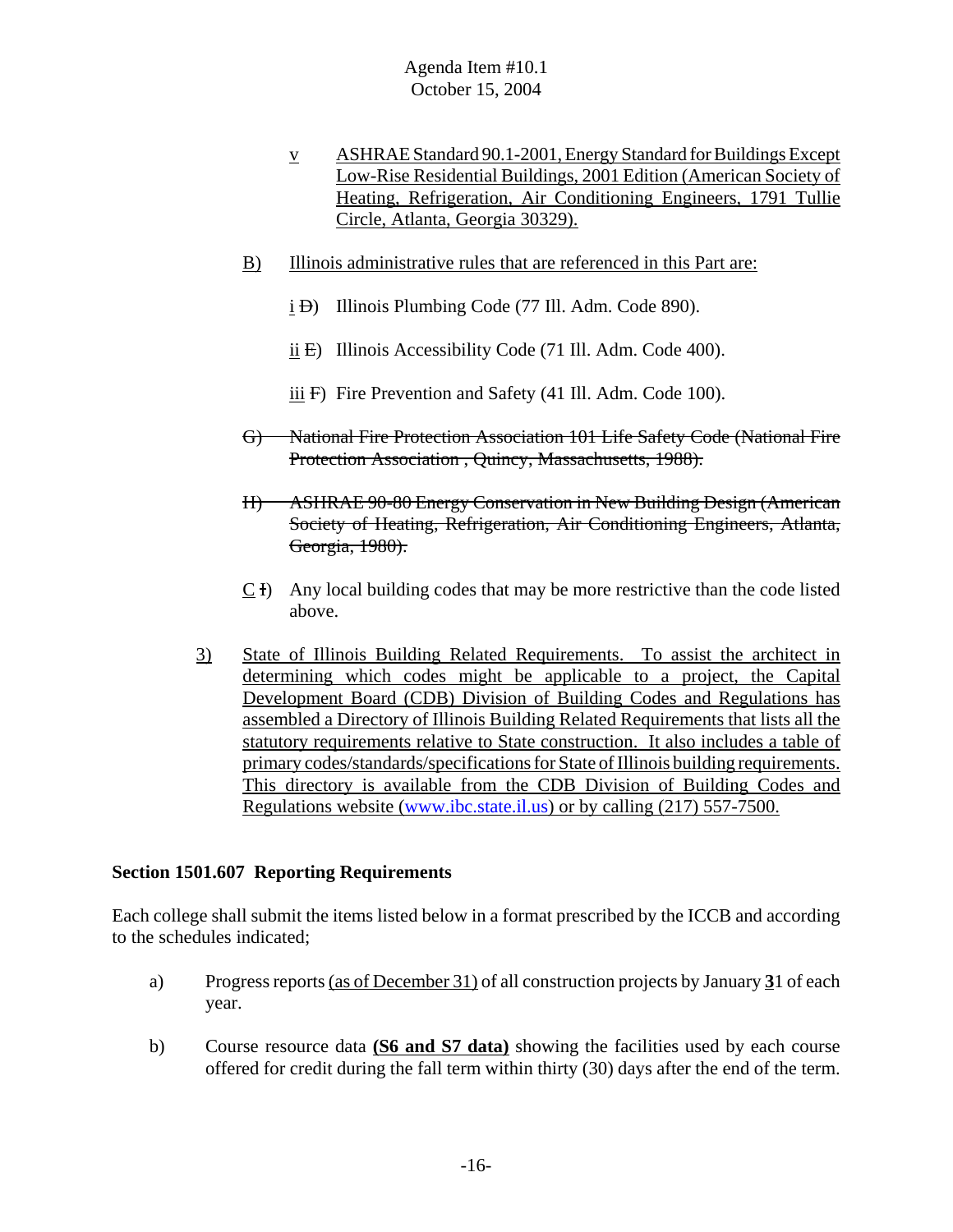# **Facility identifiers, building identifiers, and room identifiers reported in the course resource data should match identifiers that will be reported in the F3, F6, B3, and R3 records at the end of the current fiscal year.**

c) An inventory of its facilities and an update of this inventory annually **by September 1 immediately following the end of the fiscal year** as of the fall term within sixty (60) days after the end of the fall term. **Such facilities data (F3, F6, B3, and R3 records) shall be submitted in the format designated by the ICCB and shall represent existing facilities in service at June 30 of the fiscal year just ended.**

The motion was approved by unanimous voice vote. Student advisory vote: Yes.

Item #8 - Information Item

Item #8.1 - Illinois Community College Board Advisory Committee Member Appointments

The Board received a listing of ICCB advisory committee member appointments to the Finance Advisory Committee, MIS/Research Advisory Committee and Program Advisory Committee. These appointments were made by the ICCB President/CEO as previously authorized by the Illinois Community College Board.

As the ICCB representative on the Midwestern Higher Education Commission, Judith Rake reported she plans to attend the Commission meeting on September 30 in Chicago. She will also attend the national MHEC meeting on November 18-19.

\* \* \* \* \*

\* \* \* \* \*

Item #9 - Work Session

Geoffrey Obrzut provided highlights on each of the following issues as he introduced staff for additional reporting to the Board.

Mandatory Ethics Training. Sarah Aughenbaugh reported the Board is required to take the mandatory Ethics Training online as required by the Office of the Governor. When completed, print off a certificate and send to her in the ICCB Office. Ms. Aughenbaugh reported on Executive Order No. 5, which is the State Officials and Employees Ethics Act. The ethics training plan will be completed annually.

Strategic Plan Process. Virginia McMillan provided background information on development of the current ICCB strategic plan, *Promise for Illinois*, and highlighted the seven pledges. In May 2004, the Board appointed a committee to review and update the strategic plan. It was proposed that staff will first review the plan for suggested changes, and on October 14 staff will present a draft at the first meeting of the Board's review committee. The committee's recommendation will be presented for full Board action on October 15, 2004.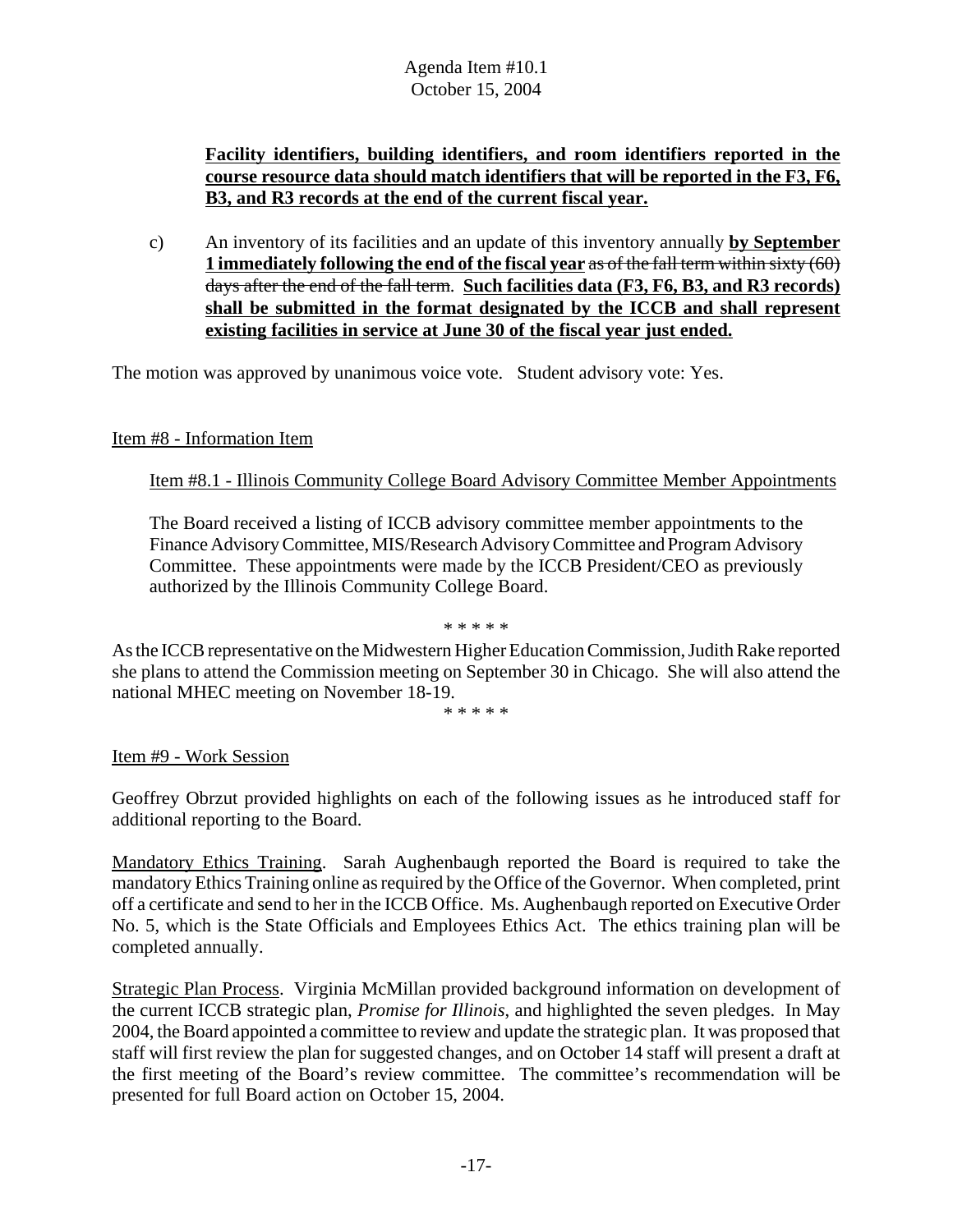Baccalaureate Opportunities Update. Virginia McMillan briefed the Board on a planned study of Illinois community colleges offering of baccalaureate degrees. This study is a result of actions taken by William Rainey Harper College. At the Board's direction in May 2004, the staff has been conducting basic research to review broader issues rather than considering specific issues as proposed by William Rainey Harper College. The staff has completed necessary research and is now ready to appoint a systemwide review committee. On September 11, 2004, the Trustees Association proposed a resolution supporting this Board's action to form a committee to study the baccalaureate degree issues. Ms. McMillan distributed a paper identifying the proposed charge of the committee. With permission from the Board, representatives from community colleges would be invited to serve on this committee. The committee membership would be presented for Board approval on October 15, 2004. Rudolph Papa made a motion, which was seconded by Marikay Hegarty, to form a systemwide committee to study the baccalaureate degree process. The motion was approved by unanimous voice vote. Student advisory vote: yes.

Equalization Task Force Update. Don Wilske provided an update on the progress of the Equalization Task Force meetings. The next meeting of the Task Force is scheduled for Tuesday, September 21. There is concern that the issue cannot be resolved without additional resources. Efforts are being made to develop a lasting solution to the issue.

International Education Update. Virginia McMillan reported on the Board's past endorsement of a plan for international education.

The Board also received background information on the ICCB activities and involvement with China and on her recent trip to China as a part of a delegation from Heartland Community College.

The ICCB's International Education initiative is at risk due to budget constraints. Ms. McMillan requested Board direction on the continuation of the International Education initiative. The initiative can move forward within a budget range of \$25,000. The Community College System Foundation will be approached and will investigate some other external resources. Chairman Alongi recommended the Board seek the Foundation's assistance in subsidizing this program for one or two years until the current State of Illinois financial constraint can be determined. Chairman Alongi also recommended that a meeting be scheduled with the Executive Director of the Community College System Foundation.

Board members requested that the Executive Director be invited to the October 15, 2004 ICCB meeting to make a presentation to the Board. New ICCB members do not have much knowledge of the purpose and involvement of the Illinois Community College System Foundation.

Fiscal Year 2006 Budget Process. Don Wilske provided an update on the fiscal year 2006 budget process. The Board received a tentative schedule of time lines for the fiscal year 2006 budget development process.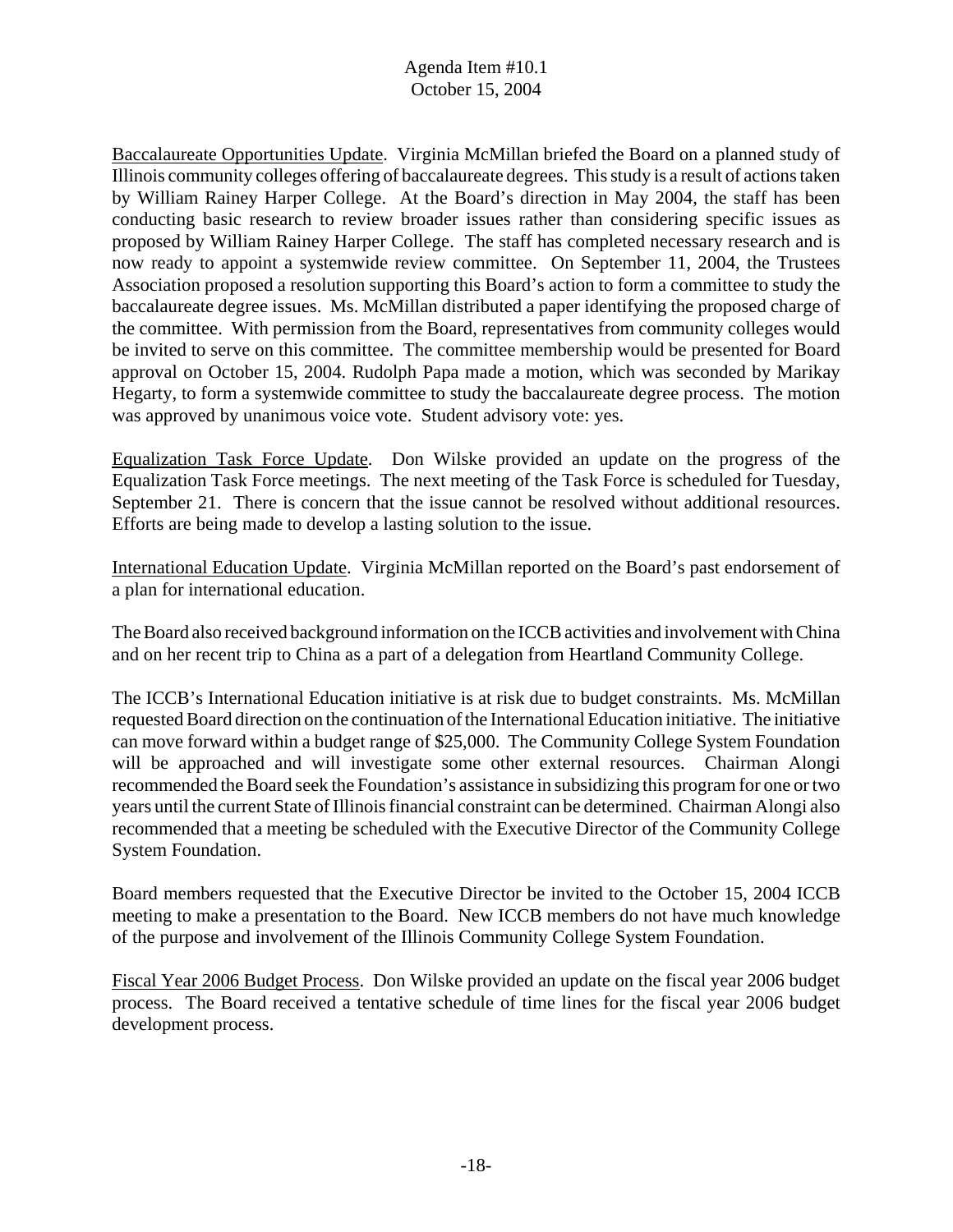#### Item #10 - Executive Session

At 10:10 a.m., Suzanne Morris made a motion, which was seconded by Judith Rake, to go into executive session for the purpose of discussing personnel issues. The motion was approved by roll call vote. Voting aye were Marjorie Cole, Marikay Hegarty, Suzanne Morris, Rudolph Papa, Judith Rake, and Guy Alongi. Student advisory vote: Yes. There were no dissenting votes.

At 10:40 a.m. Suzanne Morris made a motion to return to open session and was seconded by Judith Rake. The motion was approved by roll call vote. Voting aye were Marjorie Cole, Marikay Hegarty, Suzanne Morris, Rudolph Papa, Judith Rake, and Guy Alongi. Student advisory vote: Yes. There were no dissenting votes.

Rudolph Papa made a motion, which was seconded by Suzanne Morris, to approve a change in the ICCB staff fringe benefit package which will include eight set holidays, four floating holidays, and three personal days. The package will mirror the Illinois Board of Higher Education's fringe benefit package. The motion was approved by roll call vote. Voting aye were Marjorie Cole, Marikay Hegarty, Suzanne Morris, Rudolph Papa, Judith Rake, and Guy Alongi. Student advisory vote: Yes. There were no dissenting votes.

Suzanne Morris made a motion, which was seconded by Judith Rake, to give a 3 percent across the board salary increase for ICCB employees retroactive to July 1, 2004, excluding the President/CEO and the Vice President for External Affairs. The motion was approved by roll call vote. Voting aye were Marjorie Cole, Marikay Hegarty, Suzanne Morris, Rudolph Papa, and Judith Rake. Guy Alongi voted present. Student advisory vote: Yes.

\* \* \* \* \*

Chairman Alongi recommended, with Board concurrence, that future Board Work Sessions be returned to Business Session status as originally conducted. The Board will conduct an annual retreat to allow in-depth discussion opportunities. Additionally, effective with fiscal year 2006, business meetings will be scheduled on alternate months with the exception of May and June, thereby moving February meetings to March and October meetings to November. A revised calendar will be recommended for Board approval on October 15, 2004.

\* \* \* \* \*

#### Item #11 - Adjournment

Marikay Hegarty made a motion, which was seconded by Judith Rake, to adjourn the meeting at 11:50 a.m. The motion was approved by unanimous voice vote. Student advisory vote: Yes

Chairman President/CEO

l

Guy H. Alongi Geoffrey S. Obrzut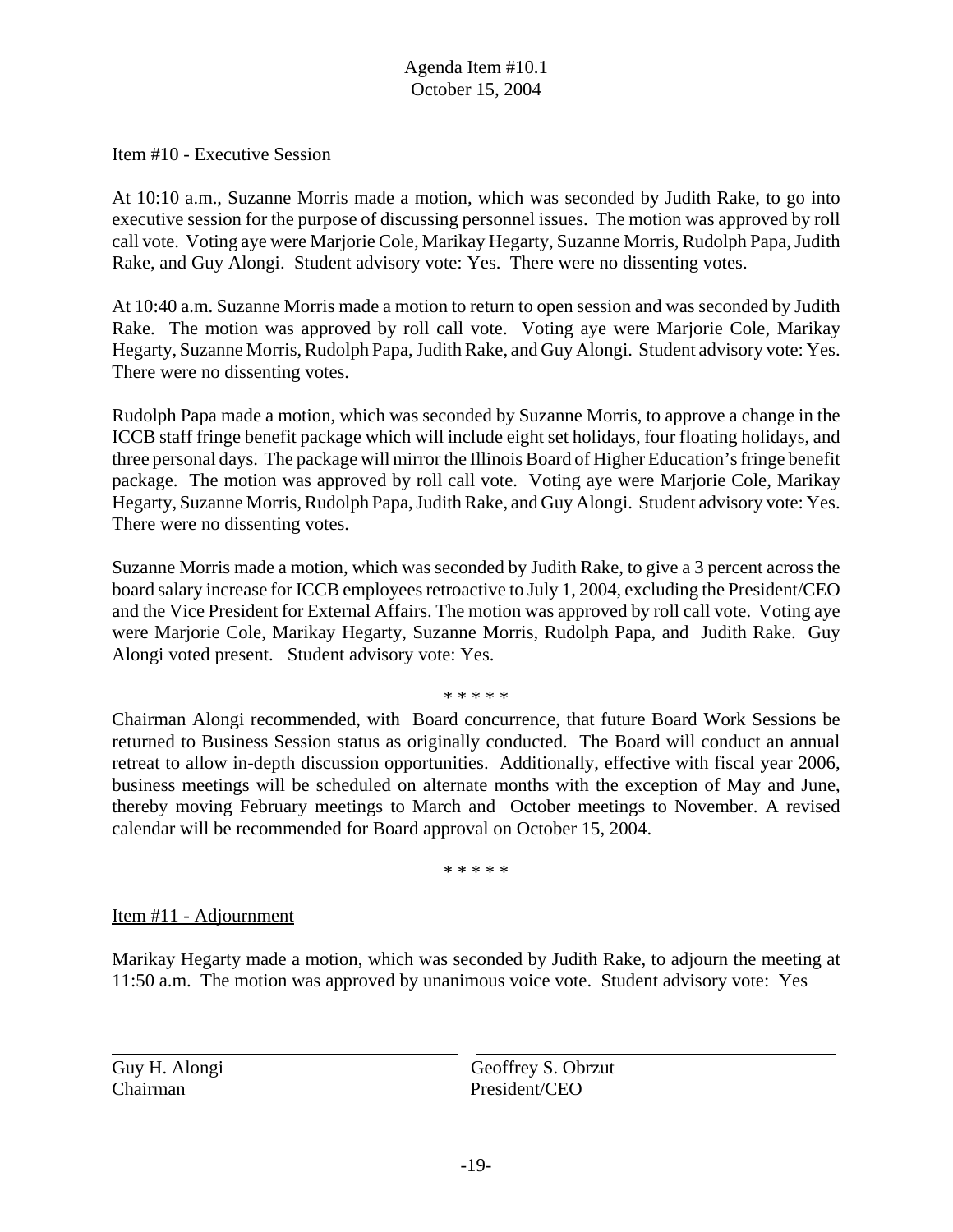#### Illinois Community College Board

# **REVISED ILLINOIS COMMUNITY COLLEGE BOARD CALENDAR OF MEETINGS FOR FISCAL YEAR 2005 AND FISCAL YEAR 2006**

Beginning with the October 15, 2004 meeting, future ICCB meetings will be conducted as Business Meetings rather than split with Work Sessions.

Fiscal year 2006 calendar dates have been rescheduled to change the October 21, 2005, meeting date to November 18, 2005, and the February 17, 2006, meeting date to March 17, 2006. .

#### **RECOMMENDED ACTION**

It is recommended that the following motion be adopted:

The Illinois Community College Board hereby adopts the following fiscal year 2005 and fiscal year 2006 calendar of meetings.

Fiscal Year 2005

| July 16, 2004    | (Subject to Call)                                                                      |
|------------------|----------------------------------------------------------------------------------------|
| September 17     | 9:00 a.m. - ICCB Office, Lincoln Land Community College, Springfield<br>(Work Session) |
| October 15       | 9:00 a.m. - Parkland College, Champaign<br>(Business Session)                          |
| December 3       | (Subject to Call)                                                                      |
| January 21, 2005 | 9:00 a.m. - ICCB Office, 401 E. Capitol, Springfield<br>(Business Session)             |
| February 18      | 9:00 a.m. - Southeastern Illinois College, Harrisburg<br>(Business Session)            |
| May 20           | 9:00 a.m. - ICCB Office, 401 East Capitol Avenue, Springfield<br>(Business Session)    |
| June 17          | 9:00 a.m. - Hyatt Regency McCormick Place, Chicago<br>(Business Session)               |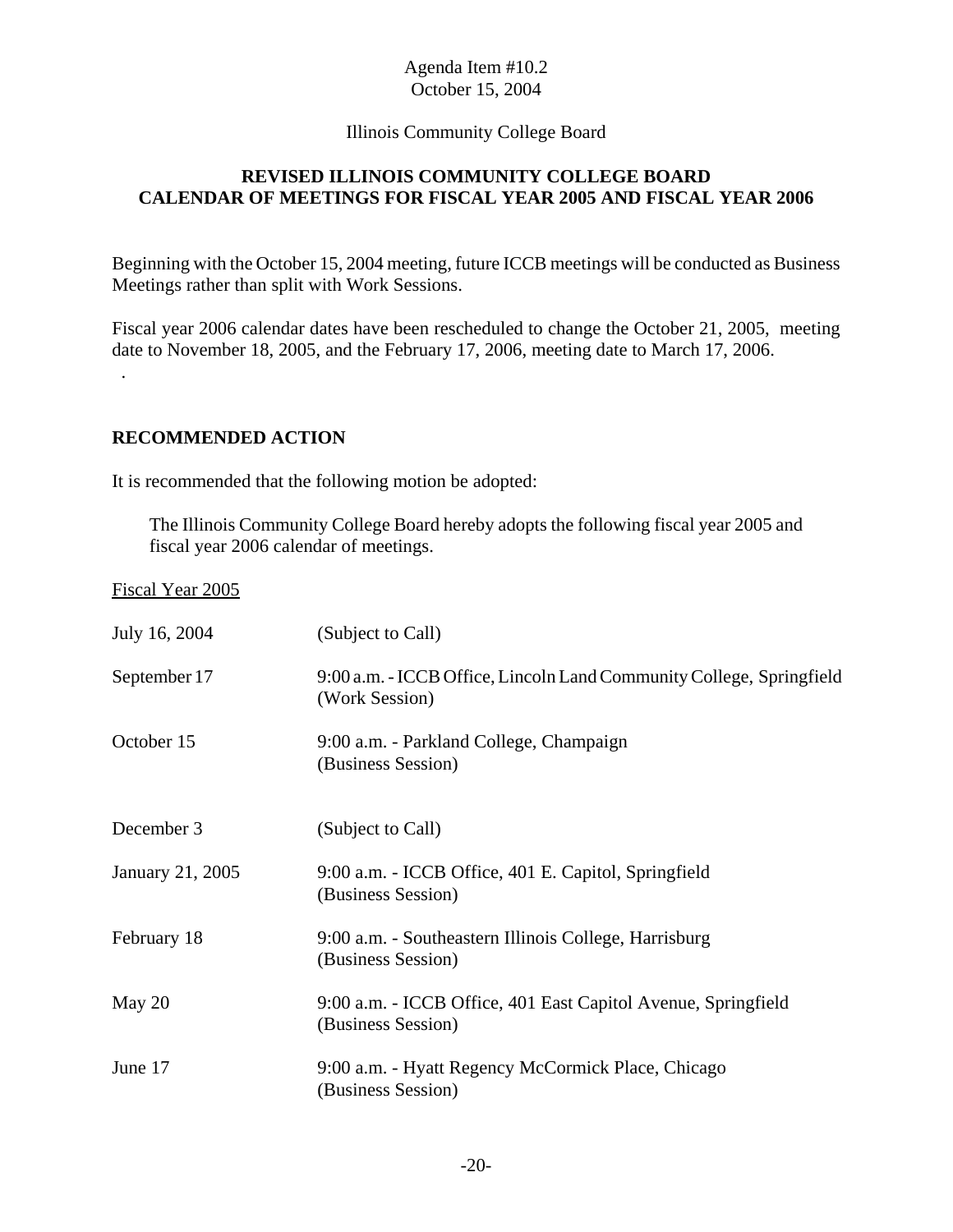# Fiscal Year 2006

| July 15, 2005    | (Subject to Call)                                                                   |
|------------------|-------------------------------------------------------------------------------------|
| September 16     | 9:00 a.m. - ICCB Office, Lincoln Land Campus, Springfield<br>(Business Session)     |
| November 18      | 9:00 a.m. - Shawnee Community College, Ullin<br>(Business Session)                  |
| December 2       | (Subject to Call)                                                                   |
| January 20, 2006 | 9:00 a.m. - ICCB Office, James R. Thompson Center, Chicago<br>(Business Session)    |
| March 17         | 9:00 a.m. - Lake Land College, Mattoon<br>(Business Session)                        |
| May $19$         | 9:00 a.m. - ICCB Office, 401 East Capitol Avenue, Springfield<br>(Business Session) |
| *June            | 9:00 a.m. - (Day and location to be determined)<br>(Business Session)               |

\* June meetings of the ICCB are held in conjunction with the ICCTA and the Presidents Council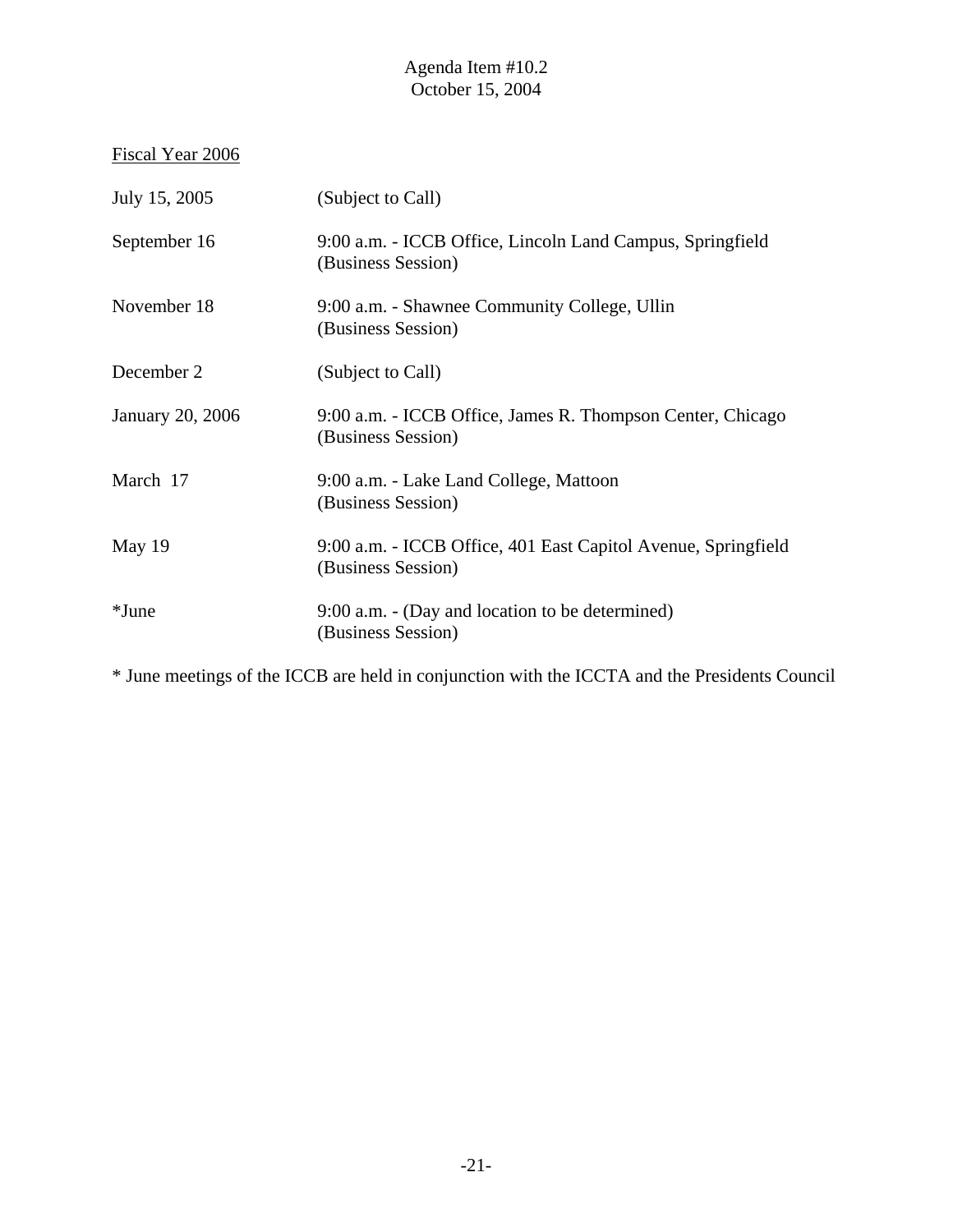# **Revised**

#### Agenda Item #10.3 October 15, 2004

#### Illinois Community College Board

# **NEW UNITS OF INSTRUCTION**

The Illinois Community College Board is requested to approve new units of instruction for the following community colleges:

# **RECOMMENDED ACTION:**

It is recommended that the following motion be adopted:

 The Illinois Community College Board hereby approves the following new units of instruction for the community colleges listed below:

# **PERMANENT PROGRAM APPROVAL**

Heartland Community College

Paraprofessional Educator A.A.S. degree (64 semester credit hours)

Highland Community College

< Auto Body Repair A.A.S. degree (66 semester credit hours)

Illinois Central College

< CISCO Networking Specialist A.A.S. degree (68 semester credit hours)

John A. Logan College

< Interpreter Preparation A.A.S. degree (65 semester credit hours)

#### Lake Land College

Paraprofessional Educator A.A.S. degree (66 semester credit hours)

Moraine Valley Community College

< Integrated Systems Technology A.A.S. degree (63 semester credit hours)

#### Rend Lake College

- Paraprofessional Educator A.A.S degree (64 semester credit hours)
- < Paraprofessional Educator Certificate (31 semester credit hours)

# **BACKGROUND**

**Highland Community College** is seeking approval to offer an Associate of Applied Science (A.A.S.) degree program in "Auto Body Repair". This program will prepare individuals for employment in the automotive body repair industry. Graduates will be able to estimate damage, repair and refinish vehicle bodies and components damaged in collisions. The proposed degree program builds on the college's existing certificate program to provide an educational ladder for certificate graduates or those individuals currently employed in the field. The degree curriculum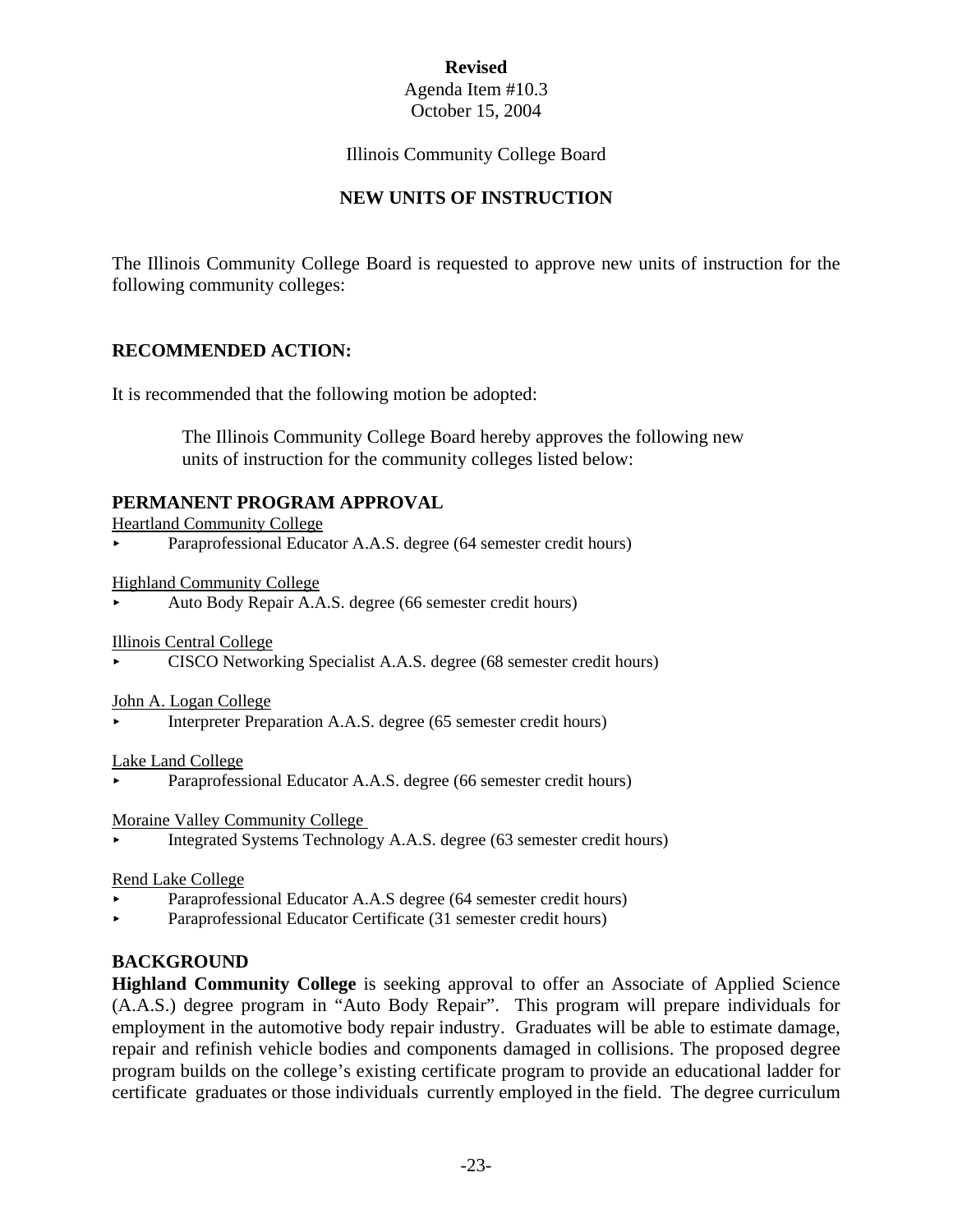consists of 15 semester credit hours of general education requirements, 46 semester credit hours of career and technical education requirements, and five (5) semester credit hours of work-based learning. Career and technical coursework includes introduction to auto body, painting equipment, frame and body alignment, auto body repair technology, glass, upholstery and trim, paint applications, damage analysis, auto electrical systems, and welding. The proposed program is accredited by the National Automotive Technology Education Foundation (NATEF) and will prepare students for the Automotive Service Excellence (ASE) certification exams in Mechanical and Electrical, Non-Structural Analysis/Damage Repair, Painting and Refinishing, Plastics and Adhesives, and Structural Analysis/Damage Repair. The college plans to use a simulation project for end of program assessment of students learning objectives. The performance will be evaluated by faculty ASE certified in the appropriate areas.

Statewide labor market information indicates the employment of "auto body technicians" is projected to grow faster than the average for all occupations. Local labor market information provided by the college supports the interest in and need for an associate's degree in auto body repair. Projected employment growth within the college's district is as fast as the statewide average. The college's existing certificate program has experienced steady enrollments and completions during its operation. Graduates of the certificate program as well as students currently employed in the field are looking towards advancement opportunities that an educational ladder can expand. The college projects an enrollment of 12 full-time and 12 part-time students the first year, increasing to 15 full-time and 12 part-time students by the third year. The program will require one new parttime faculty, one existing full-time and two existing part-time faculty the first year. Costs of implementing this program will be approximately \$13,000 the first two years, and \$10,000 the third year. Higher first and second year costs reflect the upgrade to existing instructional materials.

**Illinois Central College** is seeking approval to offer a 68 semester credit hour "CISCO Networking Specialist" Associate of Applied Science (A.A.S.) degree program. This program will prepare individuals for employment as network technicians. The curriculum consists of 22 semester credit hours of general education requirements, 42 semester credit hours of career and technical education requirements, and three-four semester credit hours of related technical electives. Career and technical education coursework includes internetworking, LAN Communication, WAN Communication, routing, remote access, switching, CIT support, voice/data cabling, Windows server administration, and UNIX. The curriculum covers the CISCO Certified Network Associate (CCNA) academies I and II and will prepare students for the CCNA and CCNP (CISCO Certified Network Professional) certification exams. ICC is currently an approved CISCO Academy. The college plans to use a final project for end of program assessment of student learning objectives. The project will be evaluated by CISCO certified faculty.

Labor market information provided by the college is supportive of the need for a CISCO training program at the post-secondary level. Currently, there are local secondary institutions offering the first two CISCO courses to high school seniors, however there are no postsecondary institutions offering the remaining courses to complete the academy. In addition to articulation from high school to community college, ICC faculty have been working with faculty from the University of Illinois at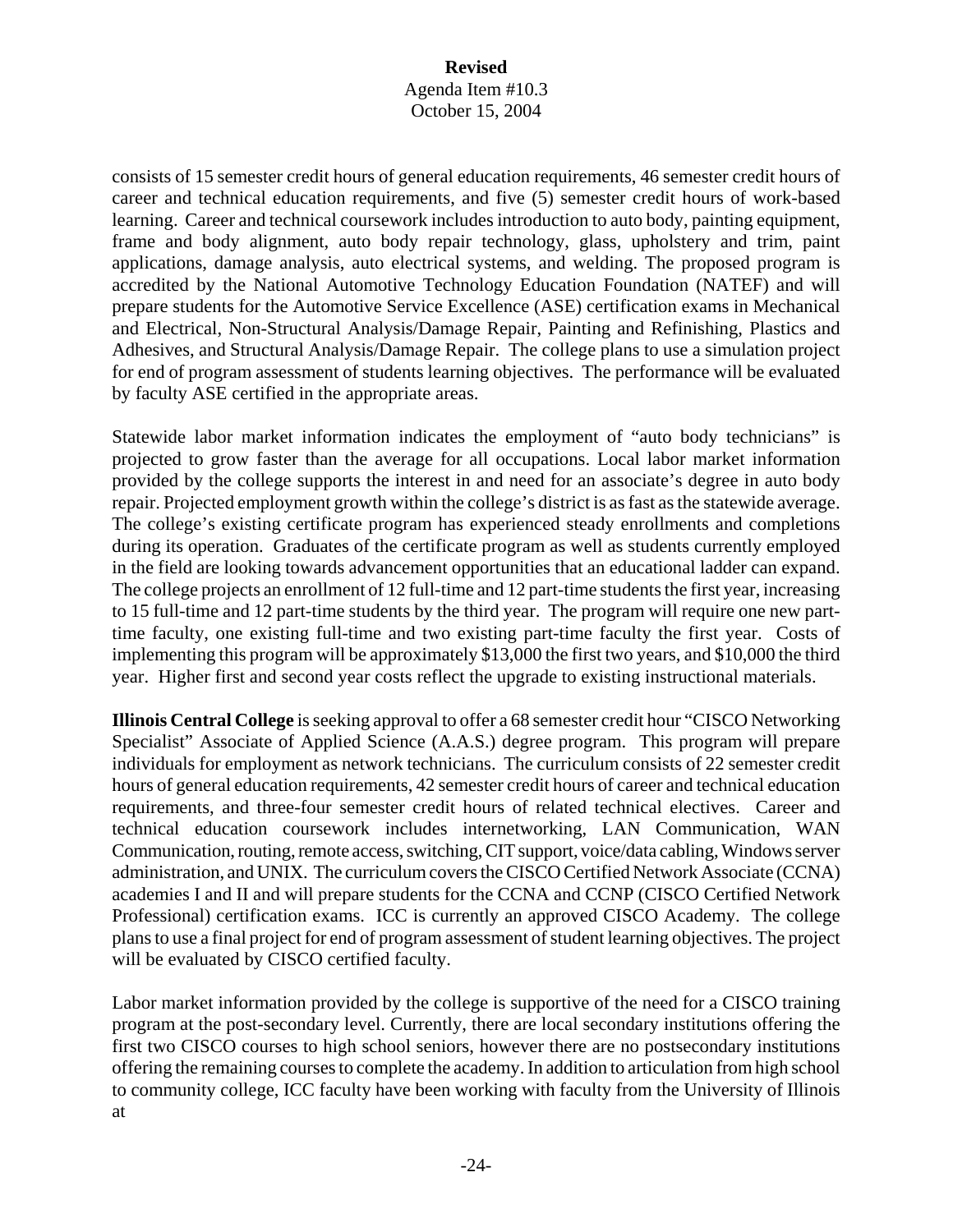Science Bachelor's degree. The college anticipates an enrollment of nine full-time and eight parttime students the first year, increasing to 30 full-time and 30 part-time students by the third year. The program will require two new part-time faculty and two existing full-time faculty the first year. Costs of implementing this program will be approximately \$6,000 the first year, \$14,500 the second year, and \$56,000 the third year. Higher second and third year costs reflect the movement of new part-time faculty to full-time faculty status.

**John A. Logan College** is seeking approval to offer a 65 semester credit hour "Interpreter Preparation" Associate of Applied Science (A.A.S.) degree program. This program will prepare individuals for advanced employment as American Sign Language (ASL) interpreters with a specific focus on interpreting in educational environments. The college currently offers an "Interpreter Certificate" program that prepares individuals for entry-level employment. The proposed degree curriculum consists of 21 semester credit hours of general education requirements, 41 semester credit hours of career and technical education coursework and 3 semester credit hours of required work-based learning. Career and technical coursework includes instruction in American Sign Language (ASL), nonverbal language, Deaf culture, interpreting, ASL linguistics, transliterating, and a related interpreting field experience. The curriculum meets the guidelines established by the Registry of Interpreters for the Deaf (RID) for interpreter preparation programs, and will prepare graduates for the certification exam offer by RID. Certification through RID, or another established interpretation entity, is required for licensure in Illinois. The college plans to assess student learning outcomes through the administration of a performance test based on existing certification exams.

Labor market information provided by the college supports the interest in and need for a degree program in sign language interpretation. Currently, the college's certificate program graduates approximately 10 students each year, many of which are looking to expand their career opportunities beyond the entry-level. Furthermore, RID recently announced changes to certification requirements that will require a two-year degree for interpreters by the year 2008. The college anticipates an enrollment in the degree program of ten full-time and two part-time students the first year. The program will require two existing full-time faculty and one existing part-time faculty the first year. No new costs will be incurred for the implementation of this program.

**Moraine Valley Community College** is seeking approval to offer a 63 semester credit hour Associate of Applied Science (A.A.S.) degree program in "Integrated Systems Technology". This program will prepare individuals for entry-level employment as electrical and mechanical technicians found in manufacturing and chemical plants, industrial bakeries, material handling and automated warehouse environments. The curriculum consists of 18 semester credit hours of required general education coursework, and 42 semester credit hours of career and technical education coursework, and three semester credit hours of related career and technical electives. Career and technical coursework includes electricity and electronics, digital logic/solid state devices, industrial controls, advanced controls, introductory and advanced PLCs, mechanical systems, hydraulics, pneumatics, machine tools, machinery moving and setup, blueprint reading and threading, milling and grinding. The college plans to assess student learning through the accumulation of a portfolio that will be evaluated by program faculty and industry representatives on the program advisory committee.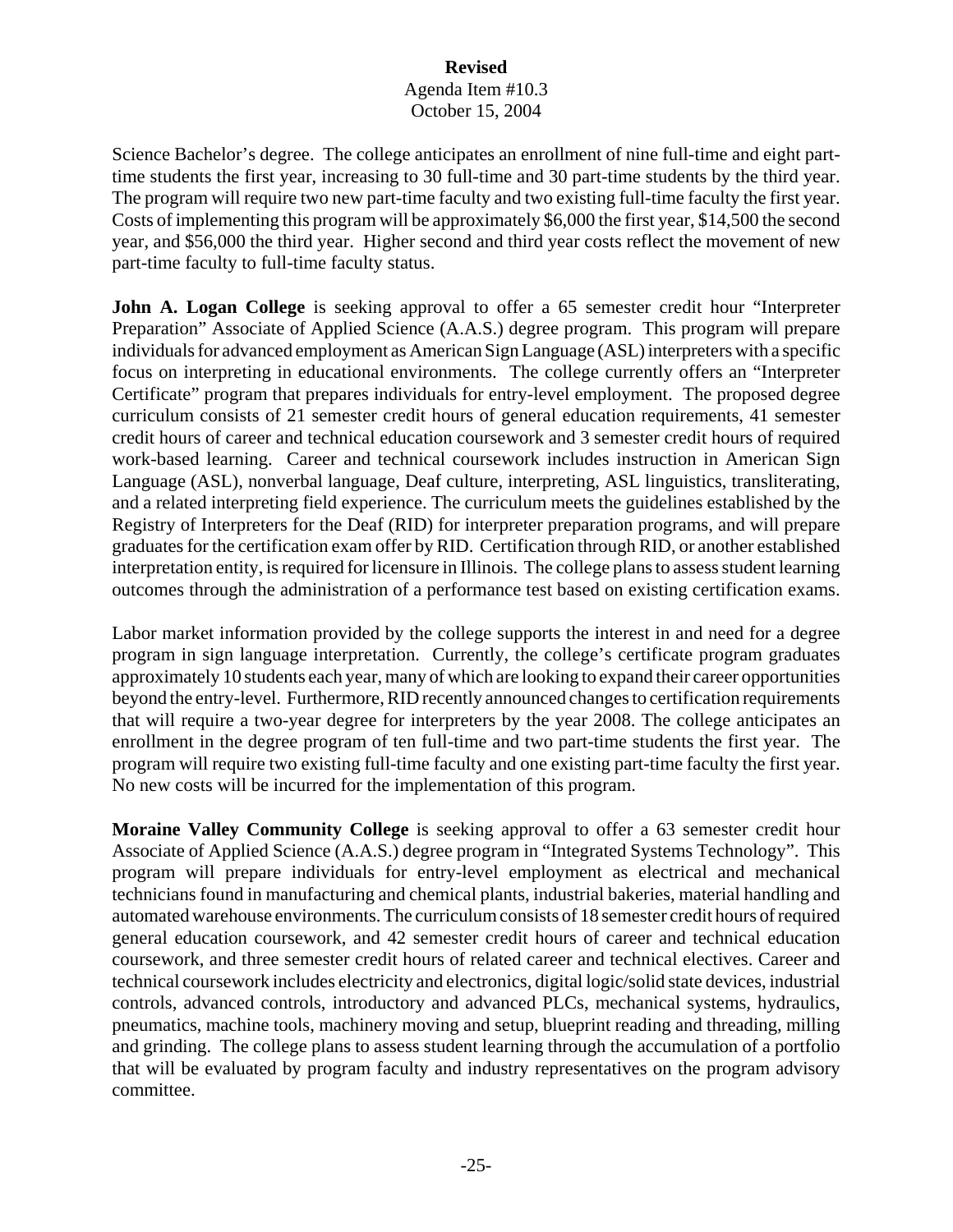Labor market information provided by the college supports the interest in and need for a formalized training program in electrical and mechanical technology that crosses industry sectors. The college anticipates an enrollment of 10 full-time and 20 part-time students the first year. The program will require two existing full-time and four existing part-time faculty the first year. No new costs will be incurred for the implementation of this program. Equipment and curriculum development were funded through the receipt of a U.S. Department of Labor grant awarded to the college last year.

Paraprofessional Educator A.A.S. and Certificate programs. The following colleges have submitted applications to offer the Associate in Applied Science (A.A.S.) degree and/or Certificate programs of the "Paraprofessional Educator" Statewide Model Curriculum. All proposals meet the model guidelines endorsed by the Illinois Community College Board on May 16, 2003. The Board indicated in its action at that time that colleges meeting these guidelines would be granted approval without further Board action required. Proposals will be recommended at the next available meeting of the Illinois Board of Higher Education.

Heartland Community College

< Paraprofessional Educator A.A.S. degree (64 semester credit hours)

Lake Land College

Paraprofessional Educator A.A.S. degree (66 semester credit hours)

Rend Lake College

- < Paraprofessional Educator A.A.S degree (64 semester credit hours)
- < Paraprofessional Educator Certificate (31 semester credit hours)

# **TEMPORARY to PERMANENT PROGRAM APPROVAL**

The following colleges were approved to offer their programs on a temporary basis for a period of three years and now request permanent approval of the following programs.

Harold Washington College

< Transit Management Certificate (15 semester credit hours)

Parkland College

< Massage Therapy Certificate (34 semester credit hours)

# **BACKGROUND**

**Harold Washington College**, one of the City Colleges of Chicago, is seeking permanent approval to offer a 15 semester credit hour "Transit Management Certificate" program. The program was approved on a temporary basis June 1, 2001, for period of three years. This program prepares individuals for promotion or placement into supervisory/management positions within the Chicago Transit Authority. Program enrollments have exceeded the college's original benchmarks and advancement for graduates has been 100 percent. The college has met its objectives by providing customized training for existing CTA employees that offers an educational ladder towards career advancement. The college plans to expand the program's capacity to reach more CTA employees, and develop regular in class panel discussions with program graduates.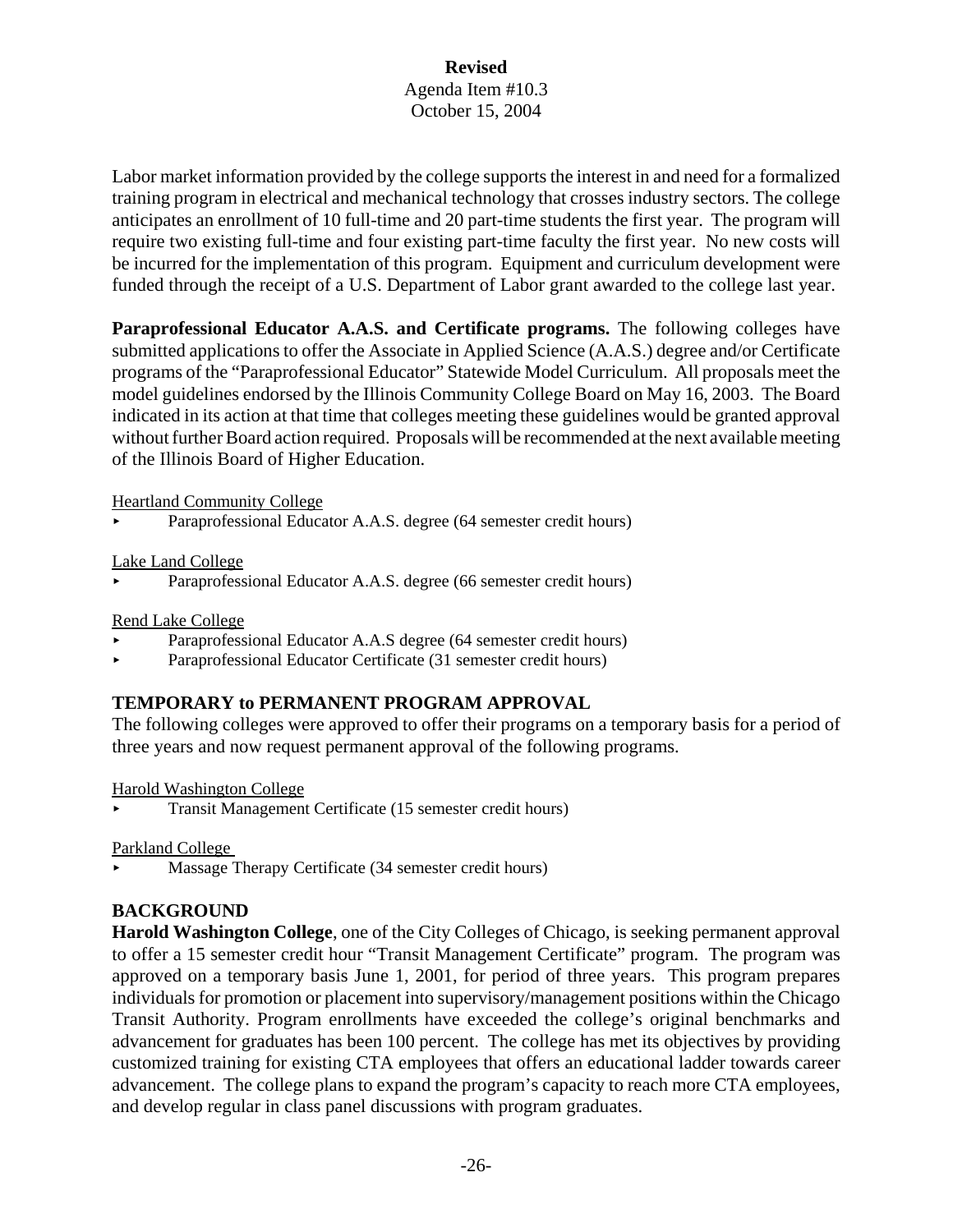**Parkland College** is seeking permanent approval to offer a 34 semester credit hour "Massage" Therapy Certificate" program. The program was approved on a temporary basis September 21, 2001 for a period of three years. This program prepares individuals for entry-level employment and entrepreneurship in therapeutic massage. Program enrollments and completions have exceeded the college's original benchmarks and pass rates on the National Board exam (NCMTB) have been 100%. The college has met its original program objectives and is now exploring offering this program to visually challenged students within the district. The college has also integrated anatomy and physiology into the applied massage therapy courses.

#### **TEMPORARY PROGRAM APPROVAL**

Danville Community College

- Fire Science Specialist (33 semester credit hours)
- Fire Science A.A.S. degree (65 semester credit hours)

Lewis & Clark Community College

Exercise Science AAS (60 semester credit hours)

# **BACKGROUND**

**Danville Area Community College** is seeking temporary approval to offer a 33 semester credit hour "Fire Science Specialist" certificate program, and a 61 semester credit hour Associate of Applied Science (A.A.S.) degree program in "Fire Science" for a period of three years. The certificate program will prepare students for Fire Fighter I level certification through the Illinois State Fire Marshall. This curriculum consists of 33 semester credit hours of required career and technical coursework including emergency medical technology-basic (EMT-B) level training, techniques of fire fighting, fire prevention, fire management, tactics and strategies, fire apparatus, hazardous materials and fire instruction. The degree curriculum will build on the certificate program to include 15 semester credit hours of general education requirements, and an additional 12-13 semester credit hours of career and technical education coursework. Additional career and technical coursework includes fire service laws and regulations, advanced fire management, roadway extrication, and Spanish for fire fighters. The degree program will prepare students for Fire Fighter II level and Fire Officer I level certifications through the Illinois State Fire Marshall. The college plans to assess achievement of student learning outcomes through a performance test administered and evaluated by certified fire instruction personnel.

Labor market information provided by the college supports the need for a formalized training program within the college district for both entry-level, paid and non-paid (volunteer) fire fighters. Currently, there are no other community college's offering fire fighting training in surrounding districts. The college anticipates an enrollment of 20 students the first year. Temporary approval is requested to meet the immediate need for training of non-paid (volunteer) fire fighters and to evaluate the continued long-term need of a degree program. *Permanent approval for this program will be considered at the end of a period of three years, based on program outcomes.*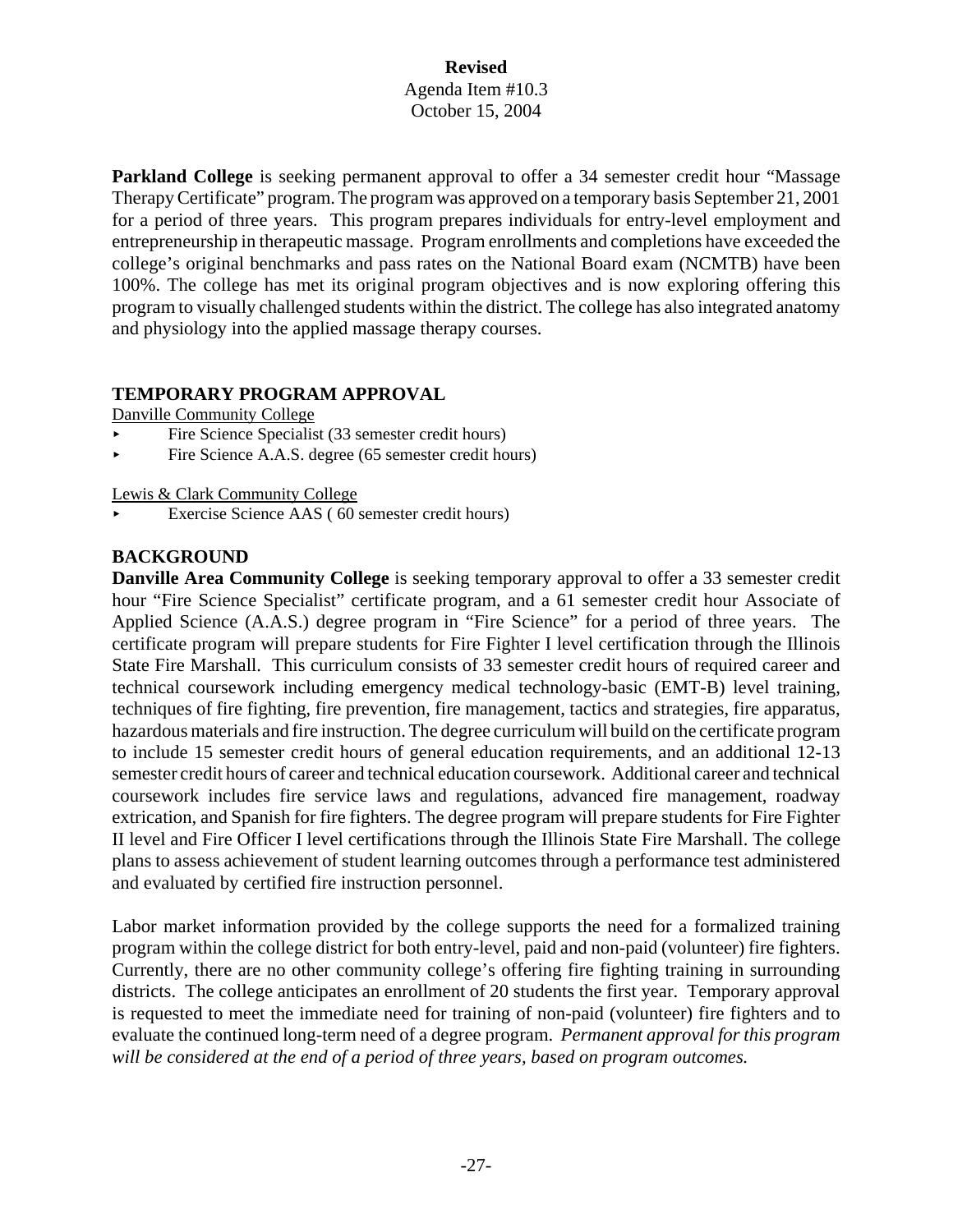**Lewis & Clark Community College** is seeking temporary approval to offer a 60 semester credit hour "Exercise Science" Associate of Applied Science (A.A.S.) degree program for a period of three years. This program will prepare individuals for entry-level employment as personal trainers or fitness directors in exercise and fitness facilities or in private business. The curriculum consists of eighteen semester credit hours of required general education coursework, 40 semester credit hours of required career and technical coursework including work-based learning, and two semester credit hours of related career and technical electives. The career and technical education component of the curriculum includes instruction in exercise physiology, introductory biomechanics, fitness and conditioning, strength training and fitness, assessment and exercise prescription, exercise and health psychology, sports psychology, exercise for special populations, ethics, applied marketing, personal and community health and first aid. The college plans to assess achievement of student learning objectives through the required internship experience in an exercise and fitness environment.

Labor market information provided by the college supports the interest in and need for a formalized training program within the district. Currently, there are no other providers for exercise and fitness training in the college's or surrounding districts. The college anticipates an enrollment of 12-15 students the first year. Temporary approval is required to meet the immediate needs of the community and to evaluate the long-term need for the program. *Permanent approval for this program will be considered at the end of a period of three years, based on program outcomes.* 

# **INFORMATION ITEM - BASIC CERTIFICATE APPROVAL**

Following is a list of basic certificates that have been approved on behalf of the Illinois Community College Board by the President/CEO since the last Board meeting:

# **Permanent Program Approval**

Illinois Valley Community College

< Phlebotomy Certificate (10 semester credit hours)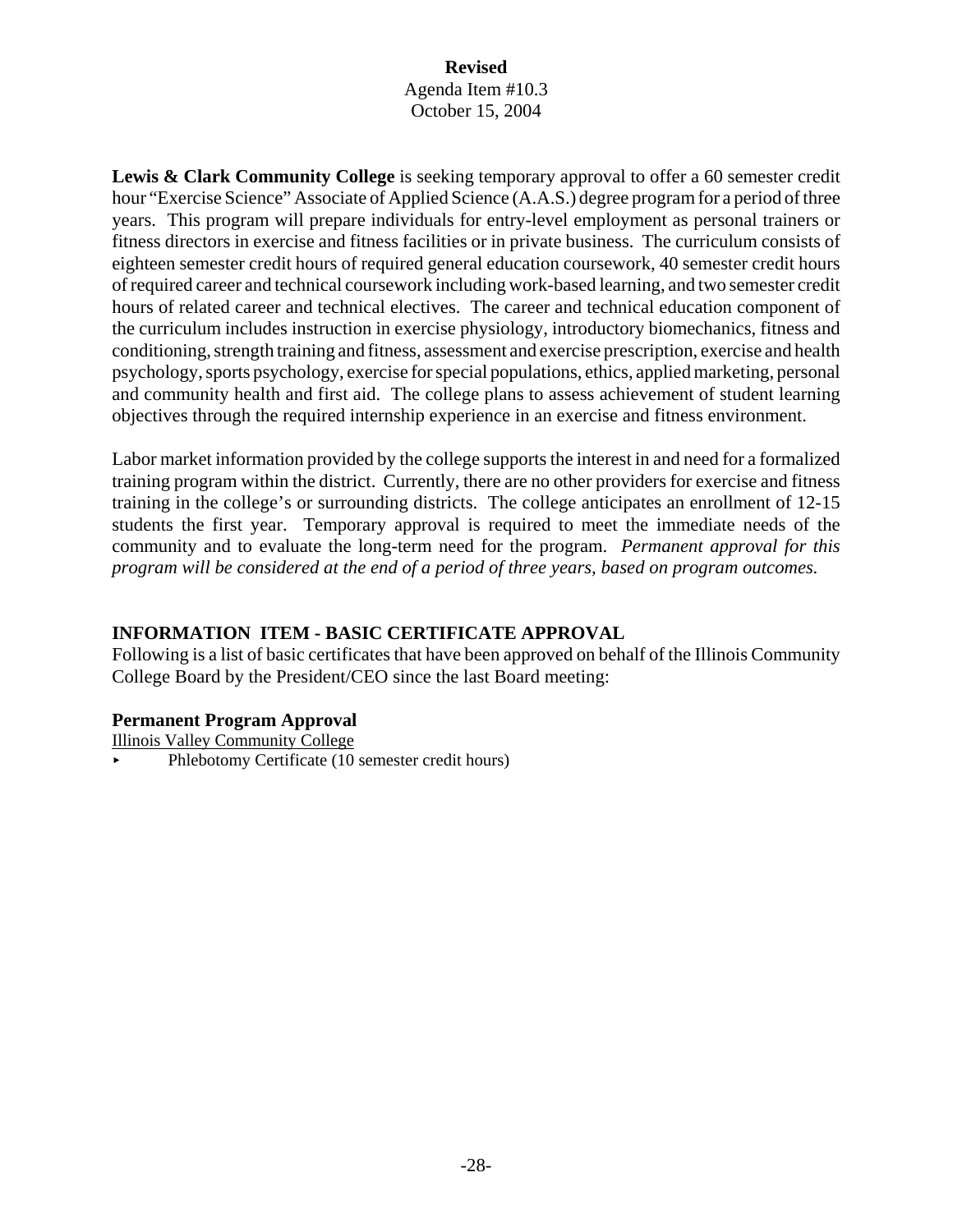#### Illinois Community College Board

# **CERTIFICATION OF ELIGIBILITY FOR SPECIAL TAX LEVY (CHAPTER 122, PARAGRAPH 3-14.3)**

Section 3-14.3 of the Public Community College Act allows districts eligible for equalization grants in fiscal year 2004 or fiscal year 2005 to levy up to or at the combined statewide average tax rate for educational and operations and maintenance purposes if they currently are levying less than that amount. The ICCB is required to certify the eligibility of districts to levy by November 1 of each year.

#### **RECOMMENDED ACTION**

It is recommended that the following motion be adopted:

The Illinois Community College Board hereby certifies that the following community college districts were (1) eligible to receive equalization grants either in fiscal year 2004 or fiscal year 2005 and (2) had combined educational and operations and maintenance purposes tax rates less than 24.89 cents per \$100 of equalized assessed valuation and are, therefore, eligible to levy at a combined educational and operations and maintenance purposes rate up to and including 24.89 cents per \$100 of equalization assessed valuation in accordance with the provisions of Section 3-14.3 of the Public Community College Act:

> Black Hawk College City Colleges of Chicago Heartland Community College Illinois Valley Community College Kankakee Community College Lake Land College Moraine Valley Community College Prairie State College Carl Sandburg College South Suburban College Southwestern Illinois College John Wood Community College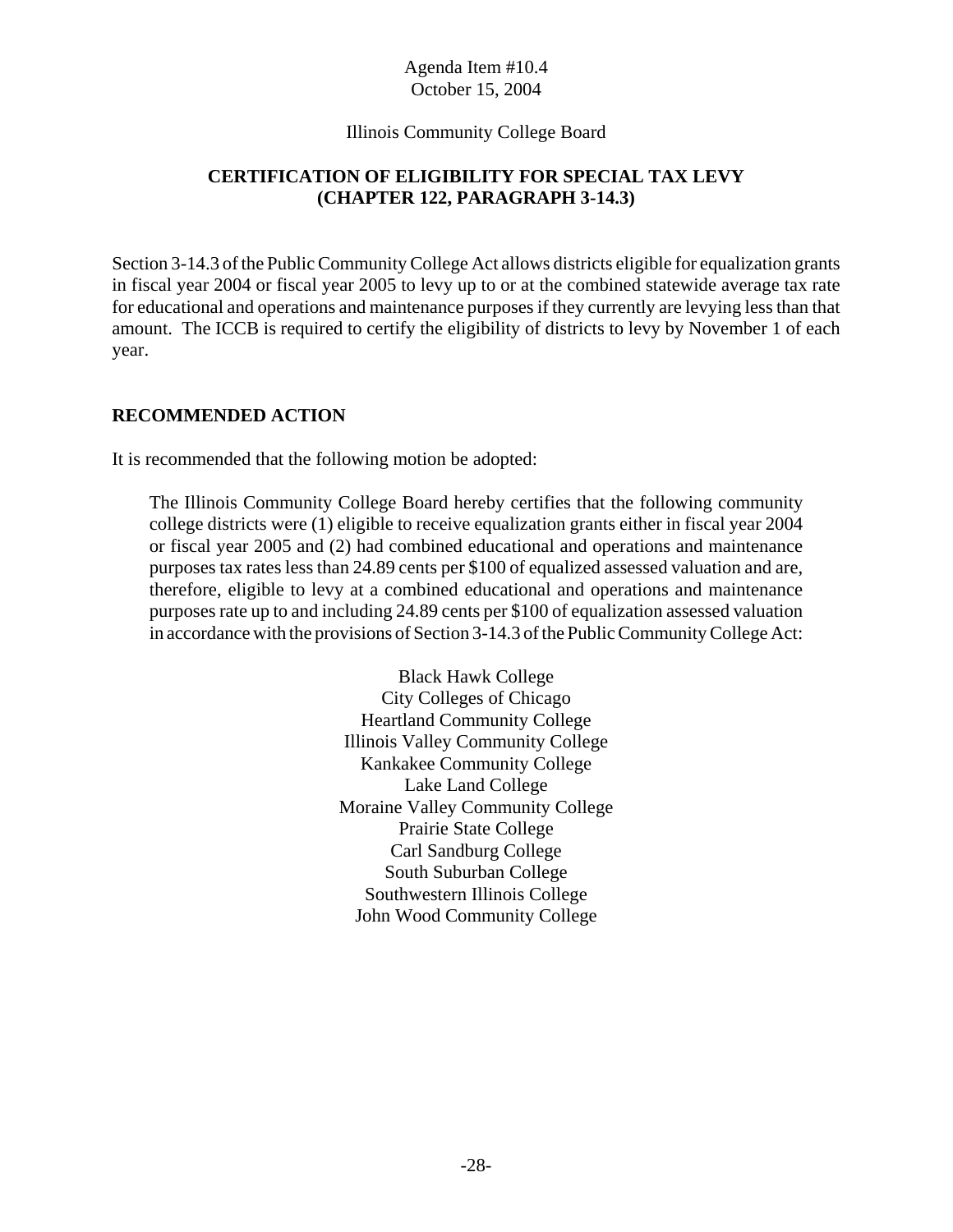**BACKGROUND**. Pursuant to Section 3-14.3 of the Public Community College Act, the following table identifies the eligible districts and the additional levy authority they have, should they choose to exercise it, along with an estimate of how much additional tax revenues will be available because of this additional levy authority.

| <b>District</b>          | <b>Current</b><br><b>Combined</b><br><b>Maximum</b><br><b>Authorized</b><br><b>Operating</b><br><b>Tax Rates</b> | <b>Additional</b><br><b>Tax Rate</b><br><b>Authority</b> | <b>Estimated</b><br><b>Additional</b><br><b>Tax Revenue</b> |
|--------------------------|------------------------------------------------------------------------------------------------------------------|----------------------------------------------------------|-------------------------------------------------------------|
| <b>Black Hawk</b>        | 19.00¢                                                                                                           | $5.89\mathcal{C}$                                        | \$<br>1,626,542                                             |
| City Colleges of Chicago | 22.50¢                                                                                                           | $2.39\mathcal{C}$                                        | \$<br>10,832,462                                            |
| Heartland                | $22.50\text{\textdegree}$                                                                                        | $2.39\mathcal{C}$                                        | \$<br>728,365                                               |
| <b>Illinois Valley</b>   | $17.00\text{\textdegree}$                                                                                        | $7.89\mathcal{C}$                                        | \$<br>1,826,098                                             |
| Kankakee                 | 18.00¢                                                                                                           | 6.89¢                                                    | \$<br>1,141,296                                             |
| Lake Land                | 18.00¢                                                                                                           | $6.89\textcirc$                                          | \$<br>1,359,971                                             |
| Moraine Valley           | 22.50¢                                                                                                           | $2.39\mathcal{C}$                                        | \$<br>2,047,466                                             |
| <b>Prairie State</b>     | $23.54\mathcal{C}$                                                                                               | $1.35\phi$                                               | \$<br>396,858                                               |
| Sandburg                 | $22.00\text{\textdegree}$                                                                                        | $2.89\mathcal{C}$                                        | \$<br>370,437                                               |
| South Suburban           | 17.50¢                                                                                                           | 7.39 <sub>c</sub>                                        | \$<br>2,449,295                                             |
| Southwestern             | $16.00\phi$                                                                                                      | 8.89¢                                                    | \$<br>3,846,883                                             |
| John Wood                | 22.50¢                                                                                                           | 2.39 <sub>c</sub>                                        | \$<br>226,304                                               |
|                          |                                                                                                                  |                                                          | \$<br>26,851,978                                            |

The additional levy authority is subject to "backdoor" referendum. Within ten days after the adoption of a resolution expressing the district's intent to levy all or a portion of the additional taxes, the district is required to publish notice of its intent. A petition signed by 10 percent or more of the registered voters in the district will cause the proposed increase to be placed on the ballot at the next regularly scheduled election. A 30-day period is allowed for such a petition to be received.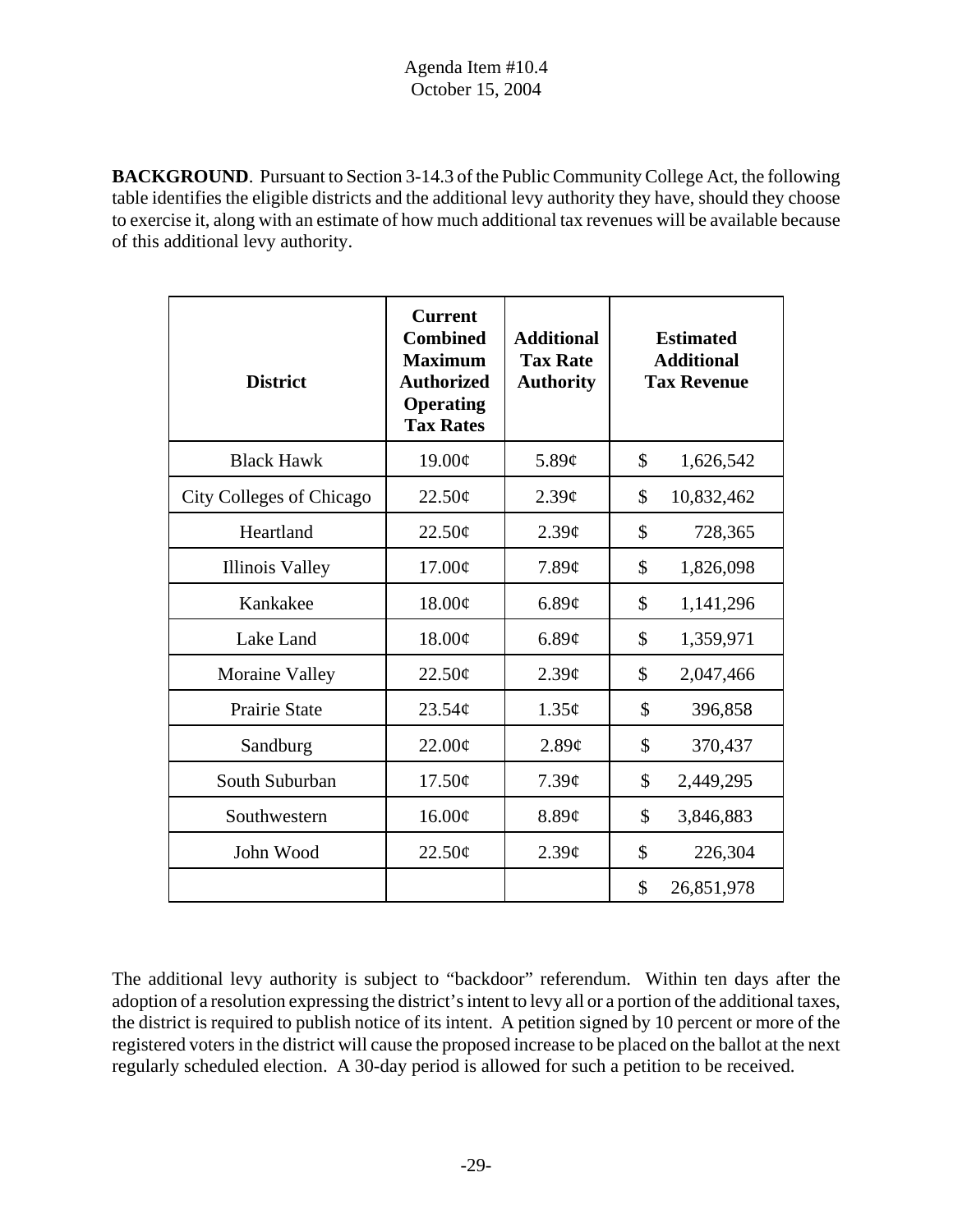This special tax levy authority does not circumvent tax cap legislation. All tax cap legislation is still applicable to those districts that fall under it. The following districts that are eligible for the special tax levy are also subject to tax cap legislation:

> City Colleges of Chicago Moraine Valley Community College Prairie State College South Suburban College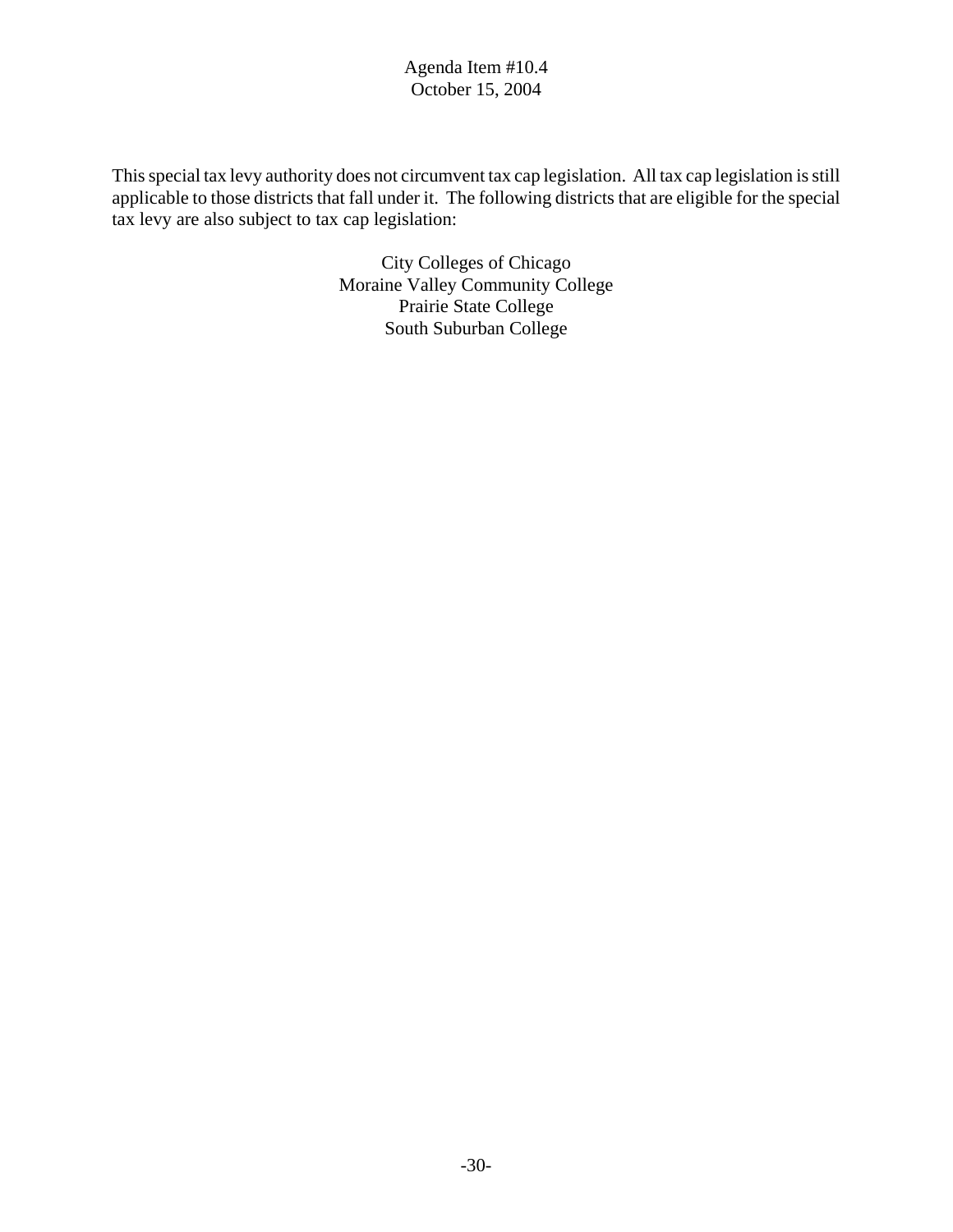# Illinois Community College Board

# **APPOINTMENTS TO THE BACCALAUREATE ACCESS TASK FORCE**

One of the major missions of community colleges is to assist in meeting the educational needs of the communities they serve. In Illinois, this traditionally has been done through a system of comprehensive community colleges that provide baccalaureate transfer (first two years of the baccalaureate degree) education, career and technical education (including credit and non-credit preparation and upgrading for employment needs), adult education and literacy, and personal enrichment through non-credit coursework. The system serves nearly one million students a year providing access at times and locations convenient to the non-traditional populations it serves. Students include those from teens to senior citizens and from all racial and ethnic backgrounds. For many, community colleges provide the only access to higher education opportunities in the state. Because of these factors, community colleges are being asked to expand their missions to assist students in acquiring access to completion of baccalaureate degree education.

Numerous approaches have been offered as possible ways of meeting this expressed need for greater access to baccalaureate education. Examples of these approaches include baccalaureate degree granting institutions offering programs at more off campus locations (including community college campuses), technology provided access, dual admission, and expanded degree authority for institutions. This latter approach would allow community colleges to award baccalaureate degrees at least in selected discipline areas. William Rainey Harper College is currently proposing to seek a change in state statutes to allow it to take this approach. While this approach has been taken in some states, such a movement would present a major philosophical and policy change in the way Illinois has chosen to meet its higher education needs. Public and private colleges and universities in Illinois have a strong tradition of working together to address higher education needs. A comprehensive study of the ways to meet the higher education needs of the state is needed before the state grants permission for institutions to embark on such a course of action. Factors such as the impact on state and local funding, programmatic needs, and financial aid must be evaluated prior to determining how the educational needs of the state should be met.

The Illinois Community College Board adopted the following motion on September 17, 2004:

The Illinois Community College Board, hereby, opposes any changes to Illinois State Statutes allowing community colleges to offer baccalaureate degrees until a comprehensive evaluation of issues leading to such proposals and solutions to those issues is conducted. It further directs the President/CEO of the Illinois Community College Board to work with the Executive Director of the Illinois Board of Higher Education in conducting such an evaluation.

In response to this action, the Illinois Community College Board in cooperation with the Illinois Board of Higher Education is calling for the formation of a task force to evaluate baccalaureate access in Illinois. The Charge to the Baccalaureate Task Force is as follows: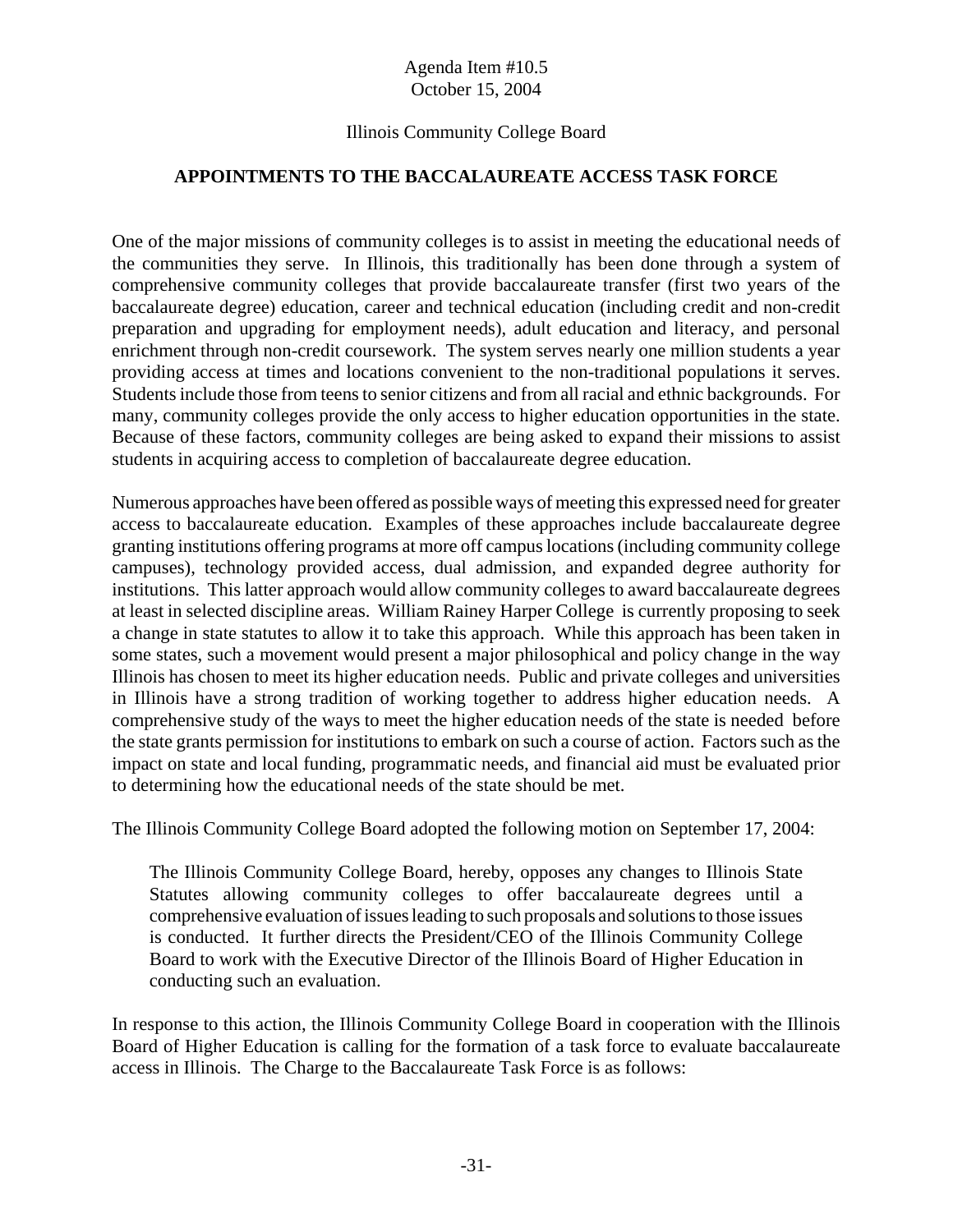A recent report entitled "Improving Access to the Baccalaureate" produced by the American Association of Community Colleges and the American Association of State Colleges and Universities says "In an economy that is increasingly complex, fastchanging, and global, education has become the new currency, securing better futures for individuals and continued progress for our nation. Ironically, at the same time the need for higher learning has grown, barriers to accessing that learning have proliferated."

These concerns along with a proposal from one of the community colleges in Illinois to begin delivering selected baccalaureate degrees as one of the avenues for providing enhanced access issues and reexamine state policies related to this access particularly for community college students.

The Baccalaureate Access Task Force is, therefore, charged with examining the extent of the problem in Illinois, examining options for addressing any issues that are identified during this examination, and making recommendations to the Illinois Community College Board and the Board of Higher Education on what the Illinois community college position should be related to baccalaureate degree access.

# **RECOMMENDED ACTION**

It is recommended that the following motion be adopted:

The Illinois Community College Board hereby authorizes its President/CEO, with concurrence of the Board Chair, to appoint a Baccalaureate Access Task Force to examine the issue of baccalaureate access and make recommendations to the Illinois Community College Board and the Illinois Board of Higher Education on what the Illinois community college position should be related to the baccalaureate degree access.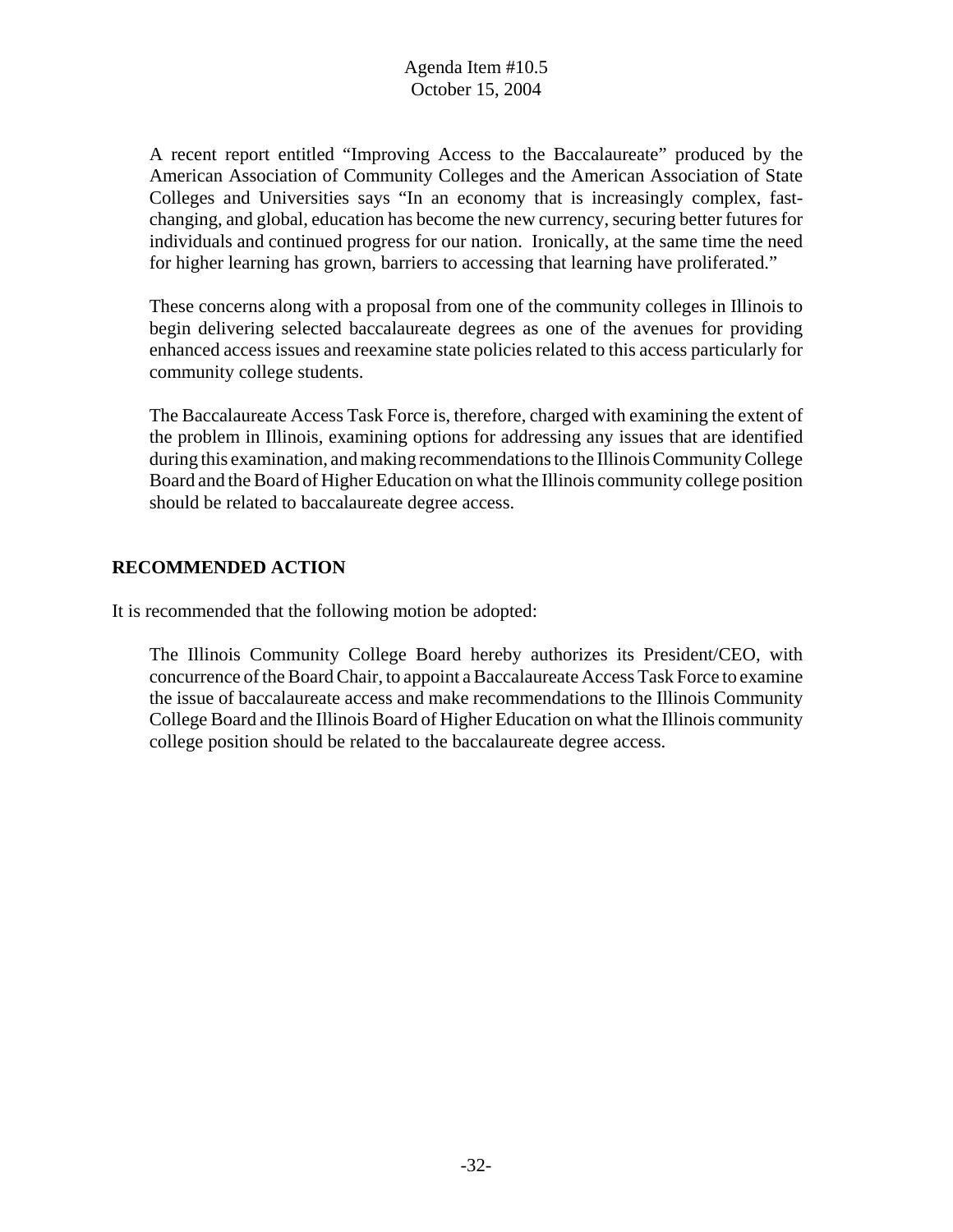#### Illinois Community College Board

#### **REVISED ICCB FLOATING HOLIDAY SCHEDULE**

On September 17, 2004, the Illinois Community College Board approved a new holiday schedule for the office. The schedule adopted included eight official holidays and four floating holidays to be used at each staff's discretion. Upon further consideration, the following action amends the official holidays observed to nine, and staff will be allowed three floating holidays. The action does not increase the total number of holidays.

#### **RECOMMENDED ACTION**

It is recommended that the following motion be adopted:

The Illinois Community College Board hereby adopts the following list of holidays that the office will be closed: New Year's Day, Martin Luther King's Birthday; President's Day; Memorial Day; Fourth of July, Labor Day; Thanksgiving Day; Friday after Thanksgiving; and Christmas Day.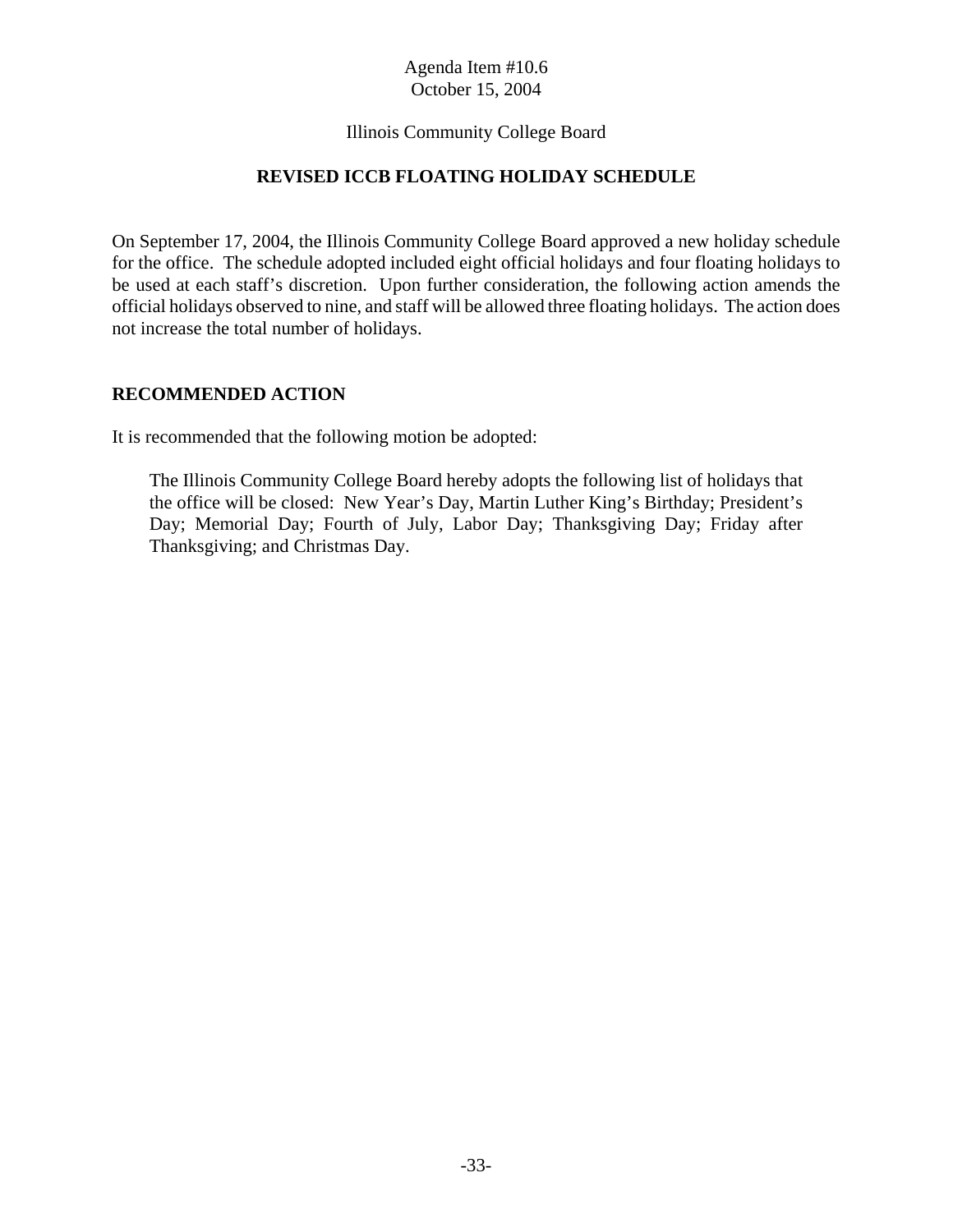Illinois Community College Board

# **STATUS OF FISCAL YEAR 2006 ILLINOIS COMMUNITY COLLEGE BOARD BUDGET**

An oral report will be presented at the Board meeting on October 15, 2004.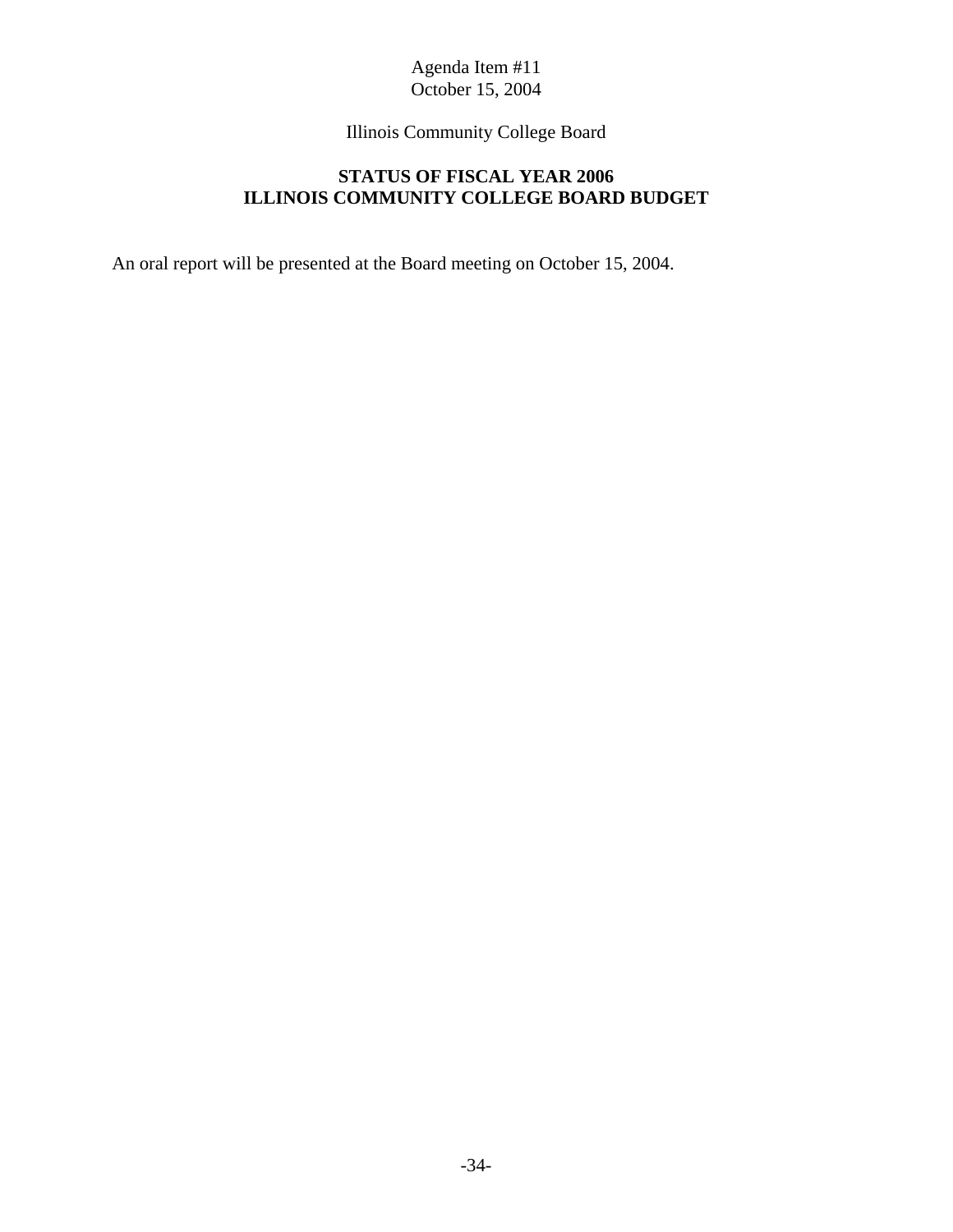Illinois Community College Board

# **STATUS OF FINANCE ADVISORY COMMITTEE REVIEW OF EQUALIZATION FORMULA**

An oral report will be presented at the Board meeting on October 15, 2004.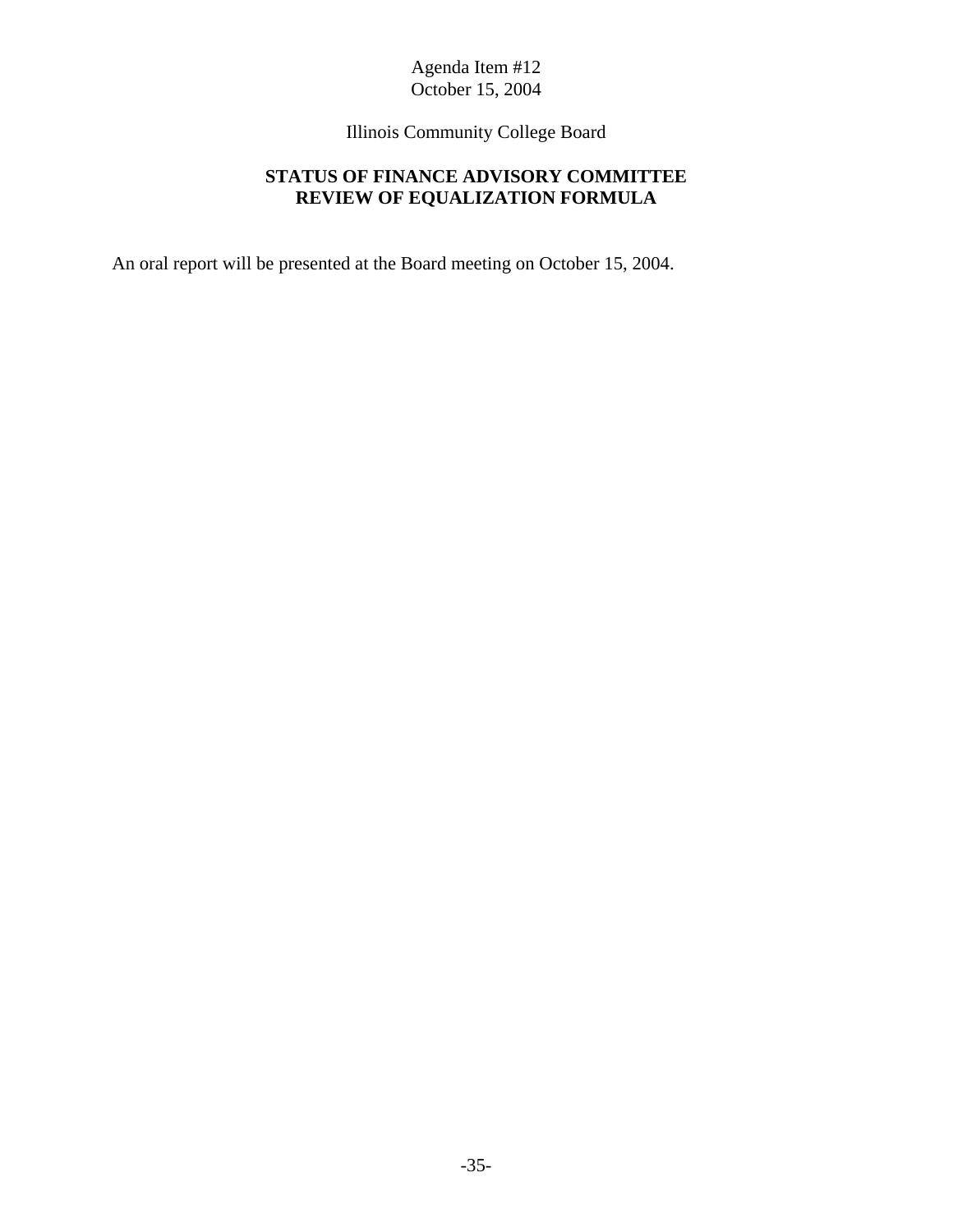#### Illinois Community College Board

# **FOLLOW-UP OF FISCAL YEAR 2003 CAREER AND TECHNICAL EDUCATION GRADUATES**

The externally attached *Follow-up Study of Fiscal Year 2003 Career and Technical Education Program Graduates,* is based on results from individuals who completed designated career and technical education programs. Graduates furnished information about how their college experience prepared them for the workplace and performance outcomes are documented. Every college with completers in the selected programs surveys its graduates to obtain data on employment, continuing education, and compensation. Additionally, information is collected to assess the extent to which graduates are satisfied with their careers, the programs they completed, and college services. Data are used at the state and local levels to evaluate programs and identify and prioritize needed improvements. Results are also used by college officials to develop new program proposals and keep workforce curricula aligned with the changing job market. Below is the list of programs included in this year's report.

#### **CAREER AND TECHNICAL EDUCATION PROGRAM AREAS SURVEYED IN FY 2004 BY CIP CATEGORY**

| CIP    | Title                                                        |
|--------|--------------------------------------------------------------|
| 0101   | AGRICULTURAL BUSINESS AND MANAGEMENT                         |
| 010101 | <b>Agricultural Business and Management, General</b>         |
| 0103   | AGRICULTURAL PRODUCTION WORKERS AND MANAGERS                 |
| 010301 |                                                              |
|        | <b>Agricultural Production Workers and Managers, General</b> |
| 010302 | Agricultural Animal Husbandry and Production Management *    |
| 010304 | Crop Production Operations and Managers *                    |
| 0105   | AGRICULTURAL SUPPLIES AND RELATED SERVICES                   |
| 010507 |                                                              |
|        | Equestrian/Equine Studies, Horse Management and Training     |
| 0106   | HORTICULTURE SERVICES OPERATIONS AND MANAGEMENT              |
| 010601 | Horticulture Services Operations and Management, General     |
| 010602 | Arboriculture *                                              |
| 010603 | <b>Ornamental Horticulture Operations and Management</b>     |
| 010604 | Greenhouse Operations and Management *                       |
| 010605 | Landscaping Operations and Management                        |
| 010606 | Nursery Operation and Management *                           |
| 010607 | Turf Management *                                            |
|        |                                                              |
| 0304   | <b>FORESTRY PRODUCTION AND PROCESSING *</b>                  |
| 030401 | Forest Harvesting and Production Technology/Technician *     |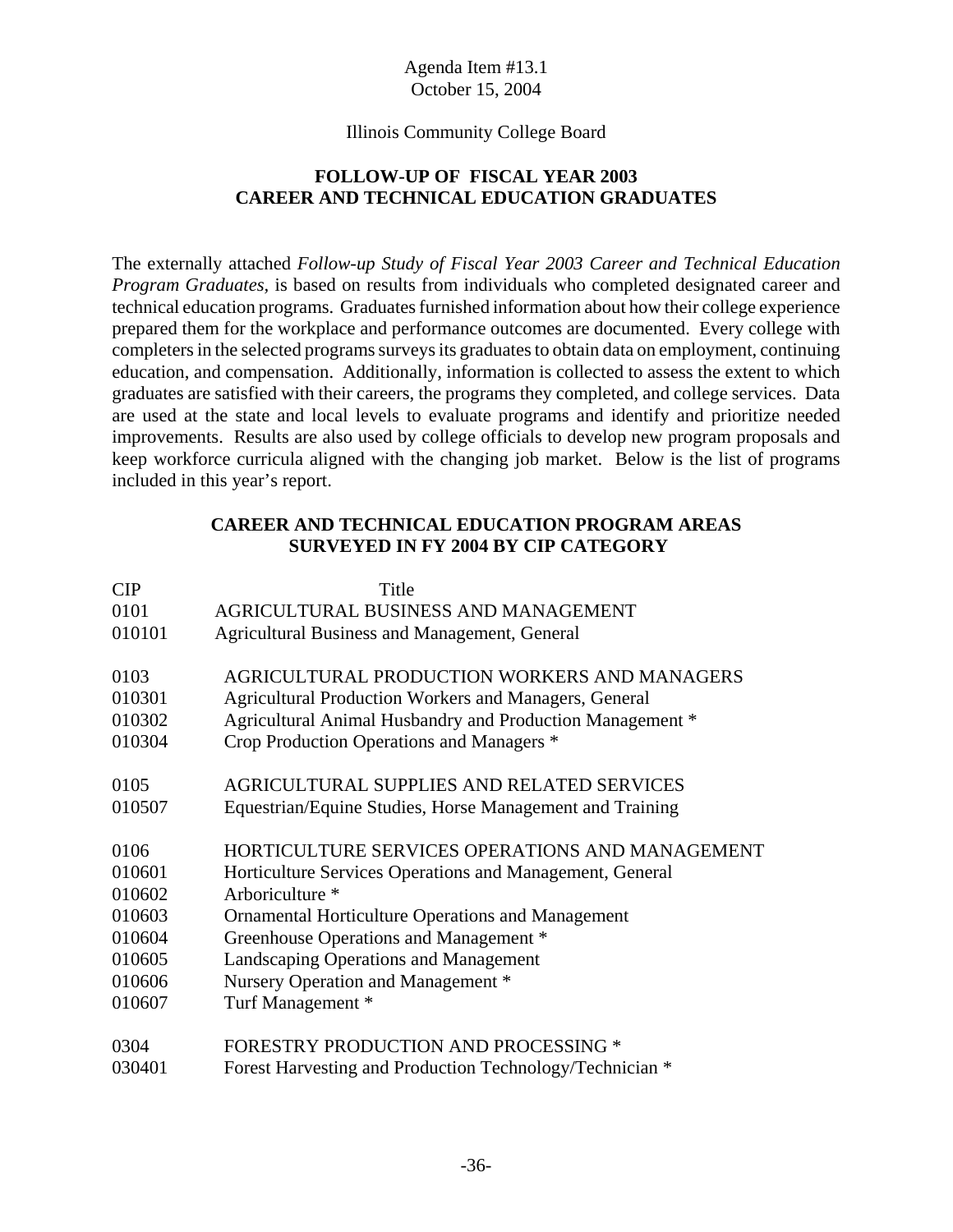| 0306           | WILDLIFE AND WILDLANDS MANAGEMENT                                                                        |
|----------------|----------------------------------------------------------------------------------------------------------|
| 030601         | Wildlife and Wildlands Management                                                                        |
| 0801           | APPAREL AND ACCESSORIES MARKETING OPERATIONS                                                             |
| 080102         | <b>Fashion Merchandising</b>                                                                             |
| 0803           | <b>ENTREPRENEURSHIP</b>                                                                                  |
| 080301         | Entrepreneurship                                                                                         |
| 0807           | <b>GENERAL RETAILING AND WHOLESALING OPERATIONS</b>                                                      |
| 080702         | Industrial Marketing *                                                                                   |
| 080705         | <b>General Retailing Operations</b>                                                                      |
| 080706         | General Selling Skills and Sales Operations                                                              |
| 080708         | <b>General Marketing Operations</b>                                                                      |
| 080709         | <b>General Distribution Operations</b>                                                                   |
| 0809           | <b>HOSPITALITY AND RECREATION MARKETING OPERATIONS *</b>                                                 |
| 080903         | Recreation Products/Services Marketing Operations *                                                      |
| 0810           | <b>INSURANCE MARKETING OPERATIONS *</b>                                                                  |
| 081001         | <b>Insurance Marketing Operations *</b>                                                                  |
| 0811           | TOURISM AND TRAVEL SERVICES MARKETING OPERATIONS                                                         |
| 081105         | <b>Travel Services Marketing Operations</b>                                                              |
| 1505           | <b>ENVIRONMENTAL CONTROL TECHNOLOGIES *</b>                                                              |
| 150507         | Environmental and Pollution Technology/Technician *                                                      |
| 2006<br>200604 | <b>CUSTODIAL HOUSEKEEPING AND HOME SERVICES WORKERS AND</b><br><b>MANAGERS*</b><br>Custodian/Caretaker * |
| 3103           | PARKS, RECREATION AND LEISURE FACILITIES MANAGEMENT                                                      |
| 310301         | Parks, Recreation and Leisure Facilities Management                                                      |
| 3105           | <b>HEALTH AND PHYSICAL EDUCATION/FITNESS *</b>                                                           |
| 310501         | Health and Physical Education, General *                                                                 |
| 4610           | CONSTRUCTION TRADES (INTEGRATED)                                                                         |
| 461000         | <b>Construction Trades</b>                                                                               |
| 4705           | STATIONARY ENERGY SOURCES INSTALLERS AND OPERATORS *                                                     |
| 470501         | Stationary Energy Sources Installer and Operator *                                                       |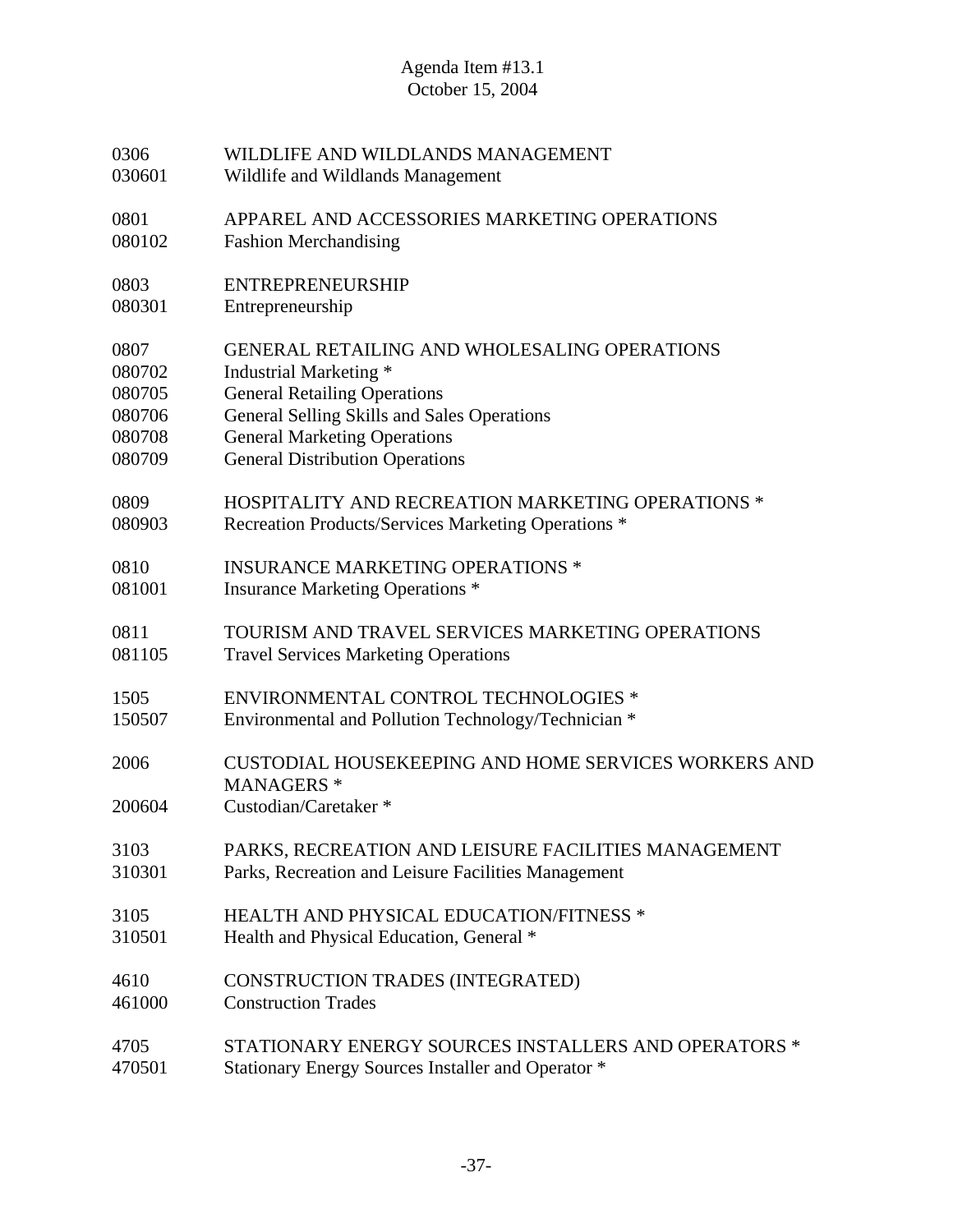| 5116   | <b>NURSING</b>                       |
|--------|--------------------------------------|
| 511601 | Nursing (R.N. Training)              |
| 511613 | Practical Nurse (L.P.N. Training)    |
| 511614 | Nurse Assistant/Aide                 |
| 5126   | <b>MISCELLANEOUS HEALTH AIDES</b>    |
| 512602 | Medical Laboratory Aide/Phlebotomy   |
| 512604 | Therapeutic Recreational Assisting * |
|        |                                      |

\*Excluded from state report due to low number of graduates or low response rates.

# **Highlights and recommendations from the report are presented below.**

- $\rightarrow$  91.6 percent of all completers were employed or pursuing additional education or both (Table B-1).
- ▶ 82.2 percent of the completers were employed (Table B-2).

Among working graduates:

- $\blacktriangleright$  73.1 percent held full-time status in their current jobs (Table B-2).
- $\blacktriangleright$  82.1 percent were employed in positions related to the field in which they studied at the community college (Table B-5).
- $\blacktriangleright$  79.7 percent obtained their current positions while enrolled or after graduating (Table B-7).
- < 92.4 percent were employed in Illinois. Of those, approximately 71.8 percent remained in the district where they received their training (Table B-8).
- $\blacktriangleright$  The average salary for all working graduates was \$14.43 per hour (Table B-9).
- $\blacktriangleright$  Graduates employed in full-time positions earned the equivalent of \$32,178 annually.

Graduates from similar program areas were surveyed five years ago and overall differences between these two groups varied somewhat. The percent of graduates working in-district increased 0.4 percent, the unemployment rate increased 4.0 percent, the percent of graduates pursuing additional education exclusively increased 5.9 percent, the employment rate decreased 7.8 percent and the combined employment/continuing education rate also decreased 2.2 percent. Differences in the overall economic climate could explain a portion of these differences.

The unemployment rate for current graduates was 7.3 percent, more than double the 3.3 percent unemployment rate among graduates from five years ago. Current data show that Certified Nurse Assistant completers accounted for 7 out of 10 unemployed graduates. A portion of the overall unemployment increase can be attributed to differing overall economic conditions at the two points in time. Illinois' economy was much more favorable five years ago – when graduates from these programs were last surveyed – than it has been this past year. Statewide unemployment in Illinois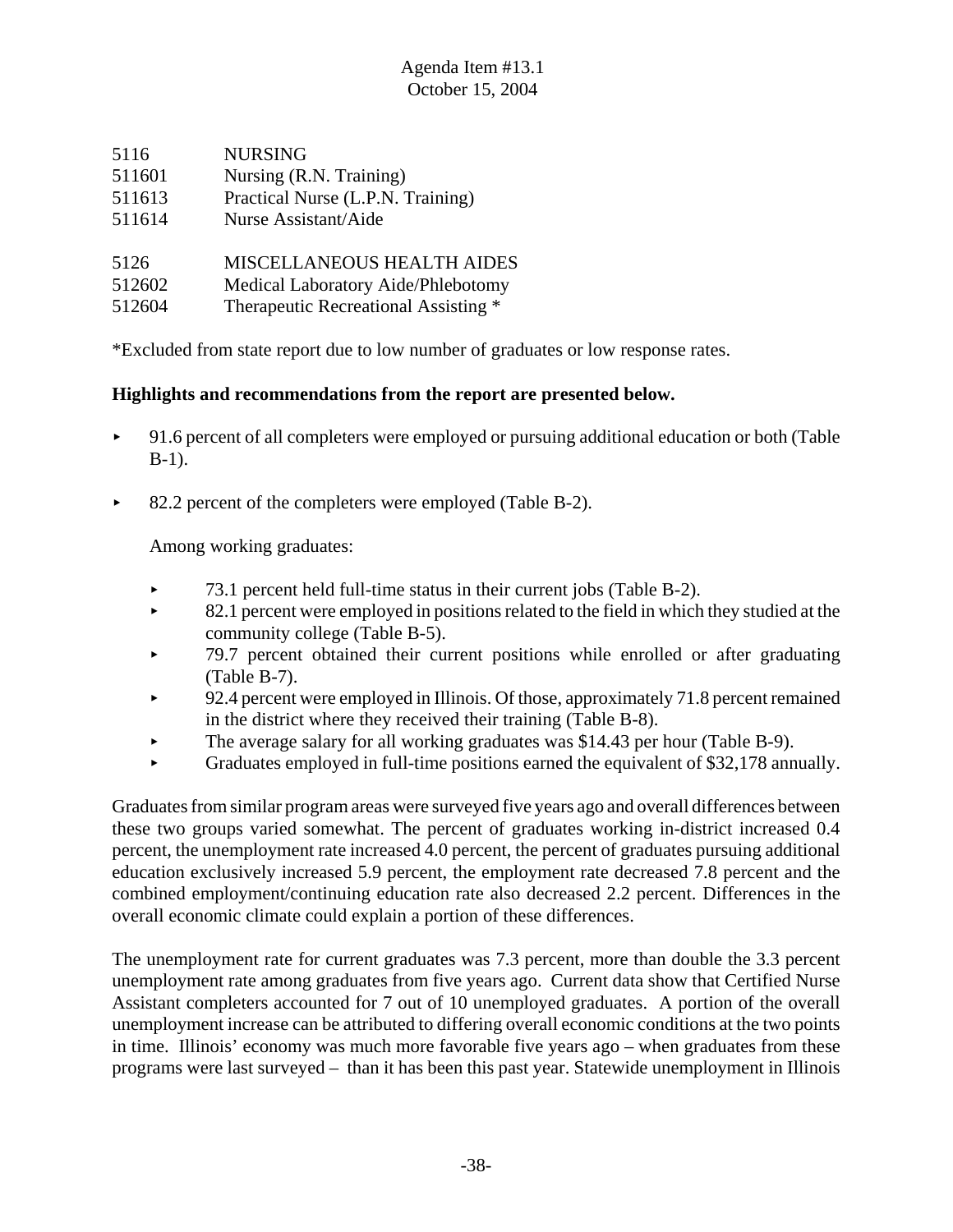was 6.0 percent in March of 2004 and 4.1 percent in March of 1999. U.S. unemployment rates were 5.7 percent in March of 2004 and 4.2 percent in March of 1999 (*U.S. Department of Labor*, 2004).

- Career or job switching was up, as 17.9 percent of working graduates were employed in an unrelated field, compared to 12.8 percent of 1998 graduates (Table B-5).
- Earnings were up among more recent graduates, as the average hourly wage of \$14.43 across both full- and part-time graduates increased \$1.81 from five years ago (\$12.62). Current graduates earned 2.6 times the minimum wage (\$5.50 per hour), up from approximately 2.5 times the minimum wage (\$5.15 per hour) graduates earned five years ago (Table B-9).
- $\blacktriangleright$  The rate of graduates' working full-time dropped substantially from 82.0 percent five years ago to 73.1 percent for the current group (Table B-2).
- $\blacktriangleright$  A decrease of 2.2 percent was noted in the combined proportion of recent graduates who were employed, continuing education, or both (91.6 percent) compared to five years ago (93.8 percent). Yet, graduates from both years show strong positive outcomes in this combined measure (Table B-1).
- Two-thirds of both FY 2003 and FY 1998 graduates were working in the community college district in which they received their training; thereby contributing to the local economy (Table B-8) (Table B-8). For both groups of graduates, less than eight percent were working out-ofstate. Hence, community college graduates overwhelmingly remain either in-district or within the state of Illinois after completing their studies.

Bottom line questions for programs incorporate some variation of the following themes relating to programmatic need, quality, and cost. Are the students working and/or continuing their education (quality)? To what extent are graduates working in positions unrelated to their training doing so because they cannot locate employment in the field (quality)? Relatedly, what can college officials do to provide additional assistance to facilitate related employment (quality)? To what extent do graduates locate full-time employment (quality)? Are wages competitive for the field (quality)? Are there employment opportunities for graduates from the program (labor market need)? Are graduates satisfied that their programs prepared them for the workplace (quality)? Are graduates satisfied with their current positions (quality)? To what extent is the program cost effective (cost)? Responses to these and related questions help programs align offerings with the current marketplace and promote program improvement initiatives as needed. The combined follow-up study and program review processes are important parts of a multifaceted approach to addressing issues surrounding programmatic need, quality, and cost. Additional efforts by college officials to strengthen their programs include convening program advisory committees, initiating other contacts with major area employers, undertaking faculty industry exchanges, and hiring part-time faculty who are currently employed in the industry.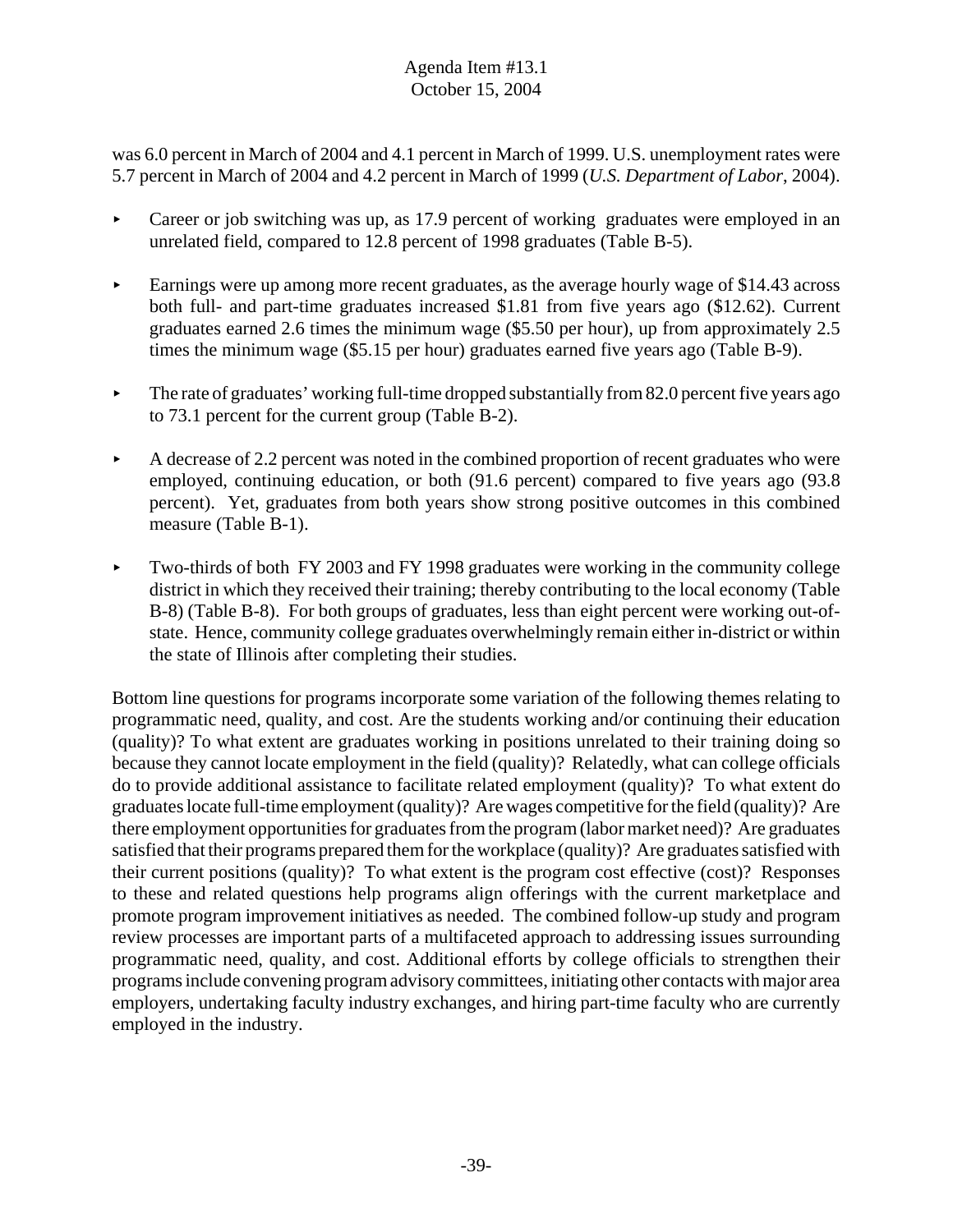Overall the community college graduates exhibited high employed and/or continuing education outcomes with 91.6 percent of the respondents reporting active engagement in one or more of these activities (Table B-1). Programs reporting less than ninety percent of graduates being employed, continuing their education or both are identified in the following table.

| Program                                               | Numerator/<br>Denominator | Percent | Number Not<br>Seeking<br>Employment | Numerator/<br>Adjusted<br>Denominator | Adjusted<br>Percent |
|-------------------------------------------------------|---------------------------|---------|-------------------------------------|---------------------------------------|---------------------|
| <b>Landscaping Operations</b><br>and Management       | 18/21                     | 85.7    | $\mathbf{1}$                        | 18/20                                 | 90.0                |
| <b>General Retailing</b><br>Operations                | 29/35                     | 82.9    | $\overline{4}$                      | 29/31                                 | 93.5                |
| <b>General Distribution</b><br>Operations             | 6/7                       | 85.7    | $\overline{0}$                      | 6/7                                   | 85.7                |
| <b>Travel Services</b><br><b>Marketing Operations</b> | 63/72                     | 87.5    | 3                                   | 63/69                                 | 91.3                |
| <b>Certified Nurse</b><br>Assistant (CNA)             | 1,325/1,494               | 88.7    | 77                                  | 1,325/1,417                           | 93.5                |
| <b>Medical Laboratory</b><br>Aide/Phlebotomy          | 49/56                     | 87.5    | $\overline{2}$                      | 49/54                                 | 90.7                |

This table includes additional information showing those who responded to both the education and employment questions and indicated that they are not actively seeking employment. The adjusted figures noted above represent combinations of variables that are not present in a single appendix table. Improvement was noted in nearly all cases as at least one individual in all but one program in the table was not actively seeking employment. Both percentages cited provide useful information. Colleges provide education and training services to students and intend for completers to either enter the workplace or continue their training. Hence, the first percentage is of interest. However, individuals also can and do decide for their own reasons (personal, family, health, other) to postpone employment or education plans and programs have little if any control over those decisions. Therefore, the adjusted percentage is also meaningful.

Out of all graduates who indicated the relatedness of their employment to their program of study  $(N = 2,657)$ , the percent who reported being employed in areas unrelated to their field of study due to an inability to find employment in their field of study  $(N=71)$  was relatively low at 2.7 percent, but warrants additional review because this percent is 2.1 percent higher than that of FY 1998 graduates (0.6 percent). These individuals reported being employed which indicates a degree of skill transference that allowed for employment, even though it was not in their chosen field. Additional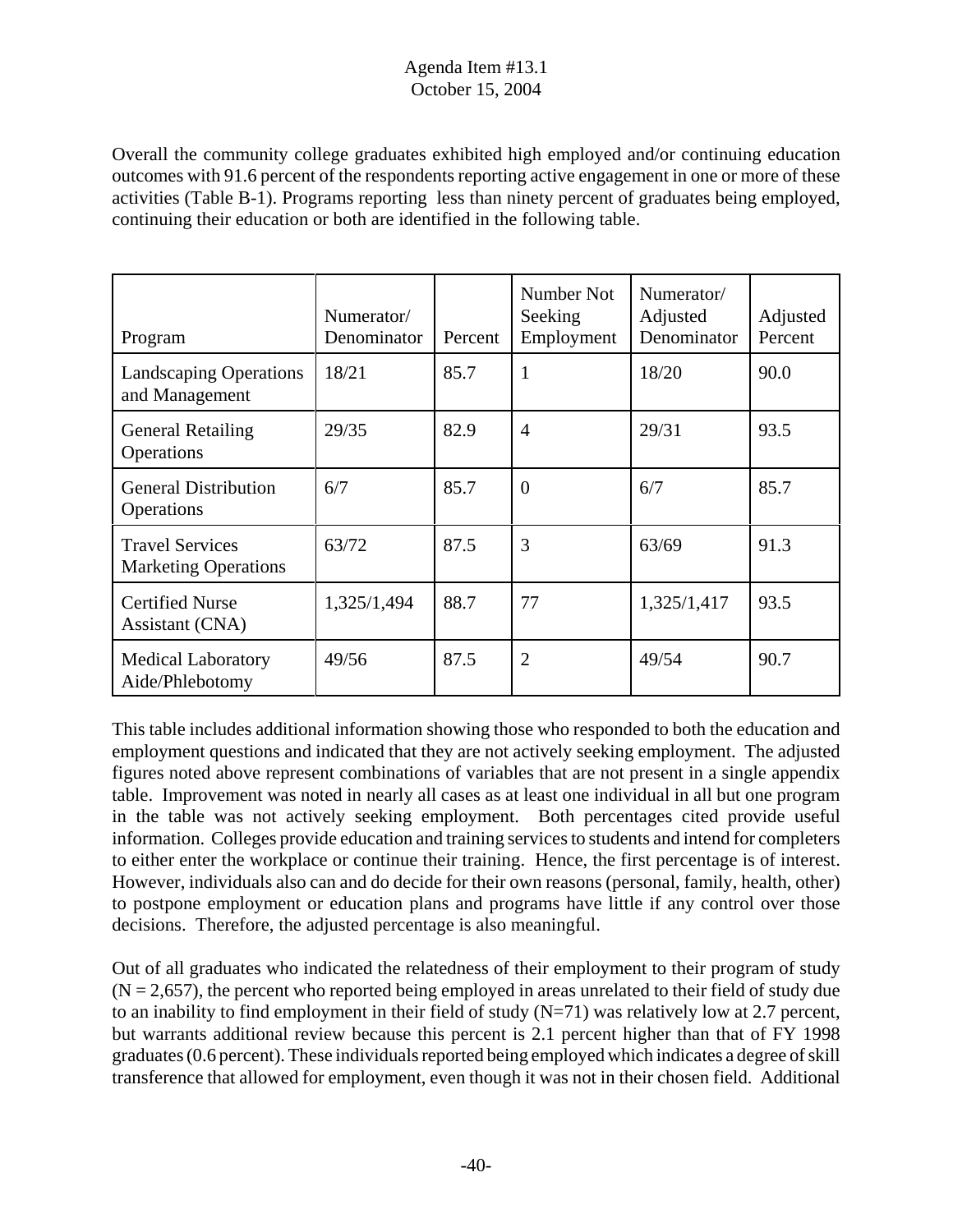follow-up efforts at the local level are recommended with those graduates reporting that their unrelated employment was due to an inability to find a position in the field. There can be a variety of reasons for this situation including an unwillingness or inability to relocate, a tight local labor market and/or limited local demand for workers in a specific field, etc. A good way to find out is through direct personal contact. It is worth the effort to follow-up with each of these individuals to inquire about their need and desire for additional assistance from college officials in locating employment in the field. At the state level, there were three programs with more than a handful of graduates who indicated that they could not find a job in their field of study. These programs included General Selling Skills and Sales Operations, Travel Services Marketing Operations, and Medical Laboratory Aide/Phlebotomy.

Overall results indicate that just over one quarter (26.9 percent) of working graduates were employed in part-time positions. There were six program – with more than 10 responses to the employment status question – that exceeded this percentage: Horticulture Services Operations and Management, General; Ornamental Horticulture Operations and Management; Fashion Merchandising; Parks, Recreation and Leisure Facilities Management; Certified Nurse Assistant (CNA); and Medical Laboratory Aide/Phlebotomy. Colleges with these programs should monitor local labor market needs to determine the availability of full-time employment in the field. The following four programs deserve special attention as they also had exceedingly high percentages of part-timers five years earlier: Ornamental Horticulture Operations & Management; Medical Laboratory Aide/Phlebotomy; Certified Nurse Assistant (CNA); and Horticulture Services Operations & Management.

As depicted in the figure on the following page, salaries for recent community college graduates were generally competitive with available comparative information. Programs included in the table are those for which comparative information was available. The primary source of comparative data is the state average or median salary from the *Career Information System* (2003 & 2004). The *Occupational Outlook Handbook* (2004-2005) was used to reference national averages when state information was not available. All data sources acknowledge that earnings data can be expected to vary by locality with both pay and cost of living generally higher in more urbanized areas. Likewise, longevity of employment contributes to higher earnings. The comparative sources are for all workers. Overall, salaries for recent community college graduates were competitive with available comparative information. In addition, the average graduate hourly pay rate of \$14.43/hour is approximately 2.6 times the minimum wage. Earnings data by degree type show average earnings levels rose with higher levels of training. Wages for Associate Degree graduates averaged \$19.03/ hour or 3.5 times minimum wage. Average wages for completers who earned certificates of over a year averaged \$16.32 or 3.0 times minimum wage. Graduates who completed certificates of less than a year reported earnings of \$10.49/hour or 1.9 times minimum wage.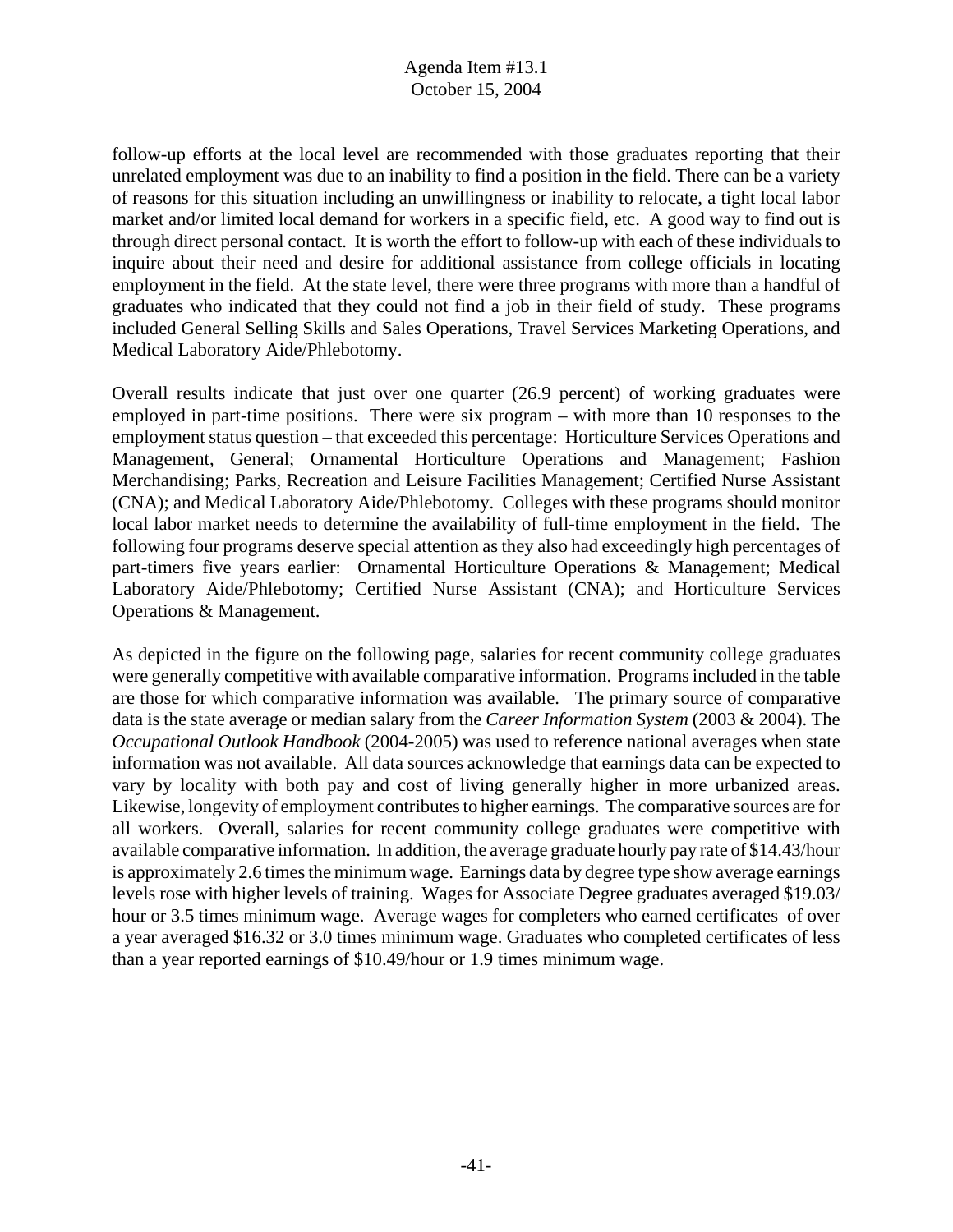

2003 Community College Graduate Full-time Hourly Wages and Comparative Earnings Figures

Completers from two small programs were earning entry salaries that were barely above one and one-half times minimum wage (\$5.50 x 1.5 = \$8.25/hour): Ornamental Horticulture Operations and Management (\$8.26/hour) and Equestrian/Equine Studies, Horse Management and Training (\$8.35/hour). Colleges with programs leading to employment with relatively low initial salary should take steps to make sure students are aware of the compensation available in these fields both short- and long-term. Equine Studies graduates also had relatively low earnings five years earlier. Despite the low salaries, Equine Studies and Ornamental Horticulture graduates who were employed in related fields were satisfied with their jobs (Equine Studies - 100 percent satisfaction; Ornamental Horticulture - 90 percent satisfaction). Individuals choose occupations for a variety of reasons. Minimum earnings levels needed to support the individual and his/her family are one important consideration.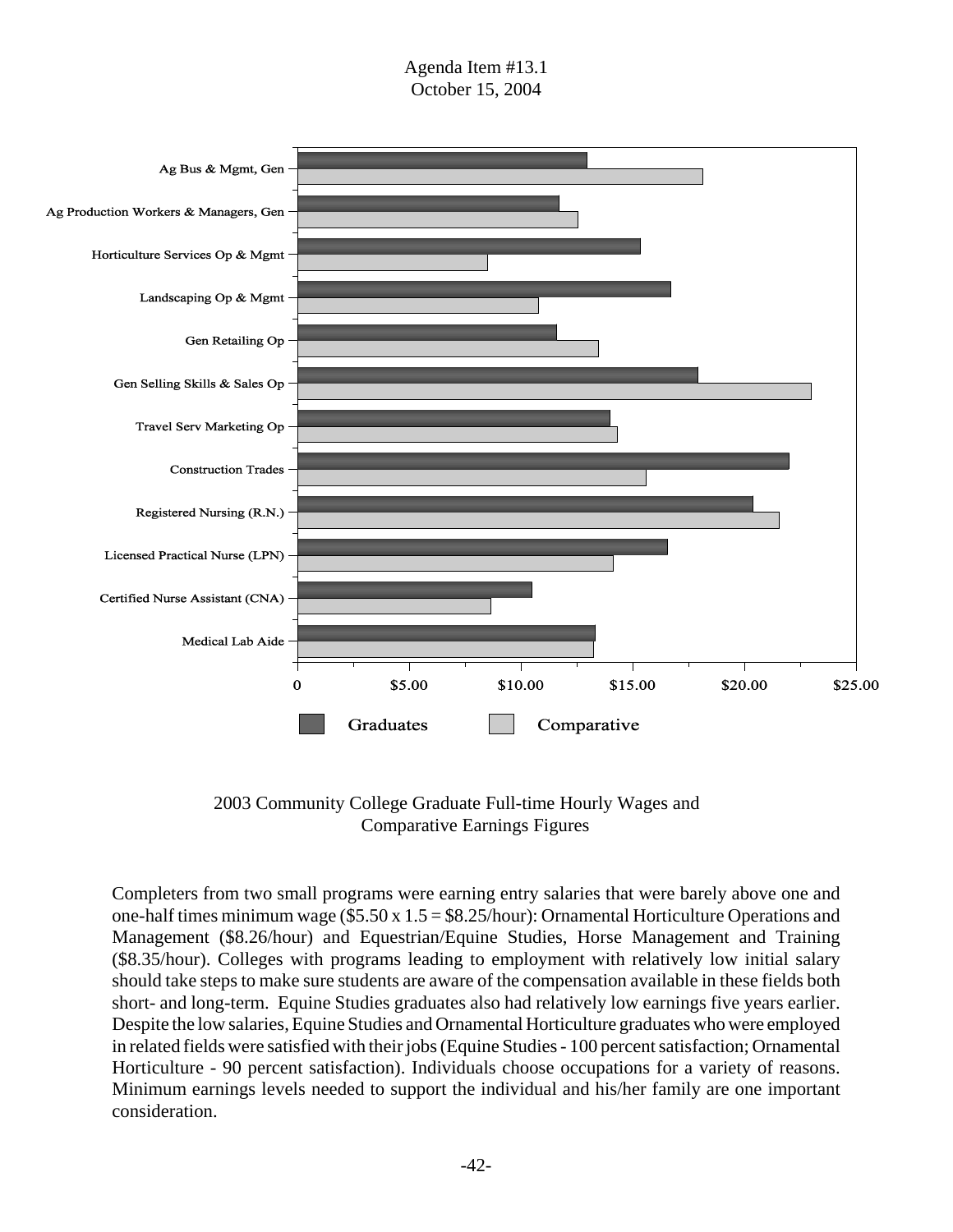Nursing has become a major issue in recent years as the nursing shortage has increased both statewide and nationally. The demand for nurses is expected to increase both in Illinois and nation wide. According to the American Association for Community Colleges (AACC) the nation's hospitals need 126,000 nurses to fill existing vacancies. According to the *Illinois Career Information System* (2004), the employment of registered nurses in this state should increase by 19.2 percent from 2002 to 2012. Community colleges have helped to address the nursing shortage in Illinois and are positioned to provide additional assistance with the proper support.

Community colleges provide three overarching levels of training for nurses. Listed from most fundamental to most advanced those programs are: Certified Nurse Assistant; License Practical Nurse (LPN) and Registered Nurse (RN). All three levels of nursing have important roles to play in providing quality care to individuals who are ill or injured. Students self-report their major program of enrollment. Compared to all levels of nurse training in the community college system, CNA admission has relatively few restrictions making self reported enrollment figure closely mirror actual CNA program entry. During the period of FY 1999 to FY 2003, the number of students enrolled in the CNA program within the Illinois Community College System rose by 58.7 percent. LPN and to a even higher degree RN program admission requirements are elevated. Enrollment increases were also reported in the RN (31.1 percent) and the LPN (6.3 percent) programs. In programs such as LPN and RN with highly competitive admissions the RN and LPN enrollment figures provide a better gauge of program interest rather than formal program admission. Combining all three nursing fields together, there was an overall enrollment increase of 32.0 percent.

Completions are based on a formal review of the degree and certificate requirements by college officials. In terms of the number of completions awarded during the same period CNA graduates increased 223.3 percent. There were decreases reported in the LPN (-33.6 percent) and RN (-5.1) percent) programs. (see Appendix D for statewide nursing enrollment and completion). The enrollment and graduation increase over the past 5 years was reflected in this year's graduate followup study report. During FY 2003 there were a total of 6,385 completers from across all nursing fields and they accounted for close to 9 out of 10 (87.6 percent) respondents in this year's report. In the follow-up study report five years earlier there were 4,132 completers across all nursing field and they accounted for over 8 out of 10 survey respondents (81.8 percent). So, from 1998 to 2003 there was an increase of 2,253 (or 54.5 percent) nursing graduates surveyed. AACC officials have characterized community colleges as the 'sleeping giants' of nursing education. Nationwide, approximately 60 percent of US- educated RNs received their training at a community college. It is clear that community colleges have played and will continue to play a major role in helping to address the nursing shortage.

Recent reports by the General Accounting Office (GAO, 2001) and the Department of Health and Human Services (HHS, 2002) highlight some of the challenges to increasing the number of available nurses. There are several factors which contribute to dissatisfaction with work among nurses including: inadequate staffing/decreases in available support staff, heavy workloads, and the increased use of mandatory overtime. Nursing can be stressful and physically demanding, Nurses have reported the perception that their contributions to the treatment of patients sometimes appear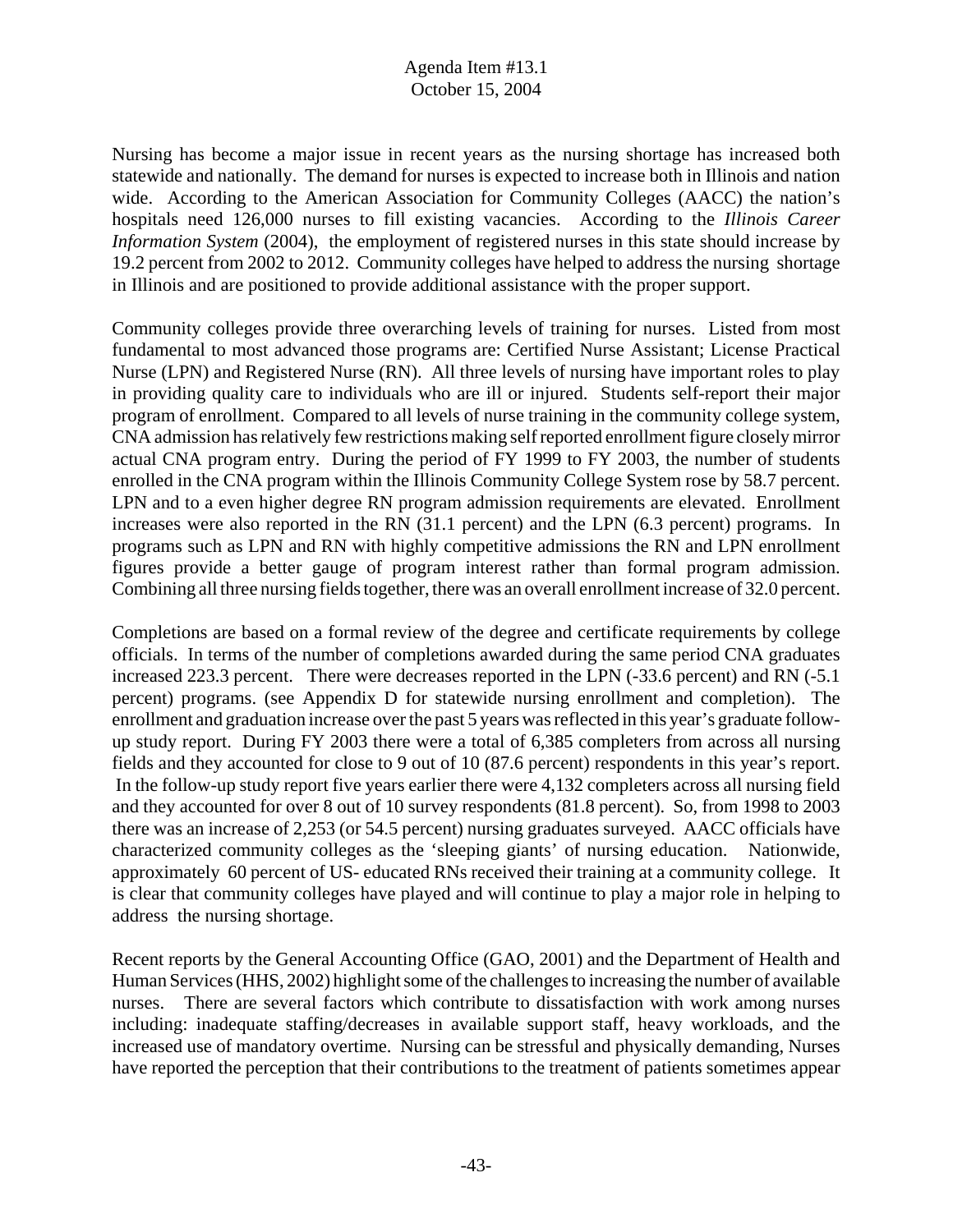to be undervalued. Wages are a concern among nurses. For example, while actual earnings for RNs increased steadily from 1983 through 2000, "real" earnings -- the amount available after adjusting for inflation -- have been relatively flat since 1991 (GAO 2001). At the same time, alternative job opportunities are arising for females who have traditionally staffed the majority of nursing positions. Future demand for nurses is expected to increase dramatically as baby boomers age. The population age 65 years and older will double between 2000 to 2030. During that same period the number of women between 25 and 54 years of age – who have traditionally formed the core of the nurse workforce – is expected to remain relatively unchanged. The mismatch between the future supply of and demand for trained caregivers is expected to be problematic. Currently, healthcare coverage is estimated at 85 percent and, as more individuals gain coverage, the demand for services is expected to increase (HHS, 2002). By 2015, Illinois is expected to need 101,944 registered nurses which is 10,912 more nurses than are expected to be available (HHS, 2002). The distribution of demand for nurses by setting is expected to show movement into intermediate and long term care settings as well as home care. Specifically for RNs, hospitals have been and will continue to be the major source of demand. While the total number of nurses in hospitals will continue to grow, the hospital sector's share of total RN employment will remain stable at about 62 percent (HHS, 2002). These reports suggest that improvements to the work environment, processes and remuneration for nurses would help make the occupation more appealing to future practitioners. In Illinois, nursing is one of the key areas that has been identified in many regions of the state as an important area where more workers are needed through the Critical Skill Shortage Initiative. At the local level, community colleges are actively partnering with Local Workforce Investment Boards to assist in meeting the current and growing need for qualified nurses. At the state level, Illinois Community College Board staff are working on this important multi-agency initiative which is being lead by the Department of Commerce and Economic Opportunity and the Governor's Office.

A total of 15 programs were eliminated from this year's report due to small numbers of graduates from the colleges and/or low number of responses to the follow-up survey. In an era of increased accountability, fully capturing and reporting completers through the Annual Enrollment and Completion Submission (A1) is highly important. Graduates from designated programs in the A1 submission form the basis for the Career and Technical Education Follow-up Study. Moreover, to reinforce and promote student success each student's achievement should be recognized as it is accomplished. Every year there are individuals attending community colleges who meet certificate and sometimes even degree requirements but either do not recognize that they have done so or do not file the necessary paperwork to receive their formal award and recognition.

The overall survey response rate of 47.5 percent for this year's study was substantially lower than that of the 1999 report (57.2 percent) and last year's report (59.0 percent). The overall response rate was brought down significantly by the response rate among CNA graduates (42.0 percent). With Nurse Assistant completers making up 56.0 percent of the graduates surveyed, the CNA graduates' low response rate had a large effect on the overall rate. In fact, the survey response rate for all non CNA graduates was 54.5 percent. Similarly, the 1999 follow-up study also had a low response rate for CNA graduates at 43.7 percent.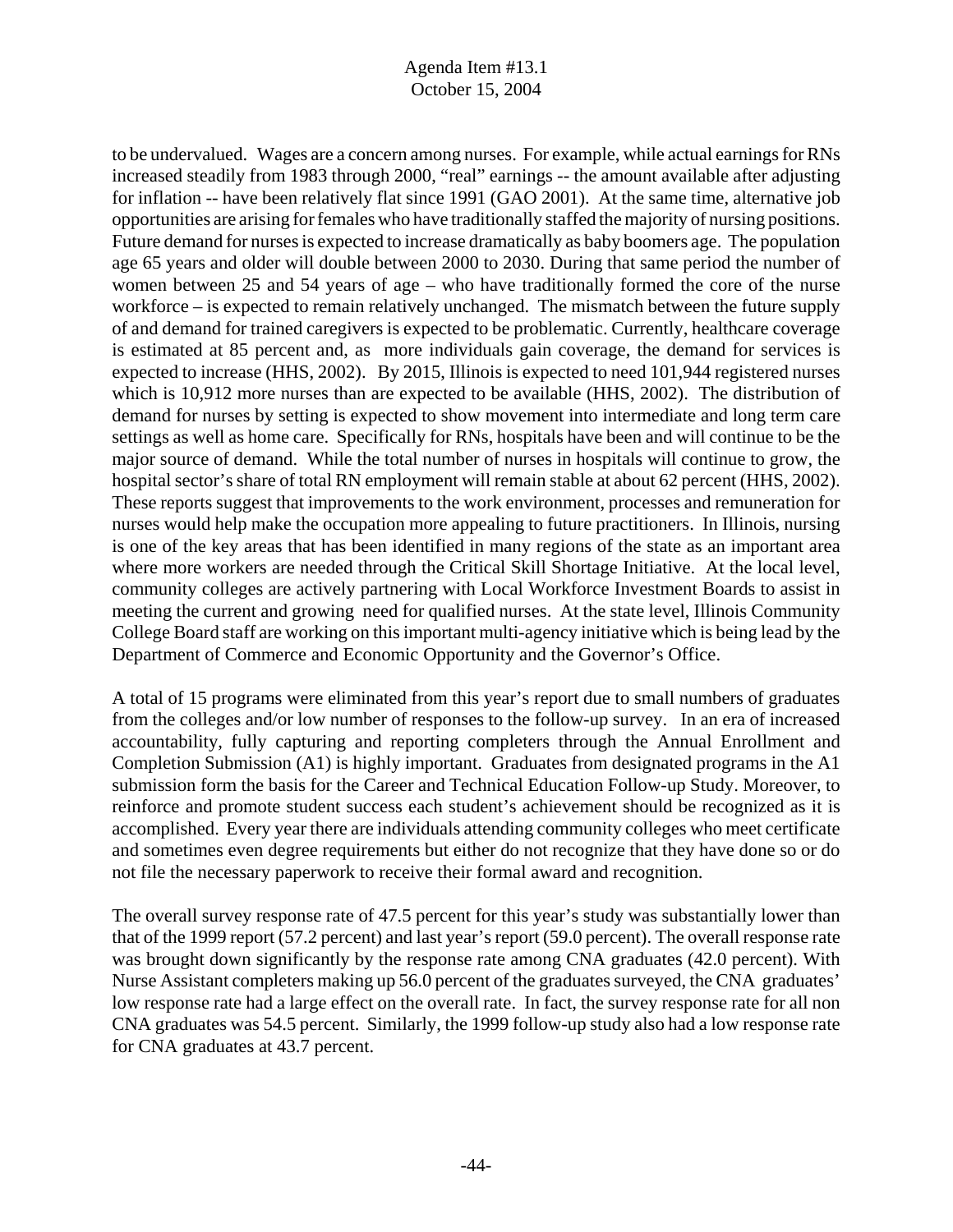Community colleges are increasingly being looked to as an important gateway for helping individuals build skills that lead to high wage, high demand careers.

There is a clear need -- and opportunity -- to develop a large scale, flexible and open system that can offer the education and training required for high-wage, high-demand jobs to all who need them . . . :The nation's 1,132 community colleges provide the most logical – and, for all practical purposes, the only – foundation for this kind of broad-based workforce development system. Colleges combine accessibility to the community, low tuition, an open door admissions policy, a wide range of education and training offerings, and a continuing funding base. No other institution can match the ability of community colleges to educate and train large numbers of people. Duitch,& Vogel (eds.). (August, 2002).

The Career and Technical Follow-up Study, Program Review process, and Performance Reporting are a few key mechanisms designed to provide data and information aimed at continuously improving program performance. The Program Review process is currently being examined by a team of internal and external professionals to further strengthen that process. Its relationship to the Career and Technical Follow-up Study and Performance Report will be part of the review. Additionally, local and statewide efforts to strengthen existing programs and identify needed new programs will be important to achieving further progress. As another tool in this effort the entire Illinois Community College System has access to a new tool developed by CCBenefits, Inc. known as The Community College Strategic Planner. This software allows community colleges to examine the local job market by industry and classification, look at occupational demand and better predict curricula demand, which in turn can help determine future faculty and space requirements. The software can also be used to research demographics and to develop courses in response to a specific industry demand. The Community College Strategic Planner can be used in conjunction with the variety of useful information available through the Illinois Department of Employment Security to help identify the need for targeted new programs. Existing processes are being refined and new technology used in an effort to help further develop the Illinois workforce and fuel the state's economy.

**Recommendations**: As a result of the findings in the *Follow-up Study of Fiscal Year 2003 Career and Technical Education Program Graduates*, the following are recommended:

- *1. Recommendation: To recognize and promote student success, College officials are encouraged to continue implementing, developing, and refining computerized automated degree and certificate audit systems.*
- *2. Recommendation: Colleges are encouraged to offer graduates who when surveyed were not able to locate a position in their field of study additional assistance in their job search activities. Although some economic signs are improving, the current economy presents individuals in the job market with challenges and some graduates may require more assistance than usual in locating suitable employment.*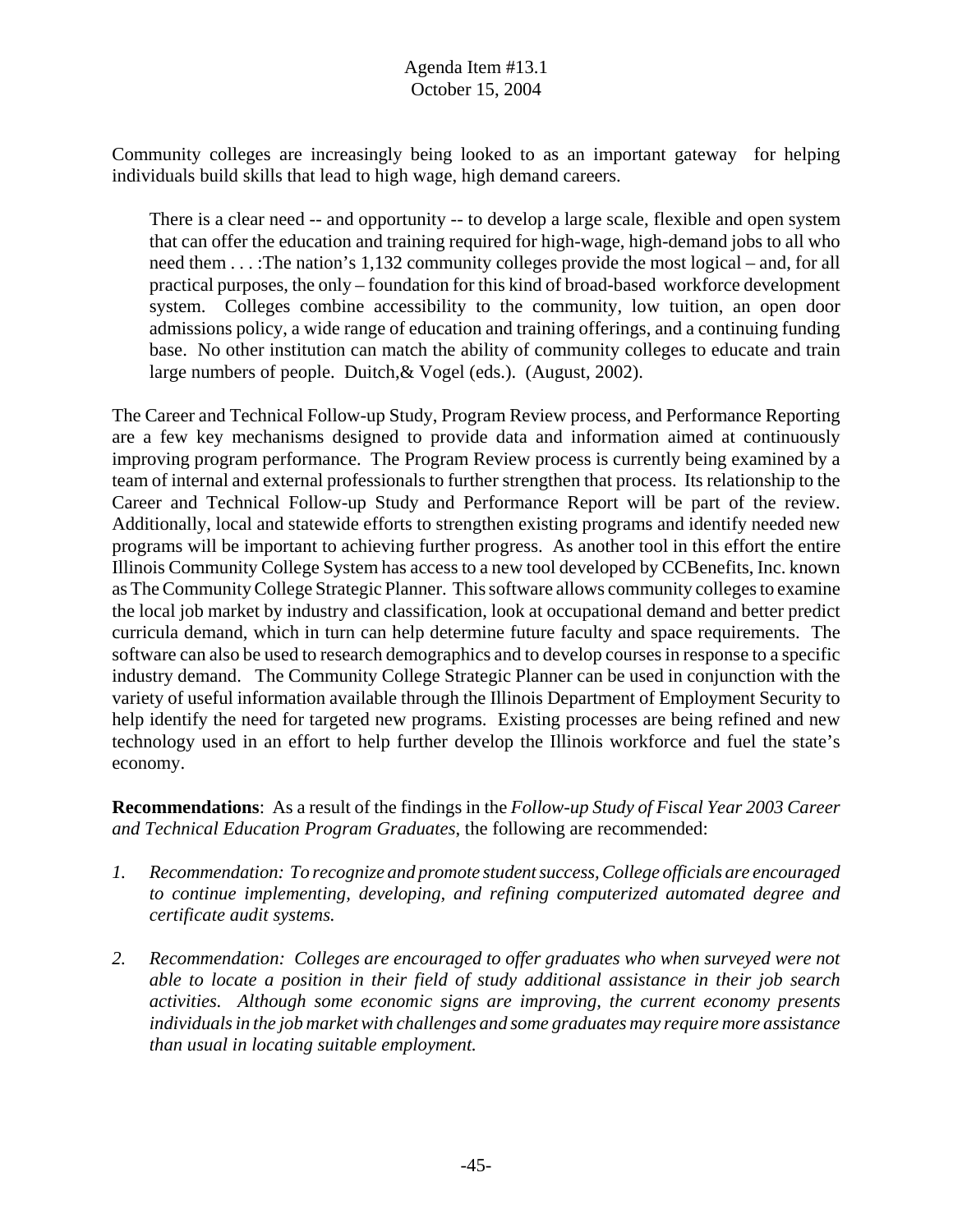- *3. Recommendation: Colleges with follow-up study response rates below recommended levels should put forth additional effort to increase response rates for the coming year. Recommended response rate levels are 50 percent for programs with 30 or more completers and 60 percent for those with fewer graduates.*
- *4. Recommendation: Illinois community colleges are encouraged to continue actively partnering at the local level to address nursing shortages and other emerging workforce needs through the Illinois Critical Skill Shortage Initiative.*

# **RECOMMENDED ACTION:**

It is recommended that the following motion be adopted:

The Illinois Community College Board hereby adopts the following recommendations from the *Follow-up of Fiscal Year 2003 Career and Technical Education Graduates* report.

- *1. Recommendation: To recognize and promote student success, College officials are encouraged to continue implementing, developing, and refining computerized automated degree and certificate audit systems.*
- *2. Recommendation: Colleges are encouraged to offer graduates who when surveyed were not able to locate a position in their field of study additional assistance in their job search activities. Although some economic signs are improving, the current economy presents individuals in the job market with challenges and some graduates may require more assistance than usual in locating suitable employment.*
- *3. Recommendation: Colleges with follow-up study response rates below recommended levels should put forth additional effort to increase response rates for the coming year. Recommended response rate levels are 50 percent for programs with 30 or more completers and 60 percent for those with fewer graduates.*
- *4. Recommendation: Illinois community colleges are encouraged to continue actively partnering at the local level to address nursing shortages and other emerging workforce needs through the Illinois Critical Skill Shortage Initiative.*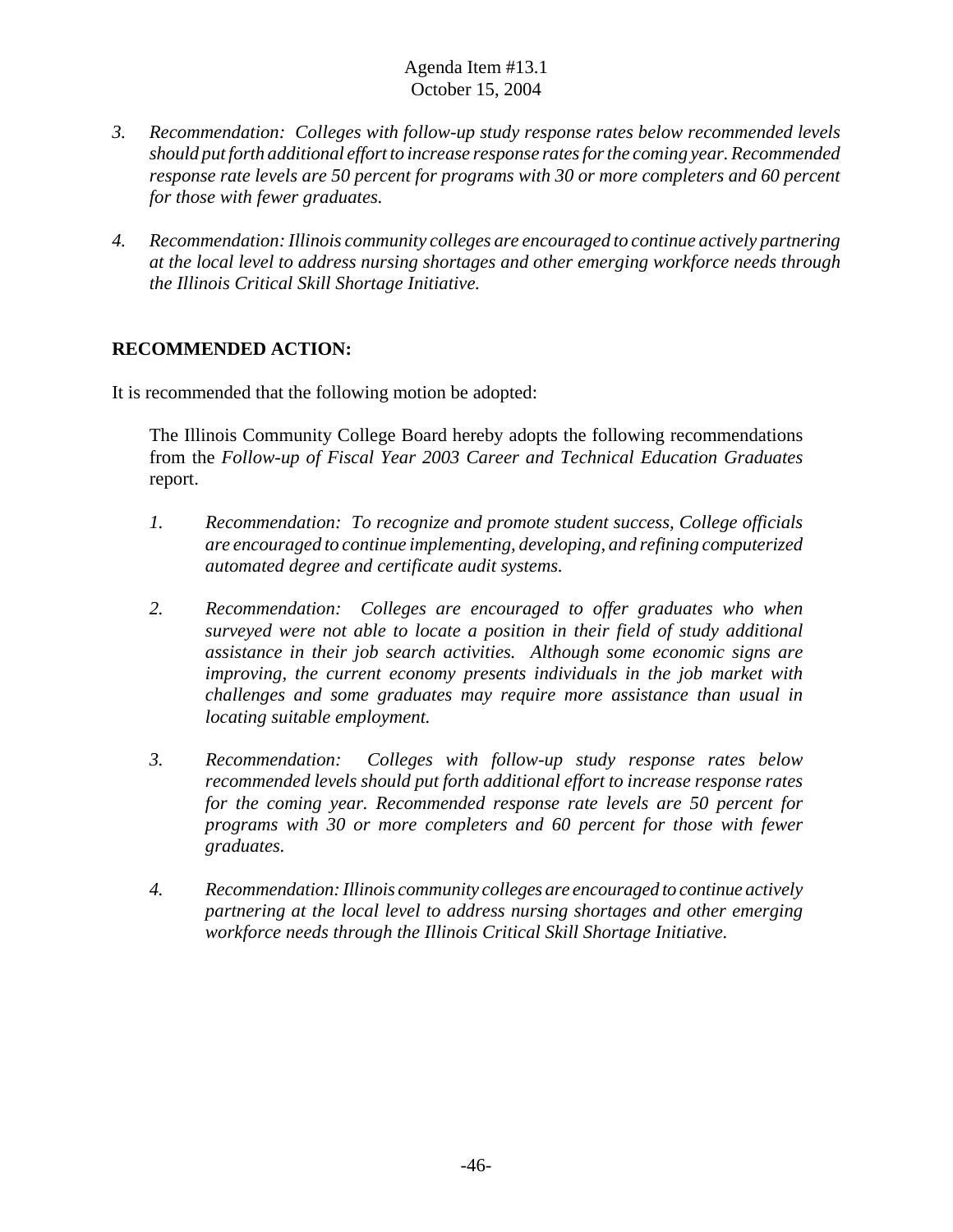#### Illinois Community College Board

# **ACCOUNTABILITY AND PRODUCTIVITY IN THE ILLINOIS COMMUNITY COLLEGE SYSTEM FISCAL YEAR 2004**

The externally attached *Accountability and Productivity in the Illinois Community College System* highlights and summarizes accountability activities and initiatives described by Illinois' 48 community colleges in their *Accountability/Program Review Reports for Fiscal Year 2004.* The reports submitted by the colleges provide evidence of the ongoing review processes that are in place to ensure that high levels of quality and productivity are achieved for programs and services that best support each college's mission. Through program review, the colleges examine targeted program areas and services to assess their ability to meet their intended purpose in a cost-effective, highquality manner.

The externally attached report on community college program accountability provides analyses of program reviews in five academic disciplines; 31 occupational program areas; and Adult Education and Family Literacy, English as a Second Language, and Developmental Education. Highlights of the findings of the reports follow:

- Annual reporting of the results of program reviews is a major accountability effort by the colleges that began in 1983. The review is based on three criteria: program need, program cost, and program quality. Programs are reviewed at least once every five years.
- During fiscal year 2004, colleges reviewed a total of **170 academic disciplines, 50 adult and developmental education and English as a Second Language programs, and 732 career and technical programs.**
- Findings of the reviews of academic disciplines indicated adequate need and cost-effectiveness. Quality enhancements included expanding methods of assessment and continuing to use the results to improve instruction, applying technology to improve teaching and learning, adding ethics courses across the curriculum, and the use of portfolios to showcase student learning.
- Reviews of Adult Education and Family Literacy, English as a Second Language, and Developmental Education programs indicated that strong need for the programs continues, with particular growth noted in the need for ESL programs. Most colleges indicated these programs are cost-effective due to the use of part-time instructors and staff and large enrollments. In cases where program costs exceeded the average, colleges still considered them to be costeffective in relation to the needs of the populations served. Commonly noted program strengths included experienced and dedicated faculty and staff, flexible class schedules and formats, multiple instructional sites, and access to student support services. Commonly noted program concerns included the need for more full-time staff and the need for additional staff to provide more intensive follow-up services for students. A common focus for quality improvements was on providing support to transition students to college-level courses and track their success.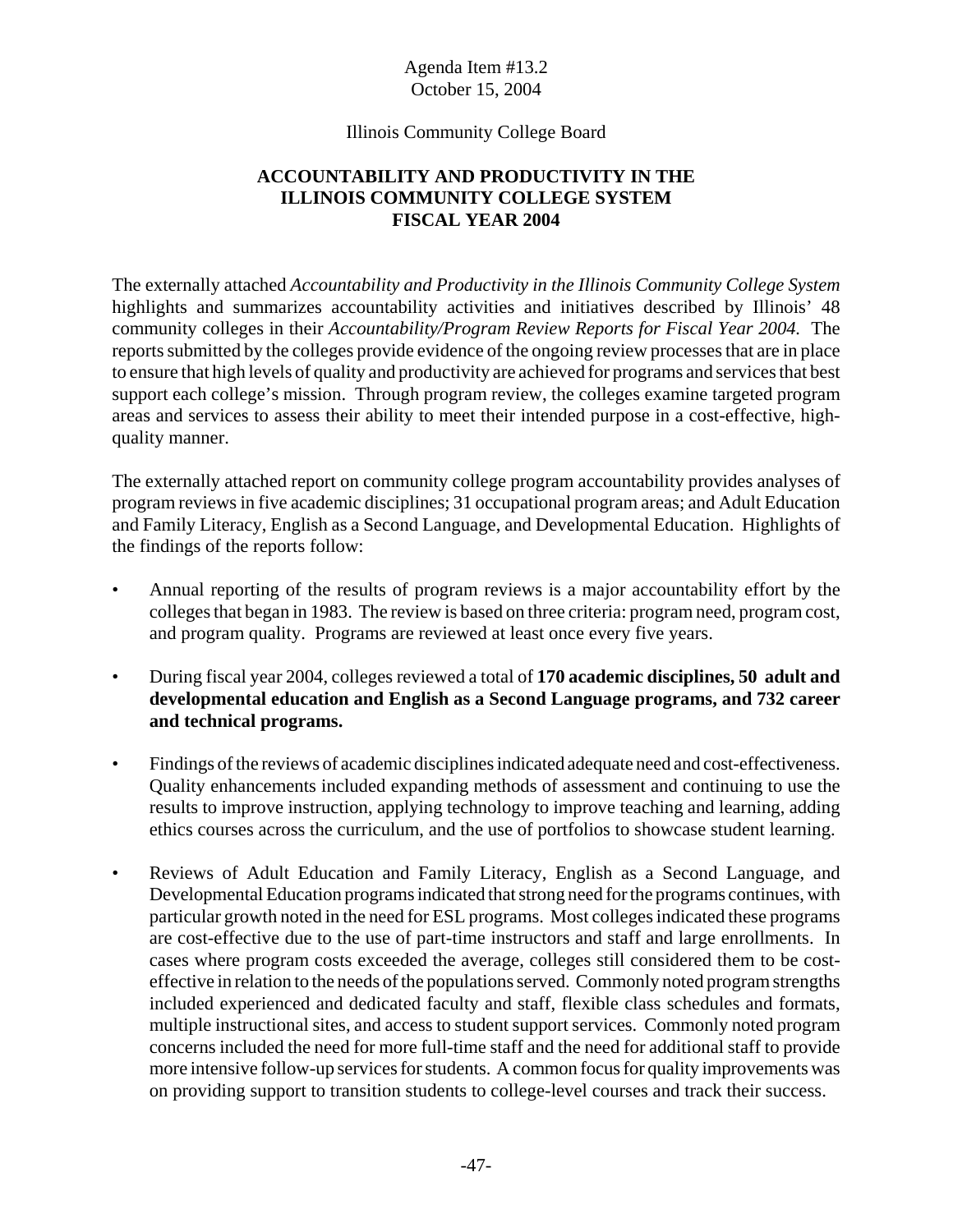- As a result of reviews of career and technical programs, **518 programs were continued with minor improvements, 46 programs were significantly modified, 104 programs were identified for elimination, and 65 programs were scheduled for further review during the coming year.**
- The most commonly identified strengths for career and technical programs were well-qualified faculty, active advisory committees, external accreditation (where applicable), industry and local partnerships, and placement of program completers. The most common weaknesses were low enrollments, low completions, the need to continually upgrade and/or replace curricula and equipment to keep pace with changing technologies, and the need to provide more flexible scheduling options.

Program review has been the major accountability tool by which community colleges demonstrate the quality and effectiveness of the programs and services they offer to students. However, the demand for institutional accountability for student learning outcomes has intensified at the state and national level, leading to the development of external systems to measure the performance and effectiveness of postsecondary programs and services. For example, the Department of Education, Office of Vocational and Adult Education, requires colleges to report annual progress toward meeting performance goals for career and technical programs, and the Illinois Board of Higher Education has recently implemented a system of performance indicators as part of the annual *Performance Report* as well as a requirement that all academic programs systematically assess student learning and use the results to improve programs. Program review needs to be the mechanism that brings all of this information together for use in an evaluation of programs and services that leads to continuous improvement.

**Conclusion.** The report of *Accountability and Productivity in Illinois Community Colleges Fiscal Year 2004* provides evidence that Illinois' comprehensive community colleges play a vital role in the state's educational and workforce preparation. They provide access and opportunity to nearly one million diverse students annually, including those seeking assistance deciding on a new career or upgrading skills for their current occupation, persons interested in transferring to another college or university, and students who need to sharpen their basic skills. In addition, they are a valuable resource to businesses and industries and a partner in economic development in the districts they serve. The report also illustrates that the colleges are committed to continuous improvement of their programs and services. As enrollments increase and fiscal constraints continue, the colleges have implemented strategies to maintain their level of service to their districts. The content of the reports affirms that Illinois community colleges continue to play an essential role in preparing the welleducated, high-skilled citizenry the state must have to strengthen the economy and support a desirable living environment.

**Status of Recommendations from 2003 Report.** In Illinois community colleges, Program Review has been one of the most prominent and longest-running accountability reports in the system. The regular review of instructional, administrative and support services programs was implemented in 1983, and the process was last reviewed and revised in 1993. The intervening years have seen a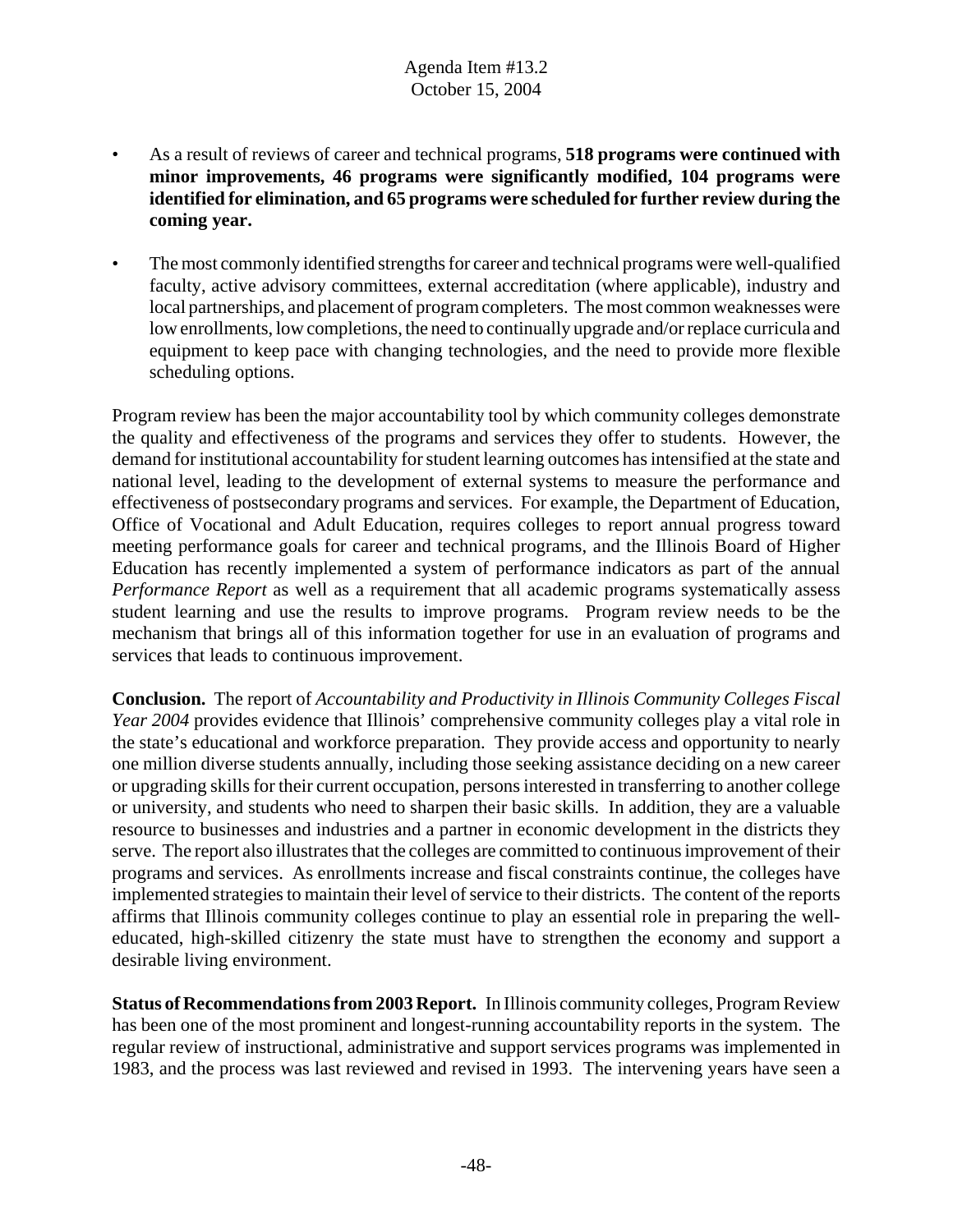number of significant changes, including an increasing emphasis on accountability and assessment of programs and student learning, changes in approaches to regional accreditation, and the development of performance indicators. A recommendation in the report *Accountability and Productivity in Illinois Community Colleges Fiscal Year 2003* stated that, *"To ensure that the program review process continues to be a major accountability tool for Illinois community colleges, during fiscal year 2004 ICCB staff should convene a work group to examine the process and make recommendations to enhance the process to provide increased accountability and to reduce duplicative reporting.*" To assist in this effort, ICCB has contracted with a team of consultants (Kathleen Kelly, Ivan Lach, and Sharon Kristovich) to coordinate a comprehensive review of the existing process, make recommendations for a revised systemwide program review process, and assist with implementation of the recommendations. In consultation with ICCB staff, the consultants have researched program review models in other states, conducted a survey of community colleges regarding various aspects of program review, and convened a Working Group consisting of community college representatives to provide input at various stages of the review. They will seek additional input through focus groups and electronic discussions**.** *The consultants' recommendations are expected to be available early in 2005, after which ICCB staff will bring a proposal for a revised program review process before the Board for consideration.*